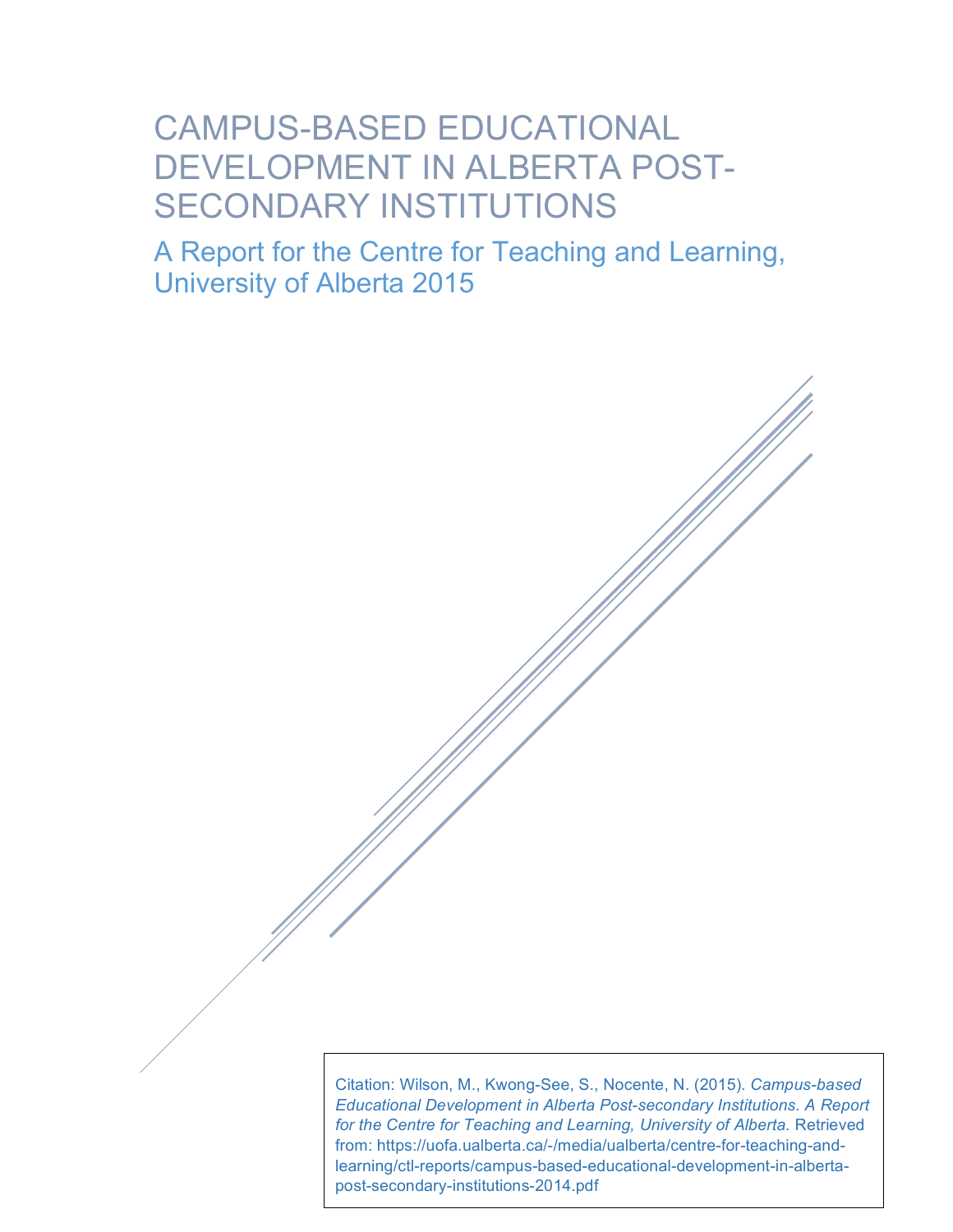### **Report on Campus-Based Educational Development in Alberta Post-Secondary Institutions**

| 1.0 |     |                                                                                |  |
|-----|-----|--------------------------------------------------------------------------------|--|
|     | 1.1 |                                                                                |  |
| 2.0 |     | <b>Defining Educational Development and Professional Learning 3</b>            |  |
| 3.0 |     |                                                                                |  |
|     | 3.1 |                                                                                |  |
|     | 3.2 |                                                                                |  |
|     | 3.3 |                                                                                |  |
| 4.0 |     |                                                                                |  |
|     | 4.1 |                                                                                |  |
|     | 4.2 |                                                                                |  |
|     | 4.3 |                                                                                |  |
|     | 4.4 |                                                                                |  |
| 5.0 |     |                                                                                |  |
|     | 5.1 |                                                                                |  |
|     | 5.2 |                                                                                |  |
|     | 5.3 |                                                                                |  |
|     | 5.4 |                                                                                |  |
| 6.0 |     | A Profile of Educational Development in Alberta in 2014  23                    |  |
|     |     |                                                                                |  |
|     |     | <b>Appendix 1: Campus-based Educational Development Survey Questions 30</b>    |  |
|     |     | <b>Appendix 2: Educational Development Structures - Functional Areas  34</b>   |  |
|     |     | <b>Appendix 3: Educational Development Practices - Conceptual Framework 35</b> |  |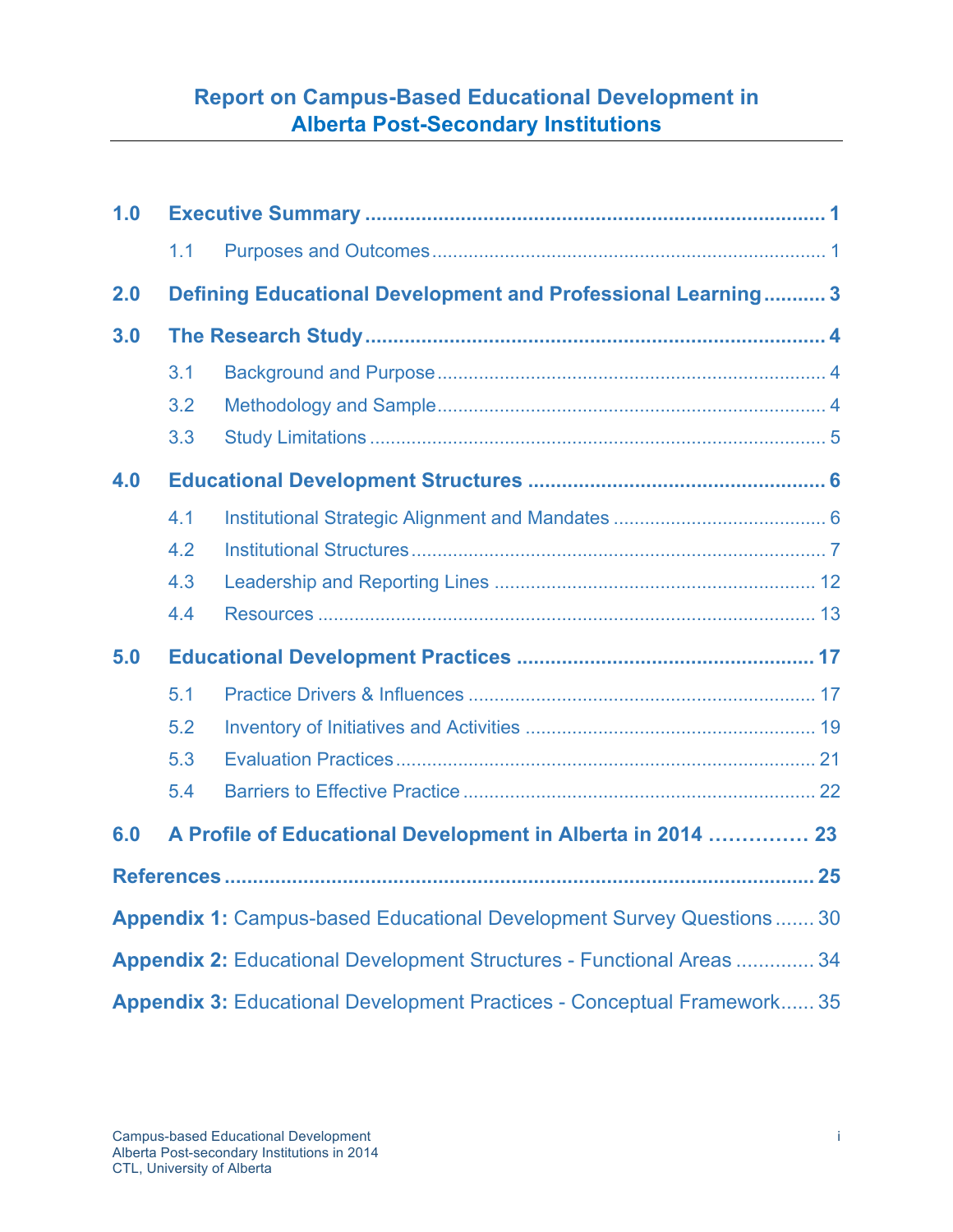## **1.0 Executive Summary**

### **1.1 Purpose and Outcomes**

The principle aim of this study was to document and describe educational development in Alberta's post-secondary institutions in 2014.

To accurately profile the structures and practices that enhance teaching, promote excellence in student learning, and encourage professional growth of faculty, staff, and institutional leaders, a survey was mailed to individuals with full or partial responsibility for organizing campus-based educational development within their institutions. This report provides an inventory of 14 of Alberta's publically funded post-secondary institutions (74% response rate) and benchmark data that enables comparisons to be made between four types of publically funded post-secondary institutions in Alberta including Universities, Community Colleges, and Polytechnic Institutes.

While the study was designed to collect information about the educational development or professional learning infrastructures and services currently being provided in Alberta post-secondary institutions, the findings provide evidence of what Institutions are actually doing including a profile of their organizational mandates, reporting lines, and decision making. The findings also reveal some of the issues faced by senior administrators, faculty, and professional staff who manage or facilitate educational development and professional learning initiatives. It is hoped that this information will be of interest to Directors and managers of Teaching and Learning Centres/Units, senior administrators and managers of higher educational institutions, educational developers, and policy makers.

This research indicates that educational development has become a valued feature within Alberta's post-secondary institutions and staffing and funding have been allocated to support the critical work occurring within centralized Teaching and Learning Centres/Units. Indeed, the educational development work of reporting institutions is aligned with institutional missions, values, and their Academic or Strategic plans.

The majority of reporting Centres/Units have strategic importance to their institution and are often required to respond to institutional imperatives and priorities such as those associated with student engagement and success, technological adoptions, quality assurance audits, the management of professional development grants and more.

To document educational development structures within Alberta post-secondary institutions, survey respondents were asked about their mandated areas of responsibility. Of the reporting institutions, 36% described fully integrated teaching and learning Centres/Units with responsibilities that included teaching development, curriculum development, educational technology and the scholarship of teaching and learning; 43% described more collaborative Centres/Units with fewer functional areas of responsibility but always including faculty development and professional learning; and 21% reported no apparent integration of teaching and learning functions.

Exploration of these functional roles and responsibilities indicated two major areas of responsibility: (1) the professional development of faculty and staff relating to teaching and learning, and (2) a shared responsibility for implementing policy, curriculum reform, and technological advancement, enhancing teaching quality, and encouraging innovation and scholarship. Respondents were clear that supporting the development of teaching and learning capacity including the growth and development of individual faculty, courses, and programs, as well as the development of online,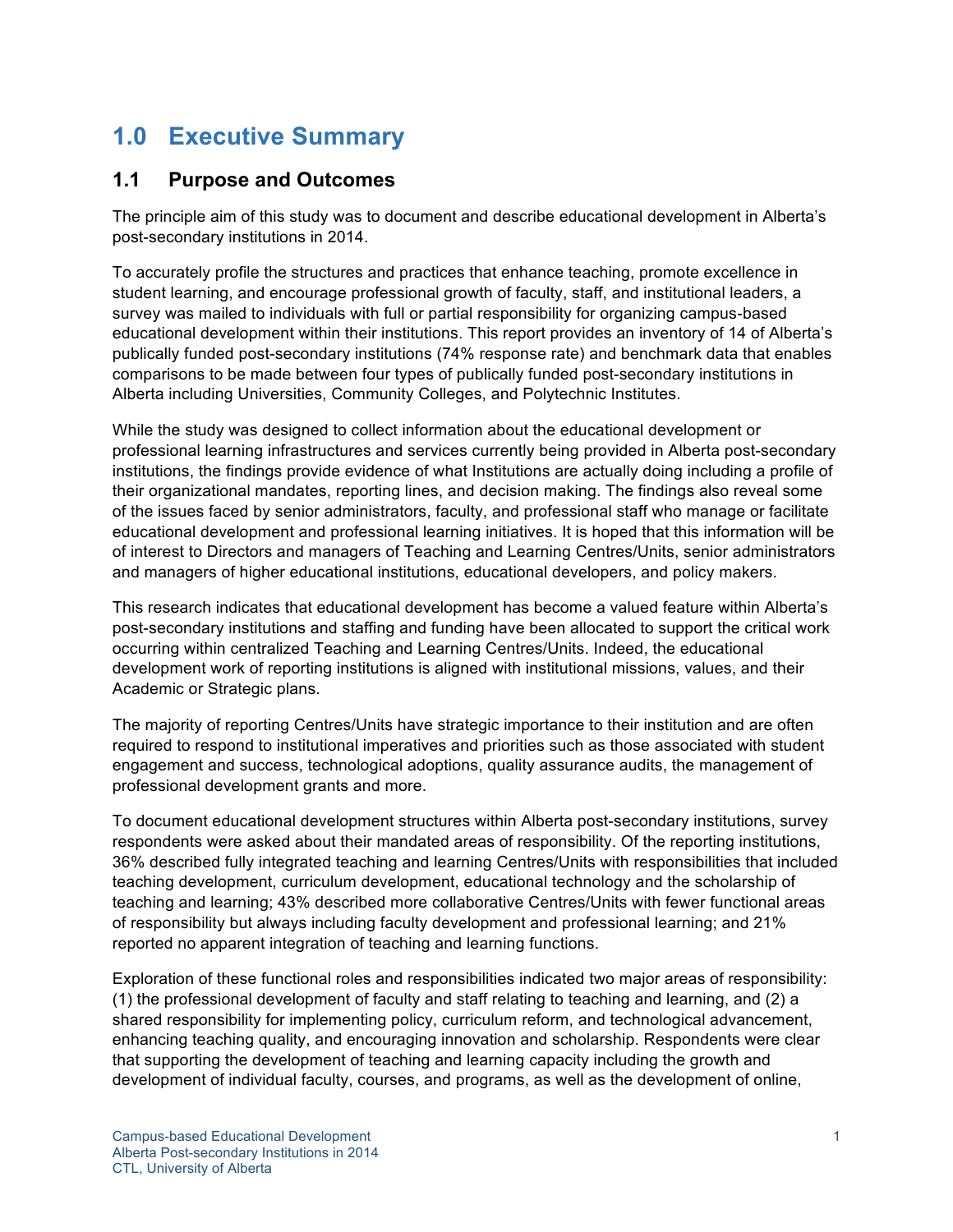physical and administrative environments for learning and teaching is a shared responsibility within any institution.

This research indicated that educational development structures are changing with 43% of responding institutions indicating that their current structure has been in place for less than 5 years and 79% for 7 years or less. The reasons cited for the changes were: better strategic alignment with the institution, better support of the student learning experience; organizational and leadership changes, and changing teaching development needs.

Priorities for educational development programs, services, and practices are the result of a consultative process and always involved determination of the learning needs of faculty. Educational development program initiatives and services mirror the functional areas of assigned responsibility and include the greatest influencers of teaching and learning, namely technology, program and course design, the scholarship of teaching and learning, evidence-based teaching practice, and learning theory. While the majority of teaching and learning programming involves one-off' workshops, 50% of responding institutions offered structured teaching programs involving several hours of study/engagement. The 'curriculum' for these teaching programs varied considerably.

The variety and diversity of educational development programs, activities, and services within Alberta post-secondary institutions and the impressive range of skills, methods, reflective and collegial experiences, and scholarly investigations speaks to the complexity of issues addressed through educational development programs and services. The majority of responding Alberta institutions are engaged in evaluating their educational development practices to determine their currency, responsiveness, and effectiveness. Few gather evidence of the impact of their programs and services.

This study set out to document and describe educational development structures and practices within Alberta post-secondary institutions in 2014. The value of this study lies with the baseline data that is reported as there is no other descriptive data for Alberta that profiles campus-based educational development and professional learning at this time. The findings do not allow any conclusions to be drawn about the success of any particular educational development structure or practice. A recommendation would be to conduct another study within the next three years, one that involves both a survey and interviews with Vice President Academics and then comparisons could be made and trends and movements identified.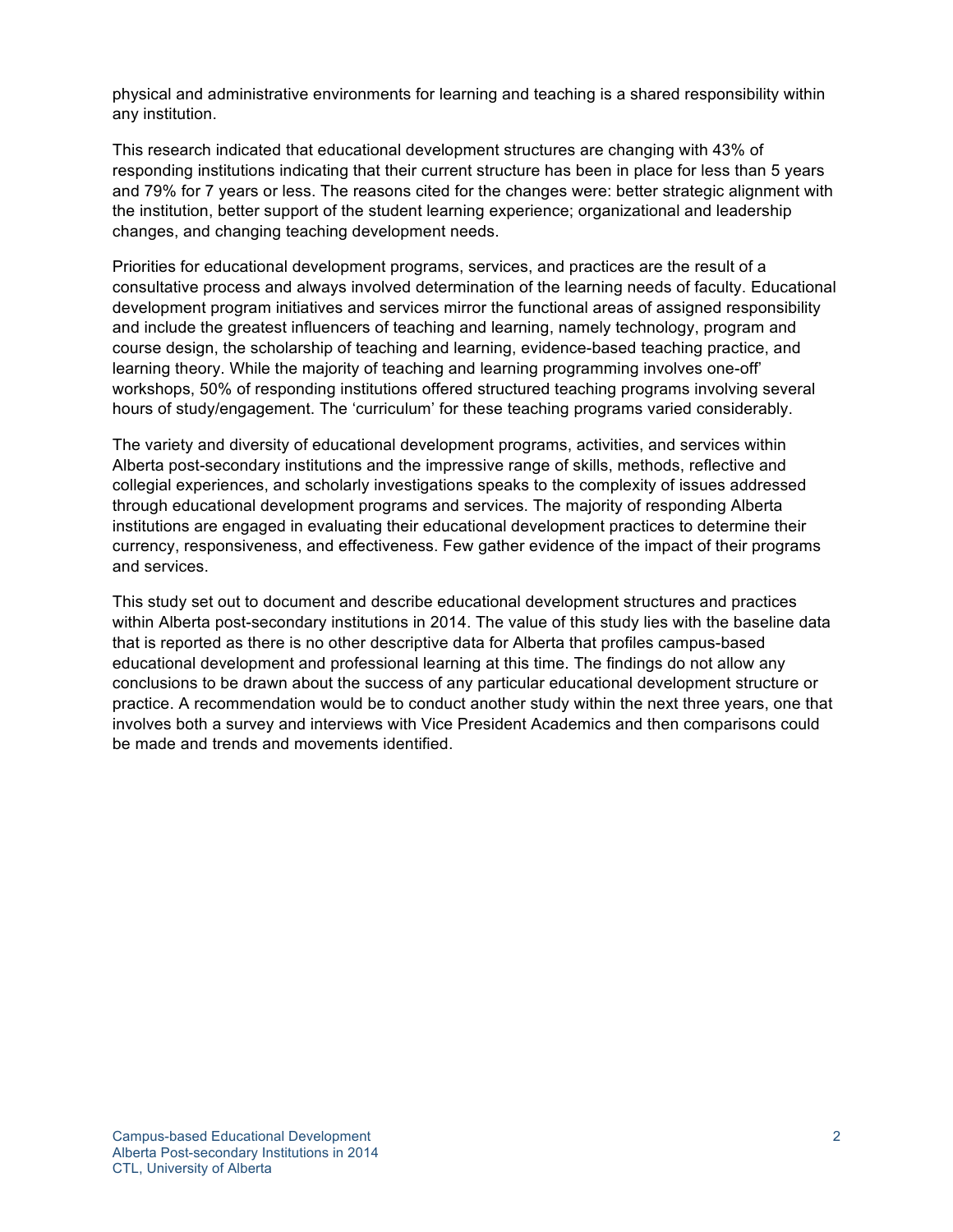## **2.0 Defining Educational Development and Professional Learning**

For the purposes of this study, educational development is defined as:

… a field of practice and scholarship that encompasses all of the ways post-secondary institutions support the development of teaching and learning capacity, including the growth and development of individual faculty, courses, and programs, as well as the development of online, physical, and administrative environments for learning and teaching.

(EDNA Terms of Reference 2014)

This definition was chosen to reflect the scope and complexity of work within the field of educational development thereby allowing the inclusion of all the initiatives occurring within Alberta postsecondary institutions. This definition captures the dual role of educational development in the professional development of all faculty and staff relating to teaching and learning and the strategic responsibility that many centralized units have that is associated with enhancing teaching and learning capacity. Embedding scholarship within the definition also underscores an approach to educational development that is informed by inquiry and evidence.

This definition has evolved from, and embraces, several initiatives including professional development (Chism & Whitney, 2005), faculty development (Schroeder, 2011; Ouellett, 2010; Gillespie & Robertson, 2010), instructional and curriculum development (Wilson, 2012; Fraser, Gosling, & Sorcinelli, 2010), academic development (Blackmore & Blackwell, 2006), organizational development (Diamond, 2002), professional learning (Webster-Wright, 2009) and the scholarship of teaching and learning (Hutchings, Huber, & Ciccone, 2011).

Within this report, the term Educational Development (ED) is broadly applied to all of the ways that institutions support the development of teaching and learning capacity. Other terms are used with a more narrow focus including Faculty Development (FD) / Professional Learning (PL) with emphasis on the development of faculty members as teachers and professionals; Instructional Development (ID) with its emphasis on the improvement of academic effectiveness and efficiency with a focus on student learning. Professional Development (PD) is applied to personal and career development and involves all members of the educational community and Organizational Development (OD) focuses on the institution's structure and the relationship among its units with a view to improving the institutional climate.

To describe the "online, physical, and administrative" spaces/places where educational development is situated, the term Centre is applied for consistency and to respect the confidentiality of study participants.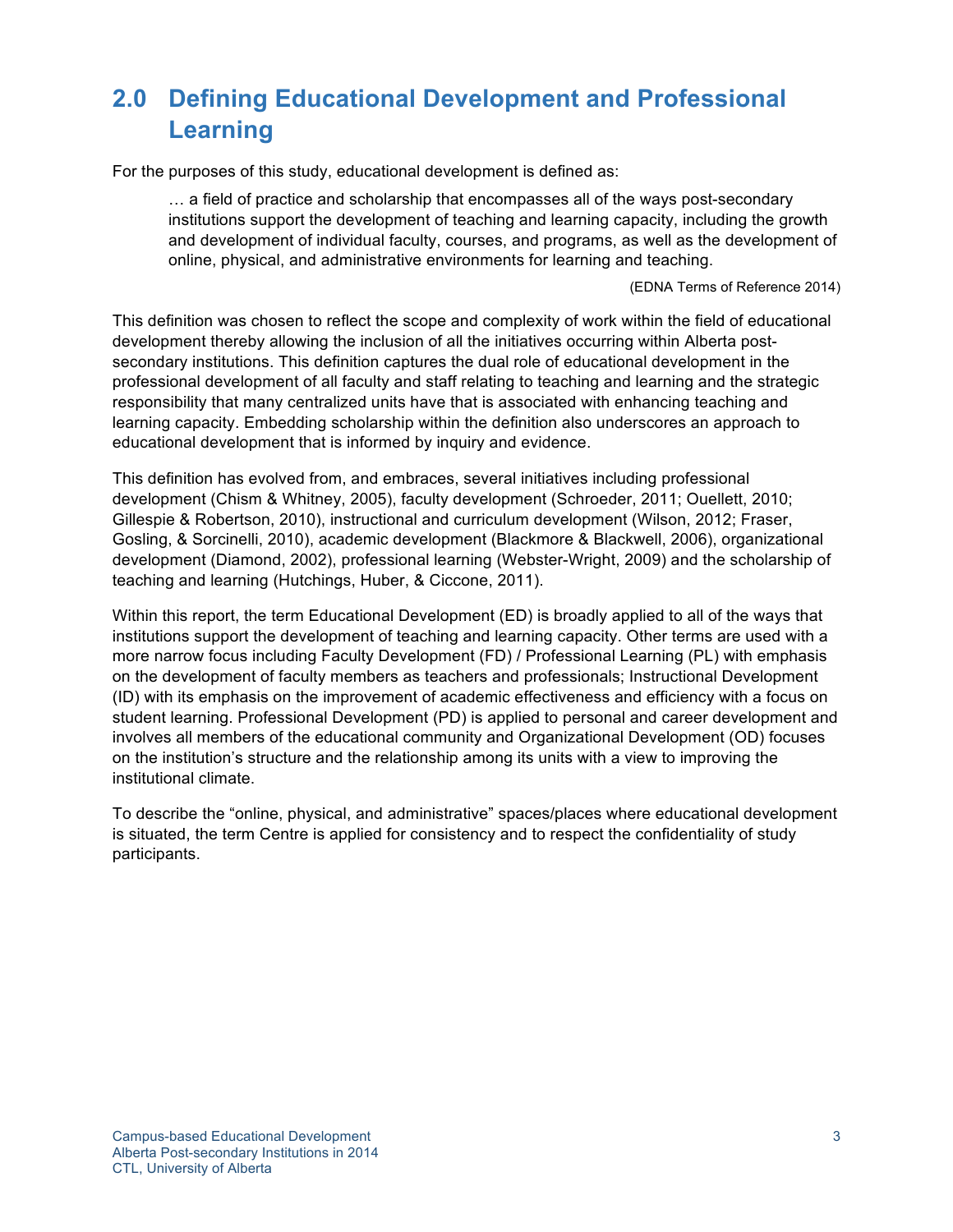## **3.0 The Research Study**

### **3.1 Background and Purpose**

In 2013 a study out of the Province of British Columbia: *Campus-based Educational Development and Professional Learning: Dimensions and Directions* (Randall, N., Heaslip, P., and Morrison, D. 2013) was conducted, licensed, and published under the Creative Commons Attribution 3.0 unPorted license. The BC study gathered information about educational development and professional learning opportunities available within and across BC post-secondary institutions. The study report has since informed institutional and inter-institutional discussions within that Province and internationally (personal communication Randall, N., 2015).

In March 2014, the Educational Developers Network of Alberta (EDNA) lobbied to duplicate the B.C. study in order to profile educational development activity within the Province of Alberta. The Centre for Teaching and Learning at the University of Alberta agreed to undertake the research and an ethics proposal was submitted and approved.

The research reported here was undertaken between July 2014 and October 2014. This report seeks to provide an account of the state of campus-based educational development and professional learning in Alberta post-secondary institutions at that time. Information on educational development structures and practices within post-secondary institutions in Alberta has not previously been reported.

Data from the survey was analyzed in 2015. The data was based upon a survey of 26 Alberta institutions that included all 6 types of post-secondary institutions in the Province: 4 Comprehensive Academic and Research Institutions, 2 Baccalaureate and Applied Studies Institutional Structures, 11 Comprehensive Community Colleges, 2 Polytechnic Institutions, 2 Specialized Arts and Culture institutions and 5 Independent Academic Institutions (Alberta Roles and Mandate Framework, 2007).

### **3.2 Methodology and Sample**

The central research question for this study is: **What are current institutional models for campusbased educational development across the post-secondary system in Alberta?**

The survey tool that was used to ask questions about the structures and functions of campus-based educational development replicated, with permission, questions used in the British Columbia study (Randall, N., Heaslip, P., and Morrison, D. 2013, pp. 116-118). The survey contained sections of questions that investigated organizational structure, mandates, resources, and activities. Faculty and professional development initiatives, services, and programming were explored. Specific questions relating to mentoring, the scholarship of teaching and learning, e-learning, and curriculum development were asked to determine their relationship to educational development. Appendix 1 contains the information letter that accompanied the invitation to participate in the study and lists all survey questions.

The survey was mailed to individuals with full or partial responsibility for organizing campus-based educational development within their institutions including the leaders of centralized Teaching and Learning Centres and/or Directors/Managers/Deans/Vice President Academics as determined by institutional websites. For those institutions with no Teaching and Learning Centre, where senior level staffing changes or institutional reorganization had made the identification of responsible individuals unclear, a senior academic administrator was contacted.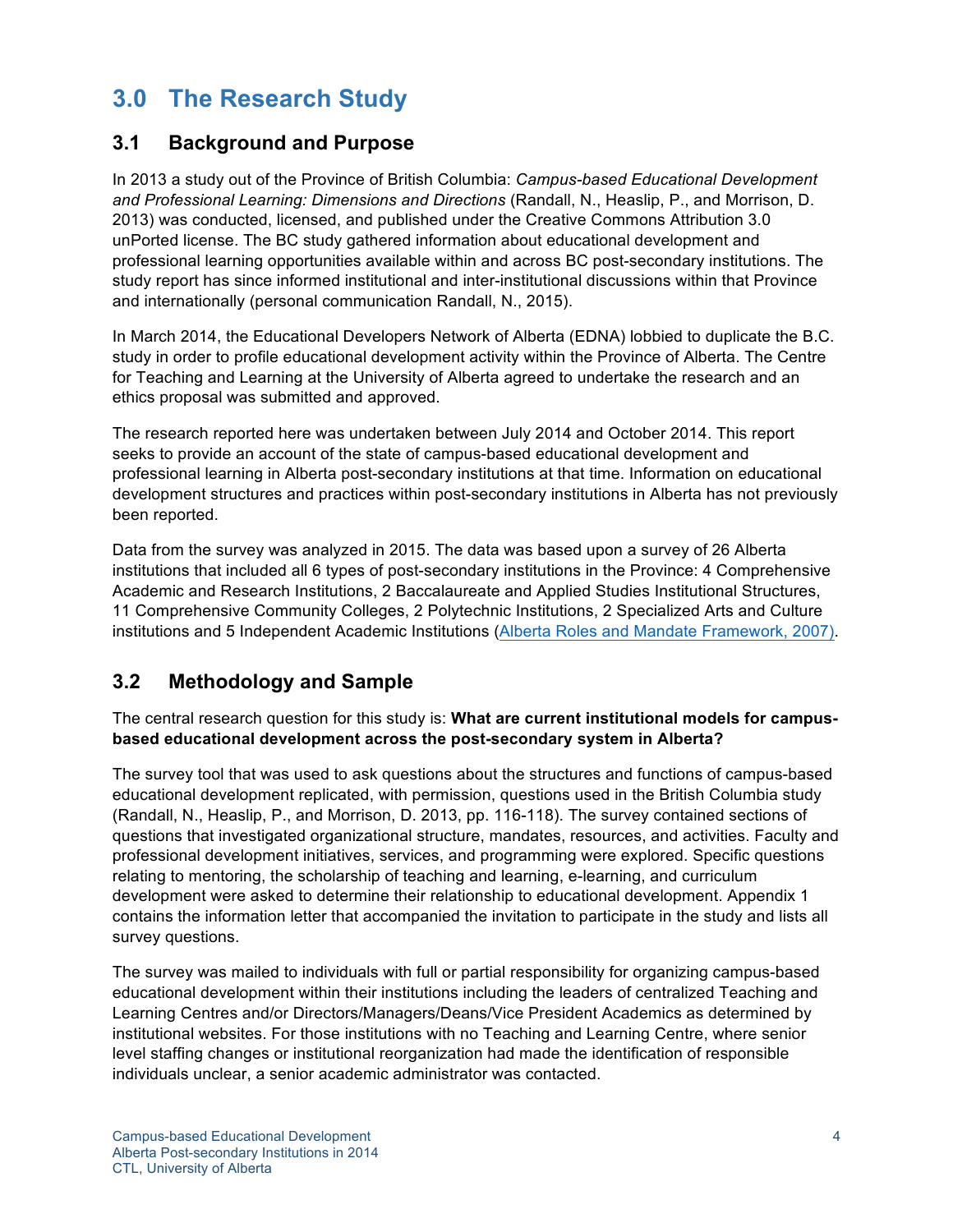The survey was sent by Evaluation and Research Services at the University of Alberta to all six types of post-secondary institutions in Alberta (N=26) with a response rate of 74% from publically funded institutions including 100% of Alberta Universities (6/6), 64% of Alberta Community Colleges (7/11) and 50% of Alberta Polytechnic Institutions (1/2). With no Independent Academic Institutions (0/5) or Specialized Arts and Culture Institutions (0/2) responding to the survey, the overall response rate was 54%.

### **3.3 Study Limitations**

Context for this study was the Alberta post-secondary educational system. Data are specific to the Alberta system in the year 2014. The research ethics application stipulated that institutional names and identifiers would be removed. The size of institutions, including student and faculty numbers, is therefore missing from this report and responses concerning budget and resources are aggregated.

The use of any survey instrument carries some risks and has some limitations, even those surveys that have been successfully administered previously (Cohen and Manion, 1994). In particular, understanding of the questions asked may vary and answers will differ accordingly. The aggregation of data would disguise these differences in interpretation of a question. As well, when data is classified and aggregated, there is a risk that the researcher imposes an understanding of the data that deviates from the meaning intended by the respondent. This study was originally designed to be followed with interviews to clarify the information that was shared and minimize these risks.

Feedback from study participants, incorporated into submitted responses, indicated that the length of the survey proved to be a barrier: Another survey comment spoke to the difficulty in reporting all ED activities: "The breadth and depth of all program and initiatives that support educational development is difficult to capture and quantify within the context of this survey. It may be helpful to follow up with additional interviews and focus groups"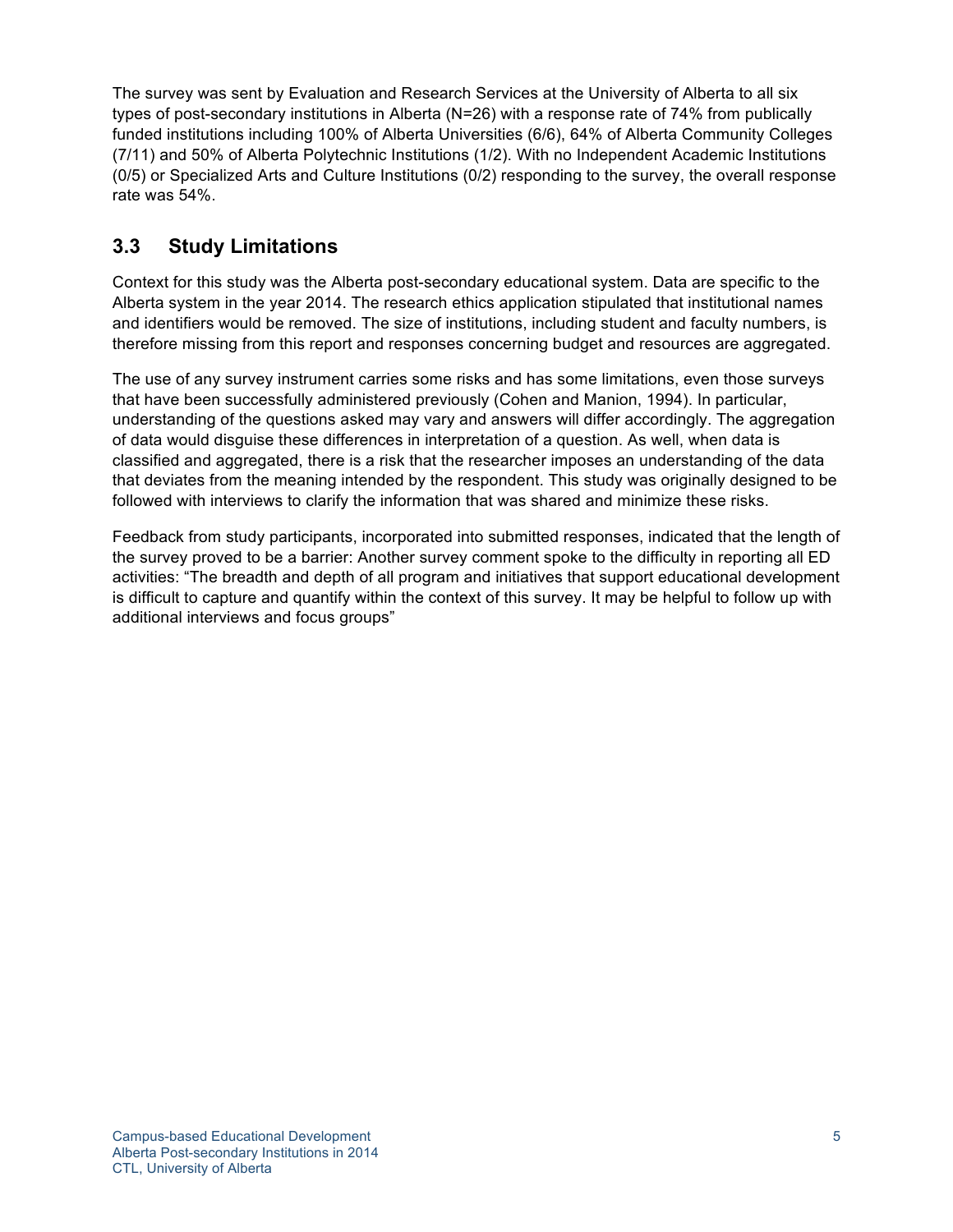## **4.0 Educational Development Structures**

Educational development is a global phenomenon that has been studied and commented on for decades. In his reflective article on the changing nature of educational development, Gibbs (2013) spoke to its growth in scope and complexity, not just in the United Kingdom but also in a number of countries. Fraser, Gosling, and Sorcinelli (2010), scholars from Australasia, Europe, and North America, discussed evolving models of educational development to represent the diversity of the field.

To capture the scope, diversity, and complexity of educational development in the Alberta postsecondary context, this study investigated the organizational positioning of ED including mandated roles and responsibilities, structures, and resources.

### **4.1 Institutional Strategic Alignment and Mandates**

Alberta's Post-secondary Learning Act (2003) governs all publically funded post-secondary institutions in the Province. This Act advances the concept of Campus Alberta, establishes the Campus Alberta Quality Council and has a number of supporting regulations. Alberta's postsecondary educational institutions, when developing their internal plans are required by this legislation to align themselves with these government documents.

Each Alberta post-secondary institution has its own mandate statement. Individual institutional strategic priorities and planning are aligned with Provincial legislation and regulations including access to education; mobility for learners; affordable education; quality education; and lifelong learning (Campus Alberta Interim Strategic Plan, March 2014).

While there are bound to be differences in the way institutions structure themselves in response to Provincial mandates, individual institutions plan and prioritize to ensure the greatest impact on the quality of teaching and learning at their institution.

In order to assure institutional quality and capacity in teaching and learning, and support institutional change, Sorcinelli and Austin (2010) spoke of educational development as a "key strategic lever". Gosling (2008) in his report on educational development in the United Kingdom, stressed that to be successful, and in recognition of the increased scope of work and limited resources, educational development needed to be "linked to institutional leadership, and directed and informed by defined and negotiated goals" (p.55).

To determine what educational development looked like in the different post-secondary contexts in Alberta, study participants were asked to identify the formal mandate or terms of reference that guided their work. In sharing this information, the vast majority of respondents (93%), were strategically linked to/guided by one of their institution's planning documents including Academic Plans, Strategic Plans, and/or Comprehensive Institute Plans (i.e. Business Plan). Only one respondent reported that, in their institution, the work they were doing in the name of educational development was not part of their institution's strategic development plan.

The majority of respondents shared their formal mandates or terms of reference thereby allowing insight into their assigned responsibilities and role within their institutional context. Two respondents said that the mandates for their Centers were in development. Learners were mentioned in 83% of the mandate statements.

Some examples include: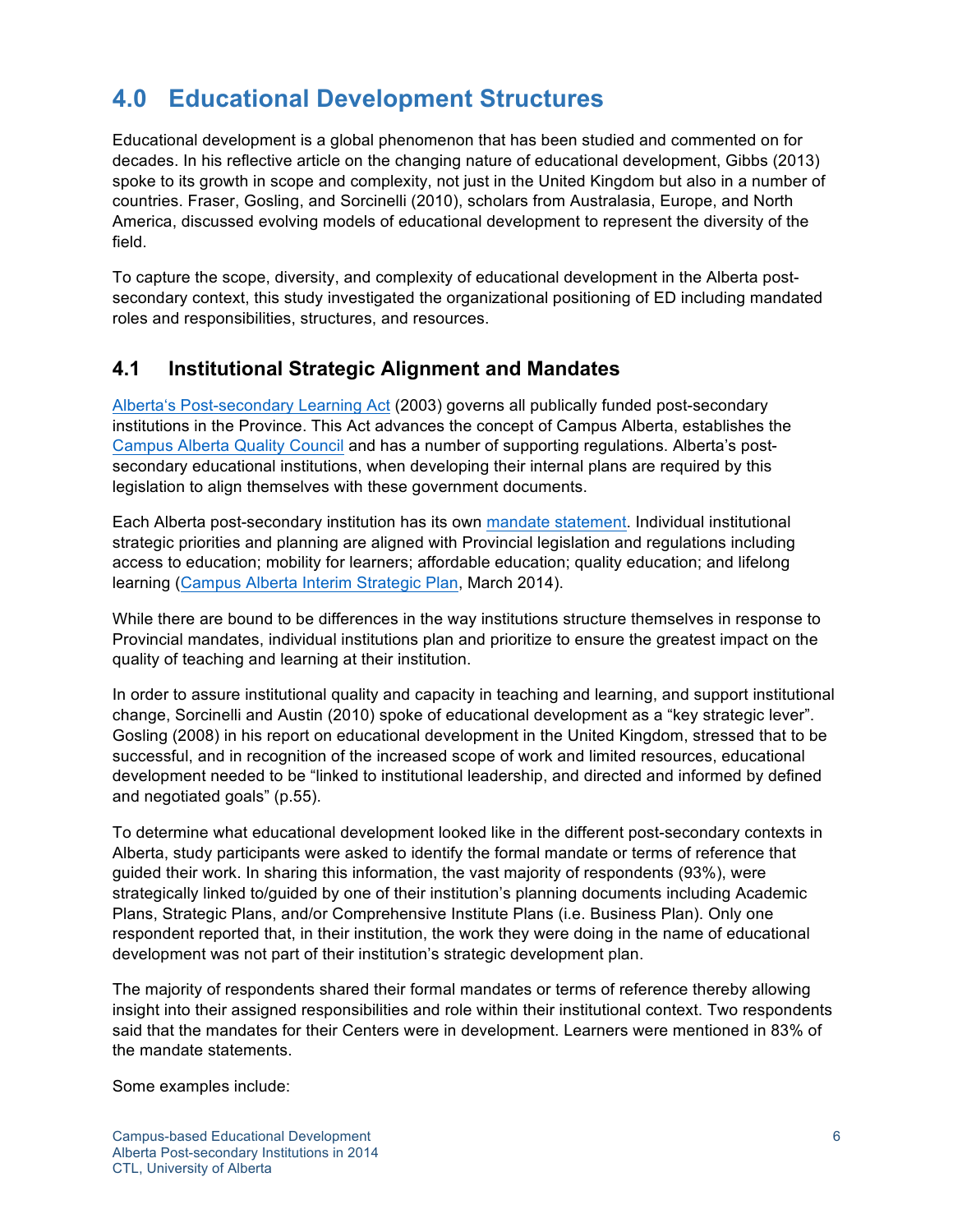- Details of responsibilities: "...offer professional development services, initiatives, and programs to support classroom and online teaching, the use of learning technologies for faculty and students, curriculum development and principles of assessment, scholarly teaching and scholarship of teaching and learning, web-based instructional design, media production…"
- Goals associated with the larger institutional culture or environment: "Provide effective learning materials and environments for students"
- Processes used for Educational Development: "…through continuous improvement, researchinformed practice, and technology integration"

Because of their unique context, the mandates of three institutions were closely aligned with Professional Development. One was under the mandate of the Faculty Professional Development Committee and included the development of policies. Another institution's reported mandate focused exclusively on Faculty Development.

The majority of ED mandate statements were strategically linked to/guided by institutional planning or policy documents and identified the values, scope of responsibility, and processes for Educational Development.

### **4.2 Institutional Structures**

All responding institutions indicated that there was a physical location at their institution where educational development was situated. These places/spaces have a variety of titles such as Centre for Teaching, Learning and Innovation, or Learning and Teaching Commons, or Academic Development Centre, or Educational Development Centre or Learning Innovation and Library Services to name a few. Some institutions indicated more than one area where educational development was occurring and one institution indicated that the faculty development function was shared among Faculty Development Facilitators with offices on different campuses.

Within Alberta's post-secondary context, each responding institution shared the unique ways that Educational Development is organized on their campuses. By examining these reported structures, distinctive patterns emerged related to the amount of responsibility each Centre had been mandated to accept.

Respondents noted that supporting the development of teaching and learning capacity is a shared responsibility within any institution.

When discussing their roles and responsibilities, several respondents alluded to the shared nature of educational development. For example, professional development is shared with Human Resource Departments, technology integration is shared with IT Departments, curriculum development is shared with Academic Faculties, and the scholarship of teaching and learning is shared with Research Units. As one study respondent noted:

"Educational development occurs throughout the institution at many organizational levelsthrough institutional governance and policy, faculty and departmental and unit initiatives and communities of practice: informal and formal networks of practice, and individual reflection and action"

### **Roles and Responsibilities**

When asked to describe the organizational structure of educational development within their institutions, the majority of respondents answered by describing the number of functional areas that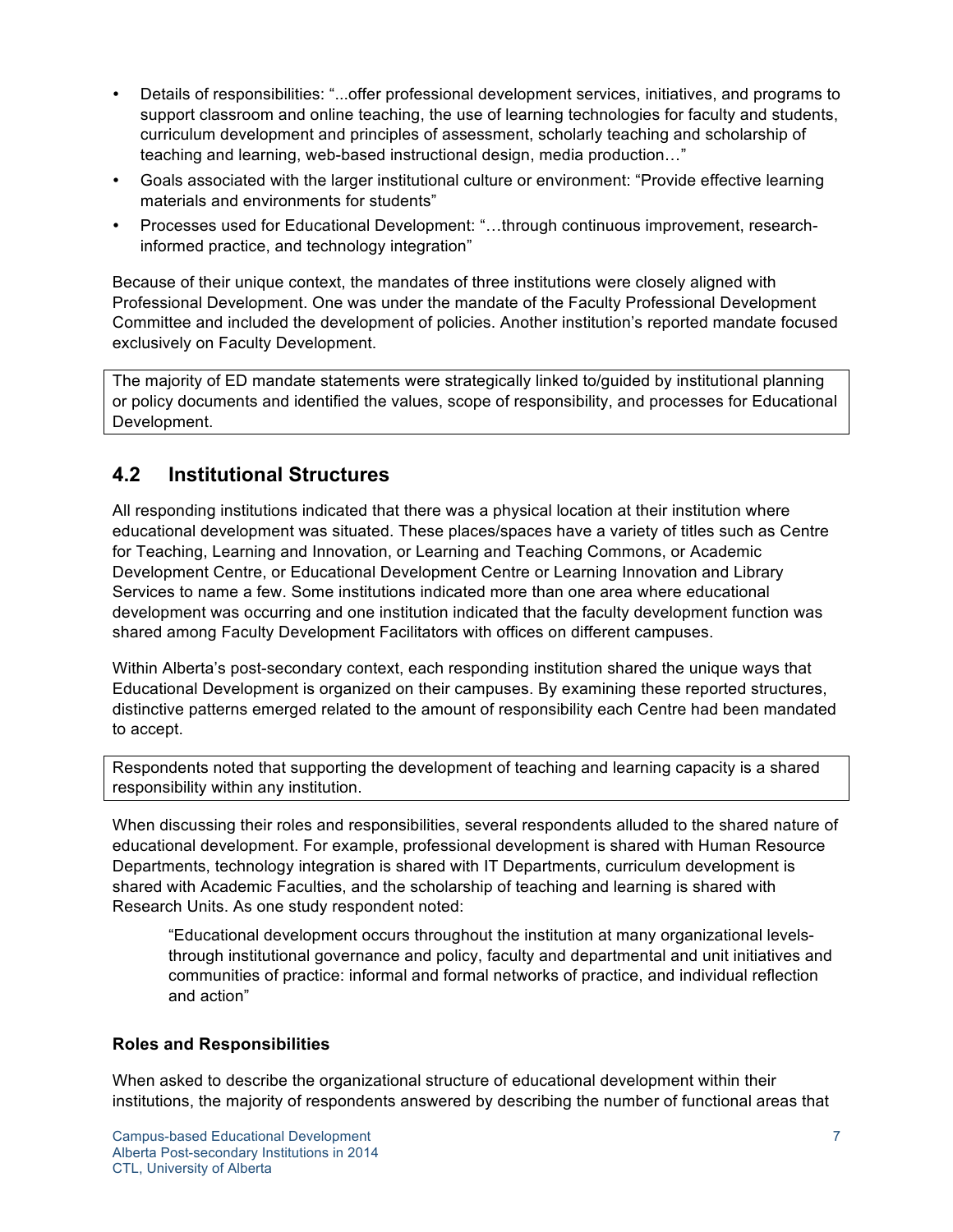were being managed by their Centre, areas for which they were accountable for performance (as aligned with Academic Plans).

Four important areas of accountability and responsibility were reported:

- 1. 100% reported **faculty and professional development** relating to teaching and learning as central to their role within their institutions
- 2. 79% reported **educational technology** within their mandate with a full range of responsibilities from technical support for Learning Management Systems to online course development
- 3. 71% reported responsibility for the **design and development of curriculum** with some involved in the evaluation of courses and others in the evaluation of teaching
- 4. 50% reported varying degrees of responsibility for promoting the **scholarship of teaching and learning** from the administration of funds/grants to co-authoring research into teaching and learning

Other areas of accountability and responsibility were reported by respondents and are identified in Appendix 2. These functional areas reflect institutional priorities and/or organizational structures and vary from institution to institution. Within each functional area, the actual descriptors used by respondents have been listed.

Examining these functional role profiles suggest two major areas of responsibility: (1) faculty and professional development relating to teaching and learning, and (2) a shared strategic responsibility for implementing policy and facilitating curriculum renewal, technological advancement, innovation and scholarship, and enhancing teaching quality.

### **How Educational Development is Organized**

When describing the structures that housed the institutionally mandated functional areas of responsibility, distinctive patterns of organization became evident. Any pattern or model may be the right choice for organizing Educational Development at a certain point in time as influenced by institutional context, mandate, leadership, and funding. The study findings indicate a full range of structures across the participating Alberta Colleges, Institutes and Universities.

Several models have been proposed for educational development. In their paper on the evolving models of educational development, Fraser, Gosling, and Sorcinelli (2010) proposed three broad approaches: 1. focusing on the individual faculty member (including the process of education involving the design and evaluation of courses), 2. Focusing on the institution (including strategic leadership and achieving higher efficacy and effectiveness), and 3. Focusing on the sector (including accountability to the public).

In their study, Randall, Heaslip, and Morrison (2013) proposed a seven-model framework for Teaching and Learning Centres in British Columbia. This framework was based upon institutional support for educational development initiatives, personnel, and leadership and included (in order of increasing support):

- 1. Volunteer Advisory Committee,
- 2. Administrator with 5% 'off the side of desk' assignment,
- 3. Part-time coordinator,
- 4. Full-time coordinator or Director,
- 5. Integrated team,
- 6. Amalgamated unit, and

Campus-based Educational Development 8 Alberta Post-secondary Institutions in 2014 CTL, University of Alberta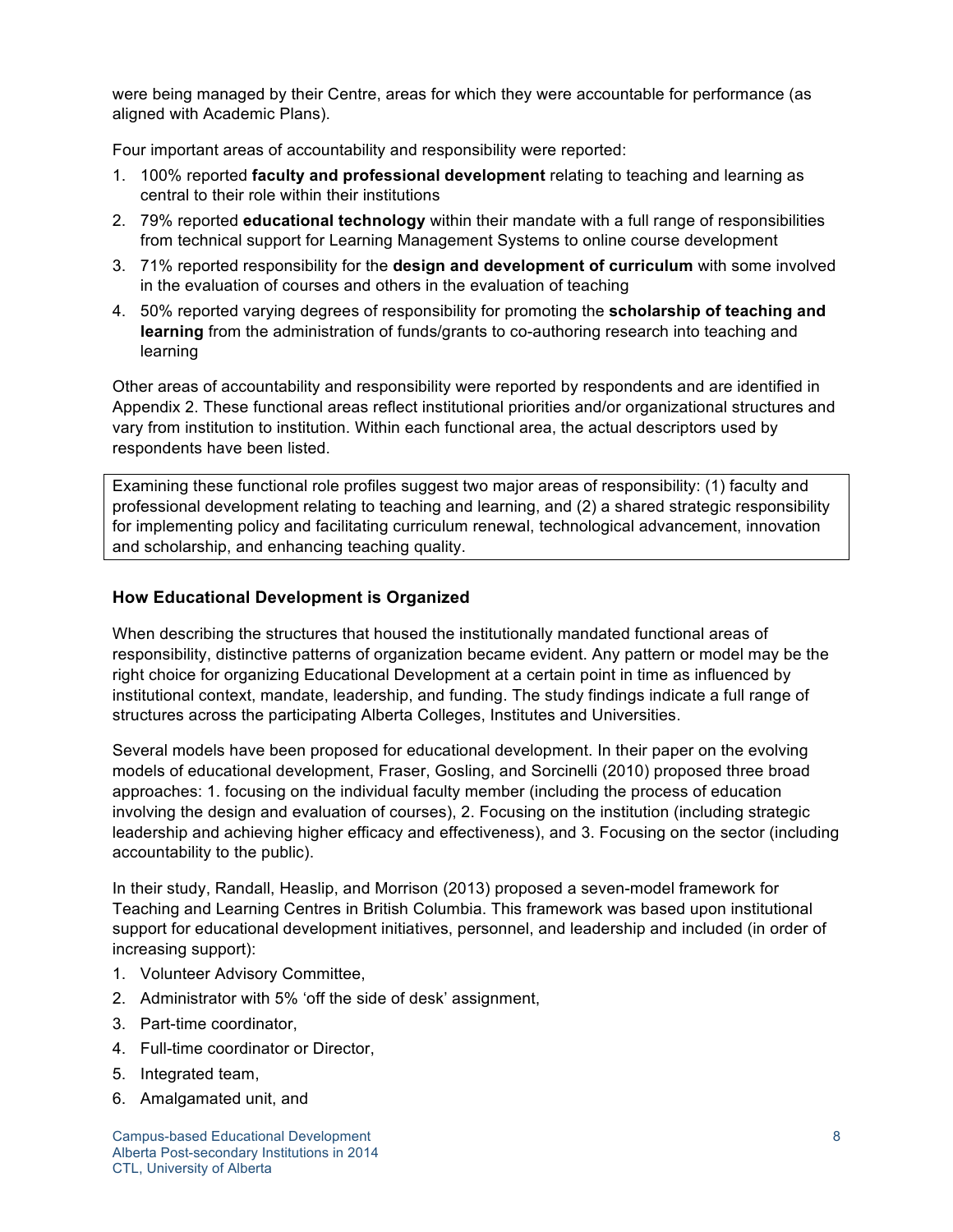#### 7. Disciplinary or specialized centres

The BC researchers reported evidence of multiple models in several institutions and had the benefit of previous study to support their framework (Morrison and Randall, 2000). Alberta data appeared to cluster around integrated teams and amalgamated units with insufficient information to apply the full framework.

To be inclusive of Alberta data, the organization of educational development activity has been placed along a continuum that maps functional areas of responsibility. Gosling's (2008) discussion of educational development in the United Kingdom was organized around the roles and responsibilities of Educational Development Units (EDU).

### **Functional Areas of Responsibility**

Given that all respondents in the Alberta study indicated responsibility for faculty development, it is the integration of functions that support growth and development of programs, courses, and teaching and learning environments that is evident in this 2014 profile of educational development in Alberta. This may also reflect the shift from a teaching to a learning paradigm that Barr and Tagg proposed in 1995. Gibbs (2013) also identified a shift from a focus on the classroom where teacher behavior was emphasized to a wider focus on the learning environment where the whole course including assignments, assessment, learning resources, and the nature of students as one of the trends in educational development.

Thirty-six percent (36%) of reporting institutions described fully integrated central units that were structured to include four or more functional areas of responsibly including faculty development, curriculum development, educational technology, and the scholarship of teaching and learning. The majority of these integrated educational development units were 'stand-alone', reported directly to the Vice President Academic, and managed their own budgets.

Forty-three percent (43%) of institutions described collaborative central units with fewer functional areas of responsibility but always included Faculty Development and Professional Learning. Some examples include:

- Centre with responsibility for faculty and professional development but curriculum development was the responsibility of Faculty Deans and LMS/e-class support the responsibility of Information Technology.
- Centre with responsibility for faculty development, curriculum development, and the learning environment collaborating with a Faculty Committee that is responsible for providing learning opportunities for faculty as well as administering PD funds for faculty.
- Centre with responsibility for faculty and professional development collaborating with Centres of Excellence in the academic divisions, de-centralized communities of practice, and a Professional Affairs Committee managed by the Faculty Association

The remaining 21% of institutions reported highly decentralized structures with no apparent integration of teaching and learning functions. They described the functions of Faculty Development as being quite separate from Instructional Development and/or academic technologies. One institution described this as "silos between faculty PD and institutional initiatives". Reporting lines were complicated for this group with one claiming, "no official reporting lines… all academic units report to the Vice President Academic, however" and another reporting to the Director of Human Resources who in turn reported to the President.

Figure 1 plots this variance in the integration of functional areas of responsibility on a continuum.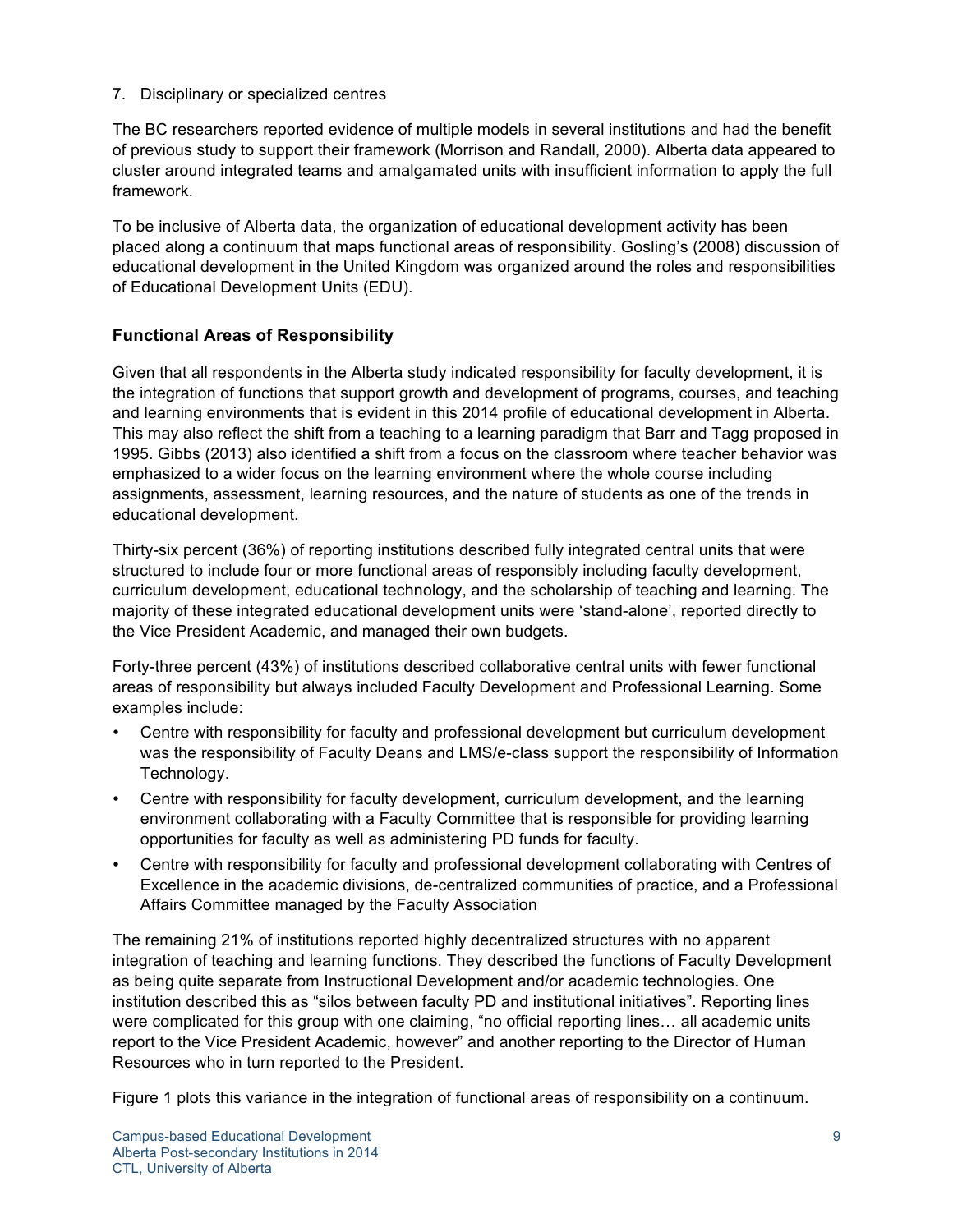

The range of organizational structures, based upon functional areas of responsibility, indicated a spectrum from fully integrated teaching and learning functions to no apparent integration of teaching and learning functions. Without comparative data it is not possible to state if Alberta is moving towards or away from fully integrated teaching and learning structures or if fully integrated structures are even the best structure for any particular institution.

### **Current Structures and Change**

The pace of change within Educational Development Centres in Alberta is captured in the following table where 43% of responding institutions indicated that their current structure has been in place for less than 5 years and 79% for 7 years or less. Change is not restricted to a certain type of postsecondary institution in that Universities, Colleges, and Polytechnic institutions all responded to this question. This profile is reflective of a continuously changing environment for educational development within institutions.

| Table 1<br>LENGTH OF TIME EDUCATIONAL DEVELOPMENT UNITS HAVE EXISTED IN 2014 FORM<br>$N = 14$ Institutions |                               |                                      |                   |
|------------------------------------------------------------------------------------------------------------|-------------------------------|--------------------------------------|-------------------|
| <b>Years in Existence</b>                                                                                  | <b>Number of Institutions</b> | <b>Institutional Type</b>            | <b>Percentage</b> |
| $<$ 2 years                                                                                                | 5                             | 3 Universities 1 College 1 Technical | 36%               |
| 2 to $<$ 5 years                                                                                           |                               | 1 College                            | 7%                |
| 5 to 7 years                                                                                               | 5                             | 3 Universities 2 Colleges            | 36%               |
| More than 7 years                                                                                          | 3                             | 3 Colleges                           | 21%               |

### **What is changing and why?**

Three themes seemed to permeate the responses to the question on *what* had changed within Institutions that influenced organizational structures:

1. *Leadership changes* including leadership for the unit and/or institutional senior academic leadership e.g. "new leadership that brought together Ad hoc committees, special initiatives and working groups".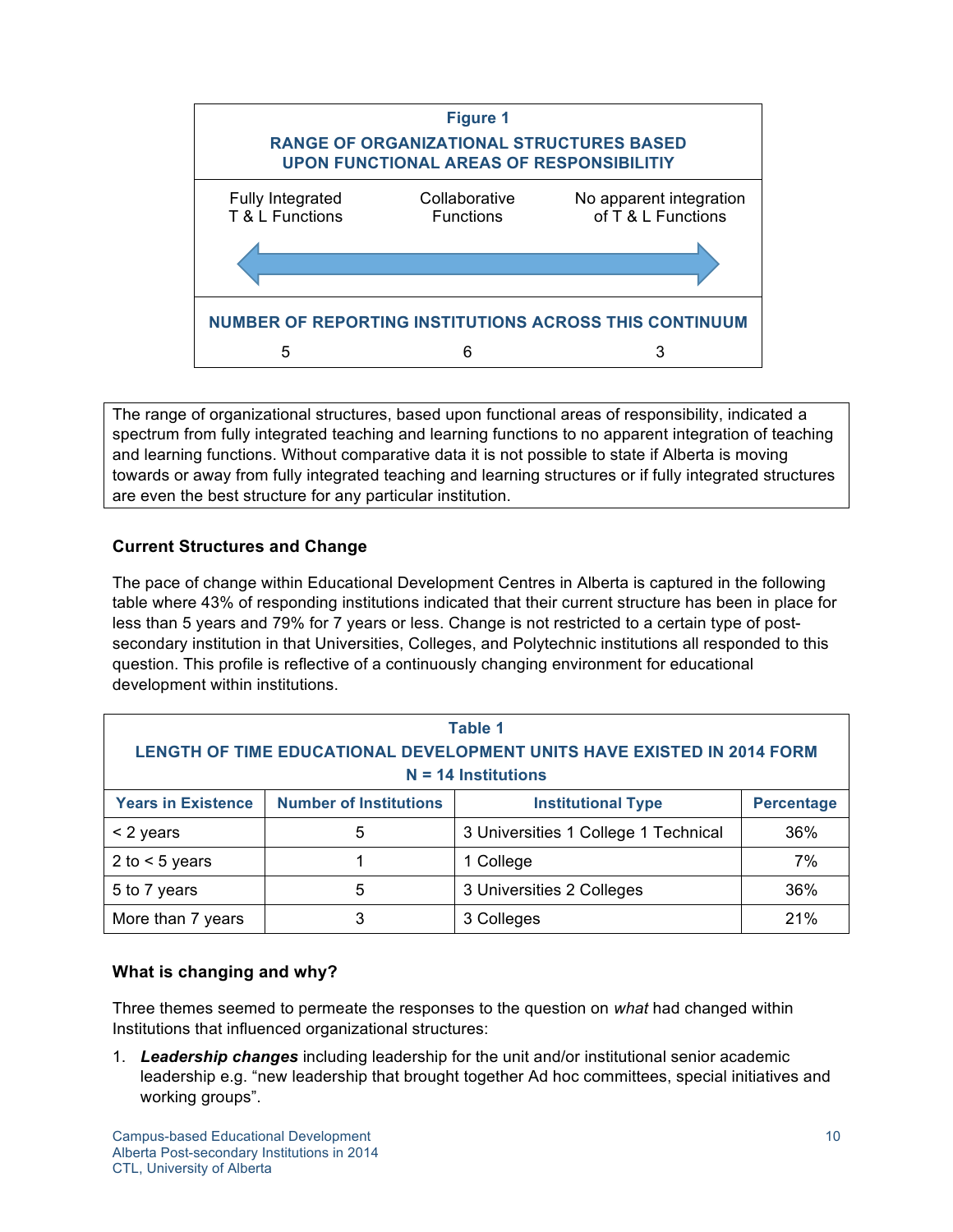2. *Organizational changes* with examples of both amalgamation and disaggregation:

Amalgamation: "To better support the student learning experience we needed to come together to be more holistic in our approach to support."

"The Teaching Centre was created. It combined 2 existing Centres into one"

Disaggregation: "Faculty development was moved to the WDHR" "No longer house the LMS or e-class support

3. *Changing nature of work* and the need to be flexible to deal with new initiatives

Study participants were asked to consider *why* the changes had and were occurring and their responses were:

- *Better strategic alignment:*  "to better align to the Strategic and Academic Plans"
- *Better support of the student learning experience:*  "Student learning is our end game but all three units came about supporting learning differentlythrough teaching – through library – through online delivery. We needed to come together to be more holistic in our approach to support."
- *Organizational and Leadership Changes:*  "to align functions across portfolios for the purpose of integration" "changes at the institution level" with leaders that "thought this new Faculty would be an ideal home"
- *Changing Teaching Development needs:*

"teaching that involves more than knowledge of pedagogy and now includes course and curriculum design, knowledge of technology and eLearning, and scholarship"

### **Advisory Committees and Councils**

There is a history of Centre leaders providing information on, supporting the interpretation of, and advising senior academic administrators on emerging teaching and learning trends and issues in the higher education. The Council of Australian Directors of Academic Development (CADAD, 2011), for example, identified 'strategic advice' as one of their benchmarks for judging the performance of Academic Development Units in that country.

Alberta study data indicates that Centre leaders have strong relationships with committees within their institutions.

Twenty-nine percent (29%) of institutions reported Advisory Committees influencing their structure. The Faculty Association manages some of these committees; the Vice President Academic chairs others. These Professional Development Committees appeared to have a range of responsibilities related primarily to the PD of faculty.

Some Advisory Committees/Councils have membership that includes students, faculty, and senior administrators; others are top down and consist of Deans; still others are composed of Faculty Association members (as mandated by Board policy).

Seventy-nine prevent (79%) of Centre leaders reported involvement with institutional committees. This involvement ranged from leadership roles on internal advisory committees (e.g. Chair of the LTC Council) and Provincial committees (Chair of Advisory Committee on Educational Technology,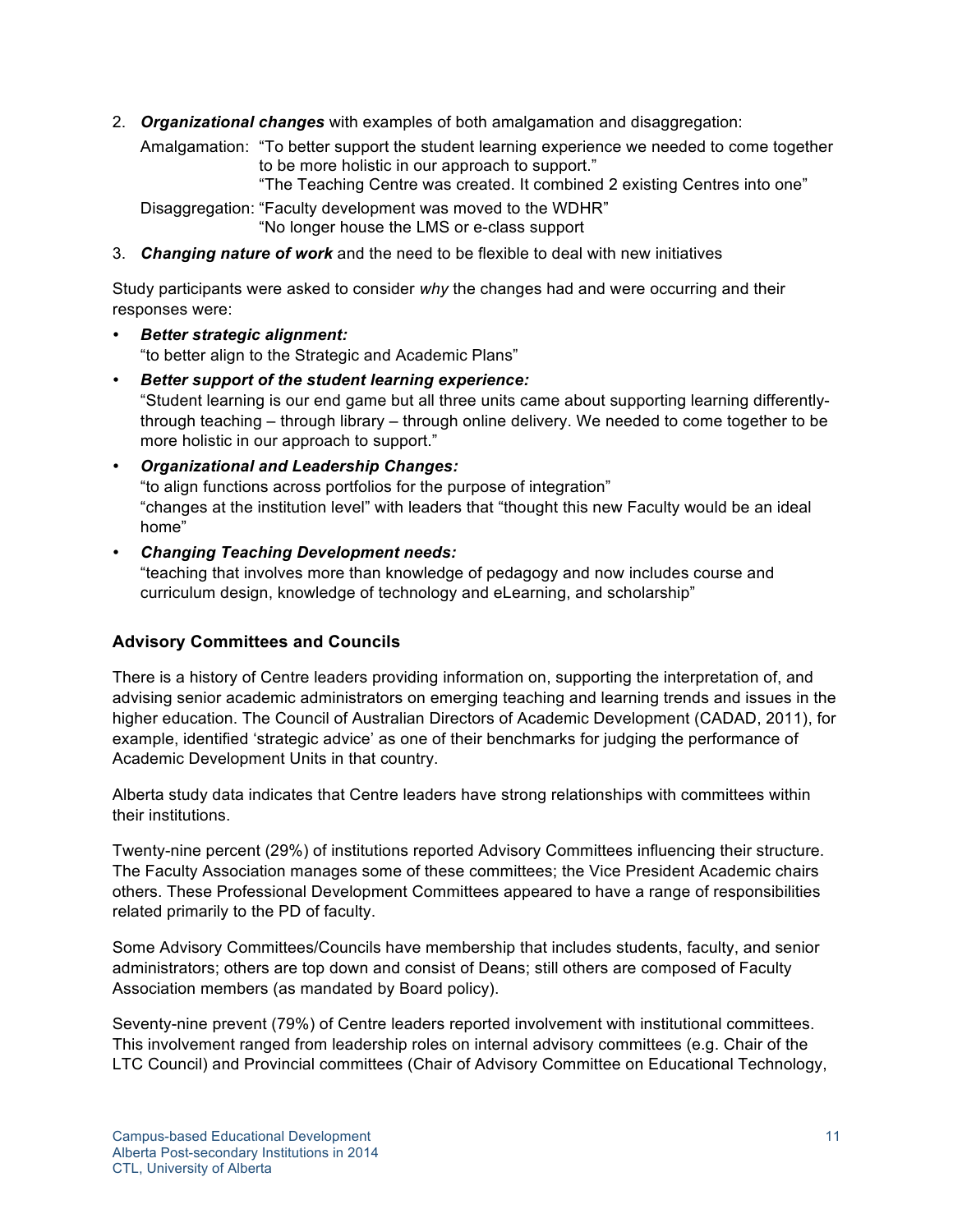ACET) and National committees (STHLE Chair, Standing Committee for College Advocacy) to active participation on several internal, cross-institutional committees, including but not limited to:

Strategic planning committee, advisory groups, policy development committees, task forces, Planning Committee for Teaching Space, Faculty Association Committee, Curriculum Committee, Academic Council, Faculty Performance Committee, Quality Assurance Committee, and/or Academic Development Committee.

One educational development leader sat on (or was Chair of) over a dozen committees within her institution. Other leaders were able to have their staff involved in committee work to offset the demands placed upon their leadership.

### **4.3 Leadership and Reporting Lines**

Reporting lines connect Centre leaders with those who guide, mentor, allocate funding, and often approve ED programs and services. Sorcinelli (2002) suggested that a direct reporting structure is an important principle of good practice in educational development because it provides a direct line to the academic agenda, allows for direct consultation on emerging issues, and enables faculty and administrative connections to advance an institution's teaching and learning mission.

In reporting study data, responses reflected the degree of separation educational development activity/work is from senior academic leadership. Seventy-one percent (71%) of Centre leaders reported directly to the Provost, the Provost's Advisor, or a Vice President with responsibility for Teaching and Learning. One institution had a committee structure with the Vice President Academic chairing the Faculty Professional Development Committee. The remaining 29% of reporting institutions indicated less direct reporting lines that meant that their central educational development mandate was housed within the mandate of a specific Faculty or Department.

In those institutions with integrated teaching and learning functions, this line to authority and decision-making is to the Vice President Academic, The one exception to this is a Centre with fully integrated functions that reported to a Dean. With direct lines of reporting there is an increased potential for impact and success of educational development (Sorcinelli, 2002).

Reporting lines for the group with less centralized and integrated functions were less direct and involved reporting to the Dean of a Faculty (e.g. Faculty of Health and Human Services), the manager of an Academic Service Department (e.g. Learning Innovations and Library Services), the executive Director of Workforce Development and Human Resources, or a team lead.

The group with no apparent integration of teaching and learning functions often reported to more than one area of the Institution and in one case the reporting line was not linked to academic planning and issues within their institution.

The majority of Alberta institutions indicated direct reporting lines to the Provost, the Provost's Advisor or a Vice President with responsibility for Learning and Teaching. Those institutions with less direct reporting lines or split reporting lines cited problems with such structures.

Table 2 indicates reporting lines for educational development leaders. In several institutions, leaders indicated more than one line of reporting.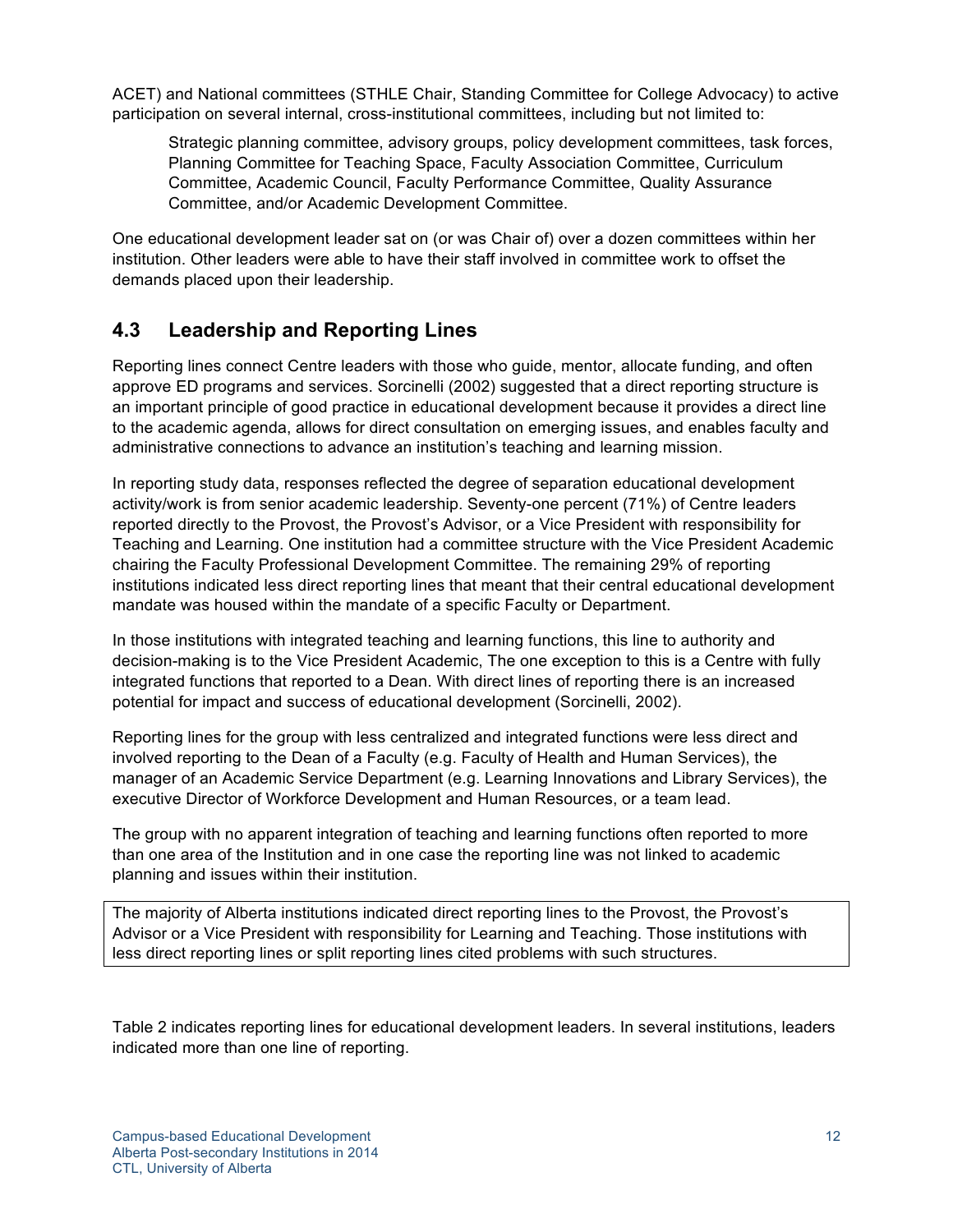| Table 2                                                                 |    |  |
|-------------------------------------------------------------------------|----|--|
| <b>REPORTING LINES of EDUCATIONAL DEVELOPMENT LEADERS</b>               |    |  |
| N=14 Institutions<br>(multiple reporting lines in several institutions) |    |  |
| Provost / Associate Vice President / Vice President Academic            | 10 |  |
| Dean: Academic Unit / Faculty                                           |    |  |
| Manager of Service Area / Division                                      | 4  |  |
| <b>Faculty Association / Faculty Committee</b>                          | 2  |  |
| <b>Director Human Resources</b>                                         |    |  |

Study respondents experiencing indirect reporting lines cited the following concerns with this structure:

- "lack of understanding of our role(s) and capabilities"
- "decreased ability to influence and/or come to understand institution–wide needs"
- "the 'tables of influence that we 'sit at' are limited" [e.g. Deans' Council]
- "challenging for Deans to know what the Centre is all about and what it can do for them/their faculty"

### **4.4 Resources**

### **Funding**

The majority of reporting institutions are provided with base budget funding for ED staff, programs and services.

All institutions responding (100%) reported institutional level funding for the operation of educational development initiatives with from 99% to 30% dedicated to salaries and 30% to 1% being directed towards programs and services. The dominant funding pattern appears to be one of base funding with minimal revenue from special initiatives. One Centre was funded through the Human Resources budget and another through a Departmental budget rather than through central administration.

Three institutions indicated they were receiving additional funding for curriculum work in 2014 (e.g. curriculum reviews).

Three institutions (21%) reported generating revenue for their Centre: one by charging external agencies for projects; another by charging an outside educational institution to attend Faculty Development workshops and seminars; and the third by obtaining graduate student support.

Special funds for Professional Development and/or Professional Learning were reported to exist in a majority of the participating Alberta post-secondary institutions. These funds were managed or administrated by a range of entities including Faculties, Human Resource Departments, Faculty Associations, and/or a Centres. PD funds 'tucked away' in different areas of institutions underscores the shared responsibility for the development of faculty as teachers and professionals but also obscures actual institutional spending on Professional Learning.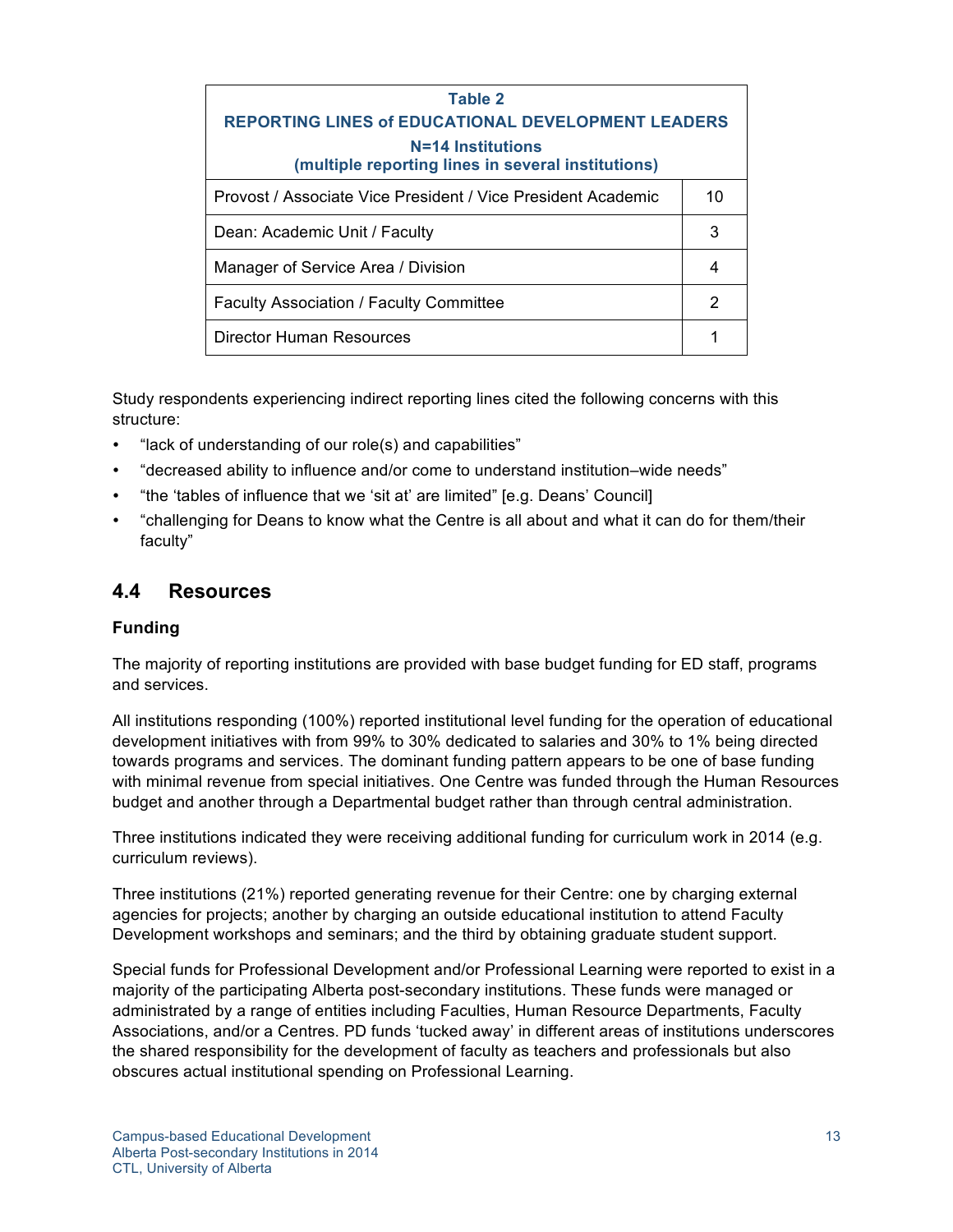### **Staffing**

In describing the personnel available for the organization and/ or provision of educational development work within their Institutions, respondents described personnel by title. The number of employees and the types of arrangements utilized to obtain their services were also indicated.

From the lists of personnel employed in Centres, four categories became evident: Administrators, Technical, and Professionals. Faculty involvement within Centers varied and is described separately.

*Administrators***:** Educational development leaders in Alberta have many titles: Director, Executive Director, Coordinator, Manager, Academic Director or Dean. Educational development is a multifaceted and complicated endeavor that requires effective leadership (Gosling, 2008) and the majority of Alberta institutions have designated individual(s) to lead and manage ED structures and programs.

Leadership is dependent upon the institutional structures in place at the time of this survey. One respondent reported a Committee providing leadership for Faculty Development within their institution. Another employed four academic associate directors, each with a specific portfolio in support of the functional responsibilities of the Centre and its leadership.

Some institutions reported employing specialized administrative personnel, such as project managers for specialized initiatives, and/or a Communications Coordinator or human resources or finance administrators.

Office managers and assistants are an important point of contact for those seeking information regarding programs and services within Centres but only 50% of respondents mentioned the services of administrative assistants within their Centres.

*Technicians*: A wide range of technical personnel, those who support teaching, curriculum products, and educational technology, were identified. These are listed in Table 3. This list is indicative of the complex types of expertise associated with educational development initiatives and the collaborations that occur within institutions.

*Professionals:* This group represented the largest group of personnel within Centres in Alberta and profiles an extensive range of expertise from designing and implementing programs to providing bridging support for technology to acting as mentors or teaching consultants. Many in this group have a descriptor of 'academic' or 'educational' or 'instructional' that implies an expertise that goes beyond the technical and embraces teaching and learning pedagogy. It was unclear from the data how many of these professionals were faculty.

#### *Faculty Relationships within Educational Development Centres*

Faculty are frequently seconded to Centres on a term basis and retain their disciplinary or faculty home. Faculty Associates/ Teaching Scholars/ Teaching Fellows provide direct connections to disciplinary contexts while sharing their wisdom of practice and they may even consult on signature pedagogies (Guskey, 2002 and Gillespie, Hilsen, & Wadsworth 2002). These faculty have been identified in different capacities: volunteer, part-time secondment, disciplinary focus, full-time term position (Randall, Heaslip, & Morrison, 2013).

The Alberta data also indicated faculty in educational development positions and identified them as Faculty Associates or Affiliates or Teaching Chairs, or Teaching Fellows. Incorporating faculty into Centres has many advantages including the ability to deliver more products and services or respond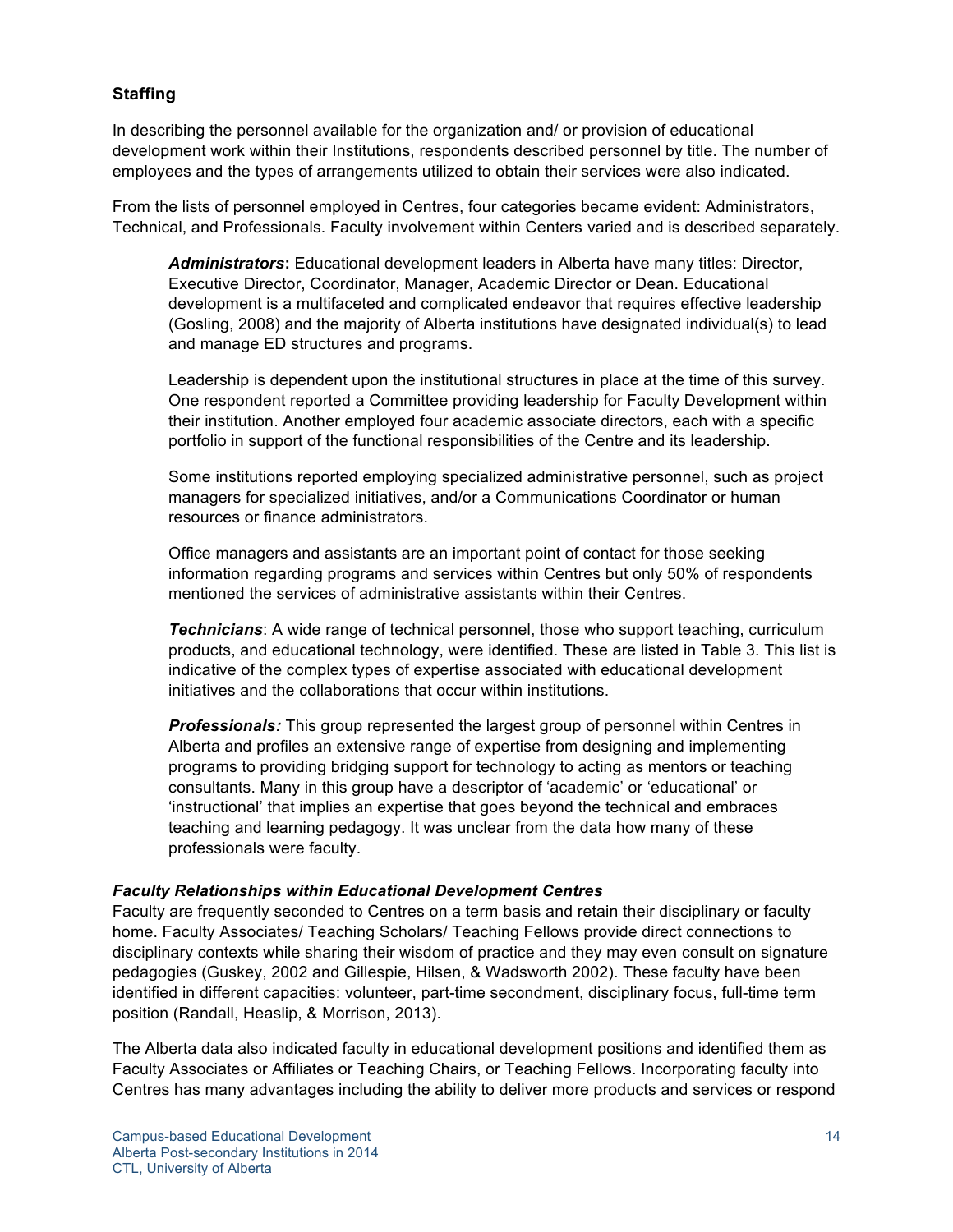to institutional priorities. For example, one Centre secured the support of 14 faculty associates when the institution adopted a new Learning Management System (LMS). These faculty received a course re-assignment (i.e. course release) as compensation for their teaching and coaching. The Faculty Associates developed and delivered workshops on the new LMS, taught their colleagues course mapping, and provided technical support thereby allowing the institution to make a smooth transition over to the new LMS. In other institutions, Faculty Associates were also reported to have delivered workshops, and have been involved in mentoring and peer consulting programs.

| <b>Table 3</b>                      |                                  |                                          |  |  |
|-------------------------------------|----------------------------------|------------------------------------------|--|--|
| <b>Administrators/Managers</b>      | <b>Technicians</b>               | <b>Professionals</b>                     |  |  |
| Who is Leading?                     | Who is collaborating?            | Who is delivering programs and           |  |  |
| Administrating?                     | Supporting?                      | services?                                |  |  |
| <b>Directors</b>                    | Digital Arts & Media Designer    | <b>Educational technologists</b>         |  |  |
| <b>Executive Director</b>           | <b>Educational technologists</b> | <b>Educational Researcher</b>            |  |  |
| Managers                            | Web developer/ graphic artist    | Academic technologists                   |  |  |
| Coordinators                        | <b>Graphic Artists</b>           | Academic technology facilitator          |  |  |
| Deans                               | Media developers                 | Teaching development facilitator         |  |  |
| Ed Tech Manager                     | Digital media specialists        | <b>Teaching and Learning Specialists</b> |  |  |
| <b>Academic Associate Directors</b> | <b>Digital Press Operator</b>    | <b>Educational consultants</b>           |  |  |
| <b>Academic Director</b>            | Technology integration group     | <b>Educational facilitators</b>          |  |  |
| Librarian                           | Media specialists                | Educational developer                    |  |  |
| <b>Project Managers</b>             | Multimedia Design Specialists    | <b>Outside Consultants</b>               |  |  |
| <b>Academic Associate Directors</b> | eLearning Support Specialists    | Curriculum developers                    |  |  |
| Mgr Educational technologies        | <b>IT</b> trainers               | Curriculum consultants                   |  |  |
| Copyright officer                   | Animation specialists            | Instructional designers                  |  |  |
|                                     | Library technicians              | Learning designers                       |  |  |
| HR, finance, communications         | Help desk                        | Faculty development facilitators         |  |  |
|                                     | <b>Copier Specialists</b>        | eLearning support specialists            |  |  |
| Project mgmt. Assistant             | Production system coordinators   | Instructional staff                      |  |  |
| <b>Administrative Assistants</b>    | Digital press operators          | <b>Project Managers</b>                  |  |  |
|                                     | Photographers                    | Staff developers                         |  |  |
|                                     | Videographers                    | Faculty developers                       |  |  |
|                                     | Consultants                      | Faculty members                          |  |  |
|                                     |                                  | Faculty associates                       |  |  |
|                                     |                                  | <b>Faculty affiliates</b>                |  |  |
|                                     |                                  | Faculty learning designers               |  |  |
|                                     |                                  | Faculty educational developers           |  |  |
|                                     |                                  | Teaching chairs                          |  |  |
|                                     |                                  | Teaching fellows                         |  |  |

Table 3 lists personal *by title* that were named as employed in Educational Development.

### **Staffing Arrangements and Numbers**

Different arrangements for obtaining services of people within Centres were reported and ranged from full time permanent roles to part time secondments. In order to get the work done or the initiative completed, faculty members often supplemented the work of the full time employees. Table 4 details the range of service arrangements.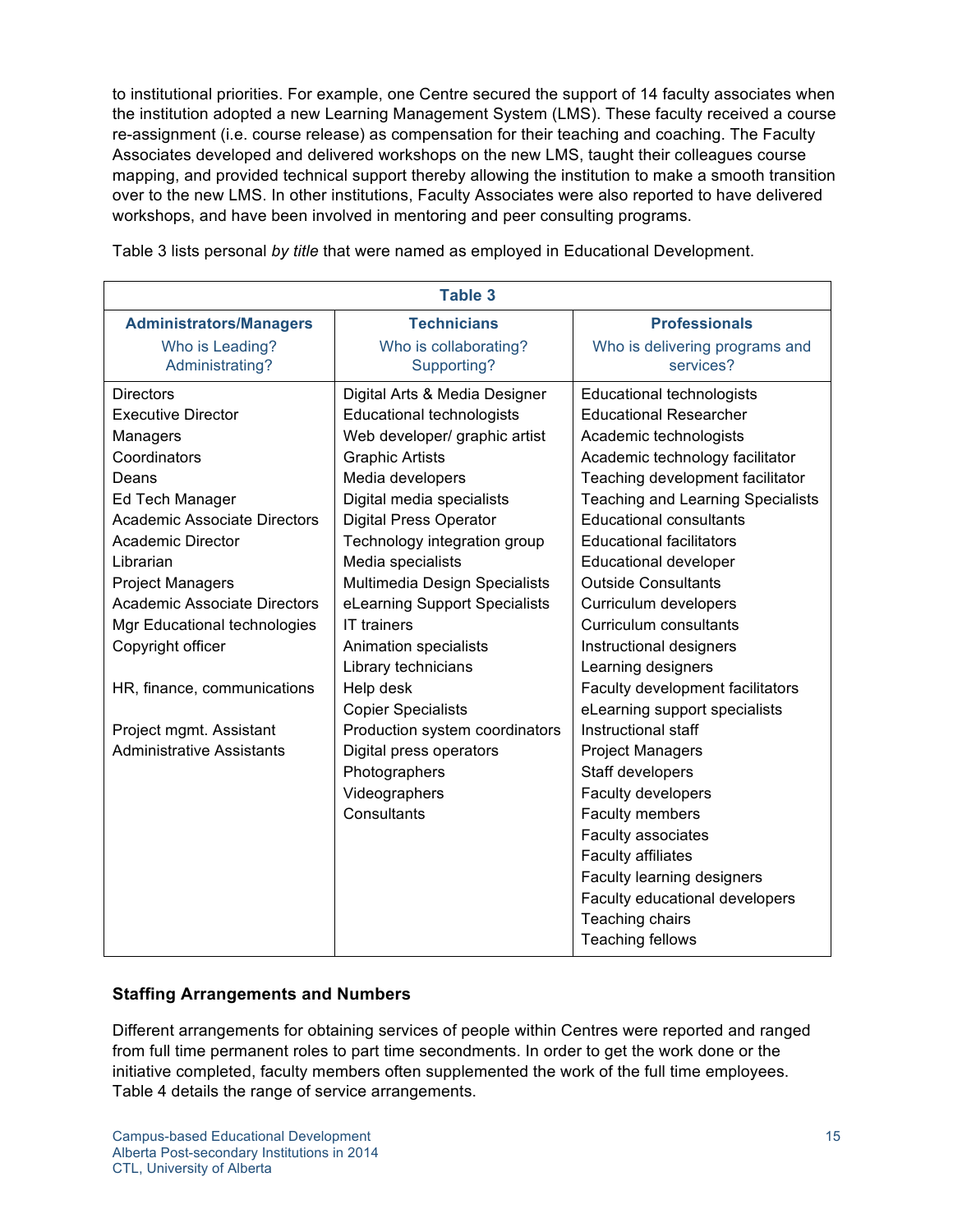Because the type of personnel available for educational development work varied according to the areas of responsibility, the number of integrated functions, or the priorities at each institution, it is difficult to summarize. The largest unit reported 82 staff and the smallest had 2 faculty. The average size of integrated units serving more than four functional areas was 12 staff.

| Table 4                                                                |    |  |
|------------------------------------------------------------------------|----|--|
| <b>STAFFING WITHIN EDUCATIONAL</b><br><b>DEVELOPMENT UNITS/CENTRES</b> |    |  |
| N=14 (Multiple arrangements in same institution)                       |    |  |
| Permanent full time                                                    | 14 |  |
| Renewable contract (short term)<br>(sometimes faculty)                 | 2  |  |
| Internal secondments (2-5 years)<br>(primarily faculty)                | 5  |  |
| <b>Volunteer faculty</b>                                               | З  |  |

There is an extensive range of expertise associated with the personnel directly engaged in Centres in Alberta's post-secondary environments. This range of expertise and number of staff varies with the functional areas of responsibility assigned to Centres, with institutional priorities, and with institutional work practices/funding associated with projects and initiatives.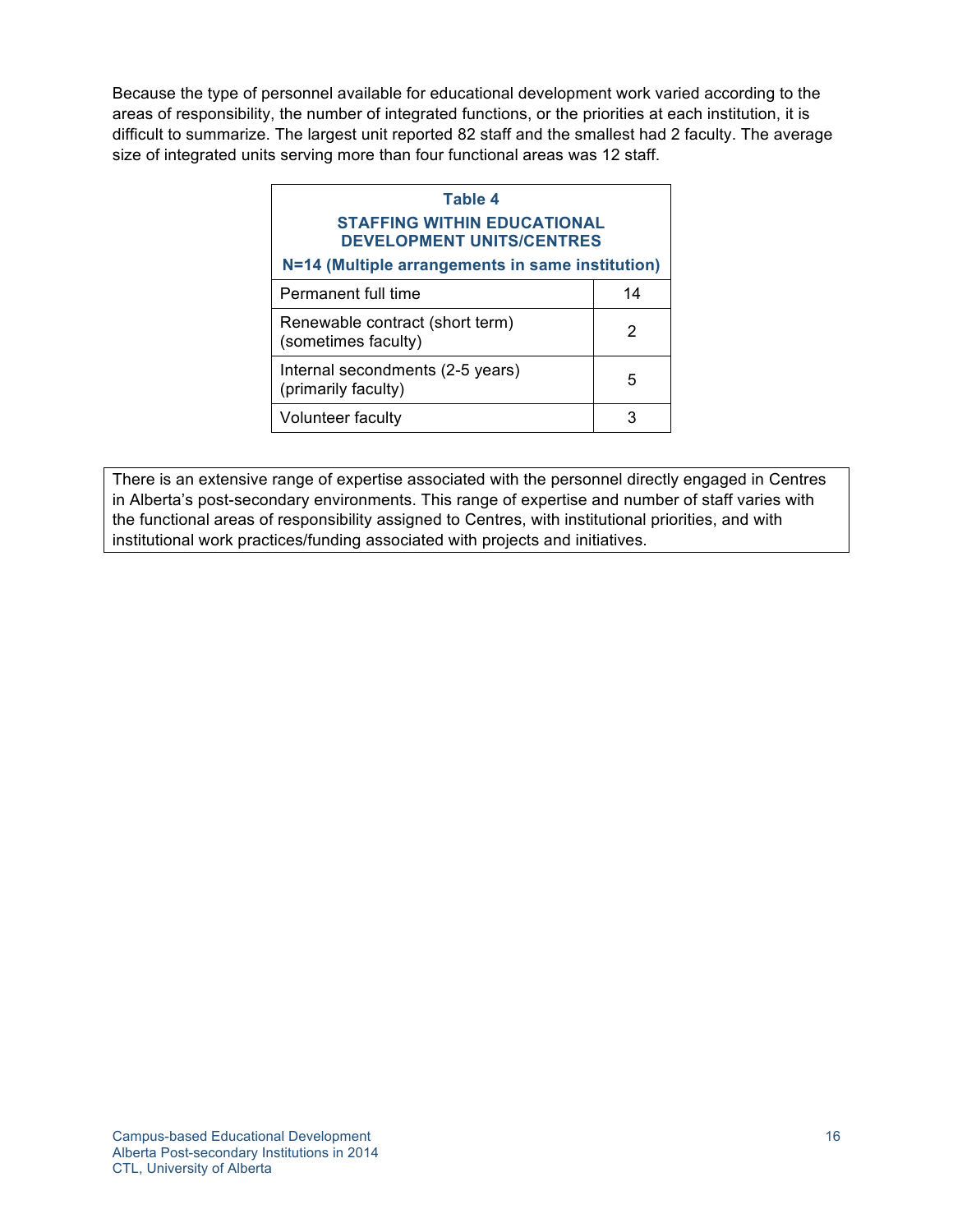## **5.0 Educational Development Practices and Activities**

Moving from structure to practices, from how educational development is organized to the initiatives, activities, and services occurring within Centres, study questions probed processes and decision making that lead to actual offerings and services.

### **5.1 Practice Drivers and Influences**

When asked to describe educational development priorities and explain how they are established, 87% of respondents were able to clearly articulate the priorities that enhance the development of teaching and learning capacity within their institutions and 100% were able to indicate how these priorities were established. Their responses indicate that setting ED priorities within Alberta institutions is very much a consultative process.

A summary of institutional priorities as reported in 2014 follows in Table 5.

| <b>Table 5</b><br><b>EDUCATIONAL DEVELOPMENT PRIORITIES IN</b><br><b>ALBERTA POST-SECONDARY INSTITUTIONS IN 2014</b>                                                                                  |                 |                                                                                                                                                    |  |
|-------------------------------------------------------------------------------------------------------------------------------------------------------------------------------------------------------|-----------------|----------------------------------------------------------------------------------------------------------------------------------------------------|--|
| <b>Identified Priorities for Faculty/Professional Development</b>                                                                                                                                     |                 |                                                                                                                                                    |  |
| N=14 (some institutions had more than 1 priority)                                                                                                                                                     |                 | Who determines these priorities?                                                                                                                   |  |
| <b>Faculty Development</b><br>Teaching, research-informed practice, PD opportunities<br>for instructors, teaching development, pedagogy,<br>targeting new faculty, getting faculty prepared to teach, | 10 <sup>1</sup> | Directions and strategic priorities<br>$\bullet$<br>of institution (planning documents<br>and exercises)<br>Department and individual<br>$\bullet$ |  |
| online instruction, teaching services, new faculty hires                                                                                                                                              |                 | requests                                                                                                                                           |  |
| <b>Curriculum Development</b><br>Curriculum planning, review, approval, program<br>assessment and evaluation                                                                                          | 4               | Consultations with Academic<br>Chairs                                                                                                              |  |
| Technology<br>academic technology, technology integration, systems-<br>wide infrastructure changes, online instruction                                                                                | 5               | <b>Faculty Professional</b><br>$\bullet$<br><b>Development Committee</b>                                                                           |  |
| Scholarship of T & L                                                                                                                                                                                  |                 | Needs assessments of faculty<br>$\bullet$                                                                                                          |  |
| research, evidence based teaching                                                                                                                                                                     | 3               | Changes to system-wide<br>$\bullet$<br>infrastructure (e.g. new LMS)                                                                               |  |
| Assessment of learning, learning outcomes, assessment<br>of learning and teaching                                                                                                                     | 3               | <b>Faculty Association</b><br>$\bullet$                                                                                                            |  |
| Academic Integrity                                                                                                                                                                                    | 1               | Advisory Councils of varying<br>$\bullet$<br>composition                                                                                           |  |
| <b>Faculty Evaluation</b>                                                                                                                                                                             | 1               | Collaboration with Faculties and<br>$\bullet$                                                                                                      |  |
| Copyright                                                                                                                                                                                             | $\overline{2}$  | Departments                                                                                                                                        |  |
| Service/support to faculty                                                                                                                                                                            | $\overline{2}$  | $\bullet$<br>Provost's subcommittee                                                                                                                |  |
| Support for Students: Graduate student teaching<br>development, project factory                                                                                                                       | $\overline{2}$  | (composed of students, faculty,<br>staff and academic leaders)                                                                                     |  |
| Learning Communities, communities of practice                                                                                                                                                         | 1               | Meetings with the Provost<br>$\bullet$                                                                                                             |  |
| Communication and promotion                                                                                                                                                                           | 1               |                                                                                                                                                    |  |
| Information services: Library<br>1                                                                                                                                                                    |                 |                                                                                                                                                    |  |
| Leadership and staff development                                                                                                                                                                      | 1               |                                                                                                                                                    |  |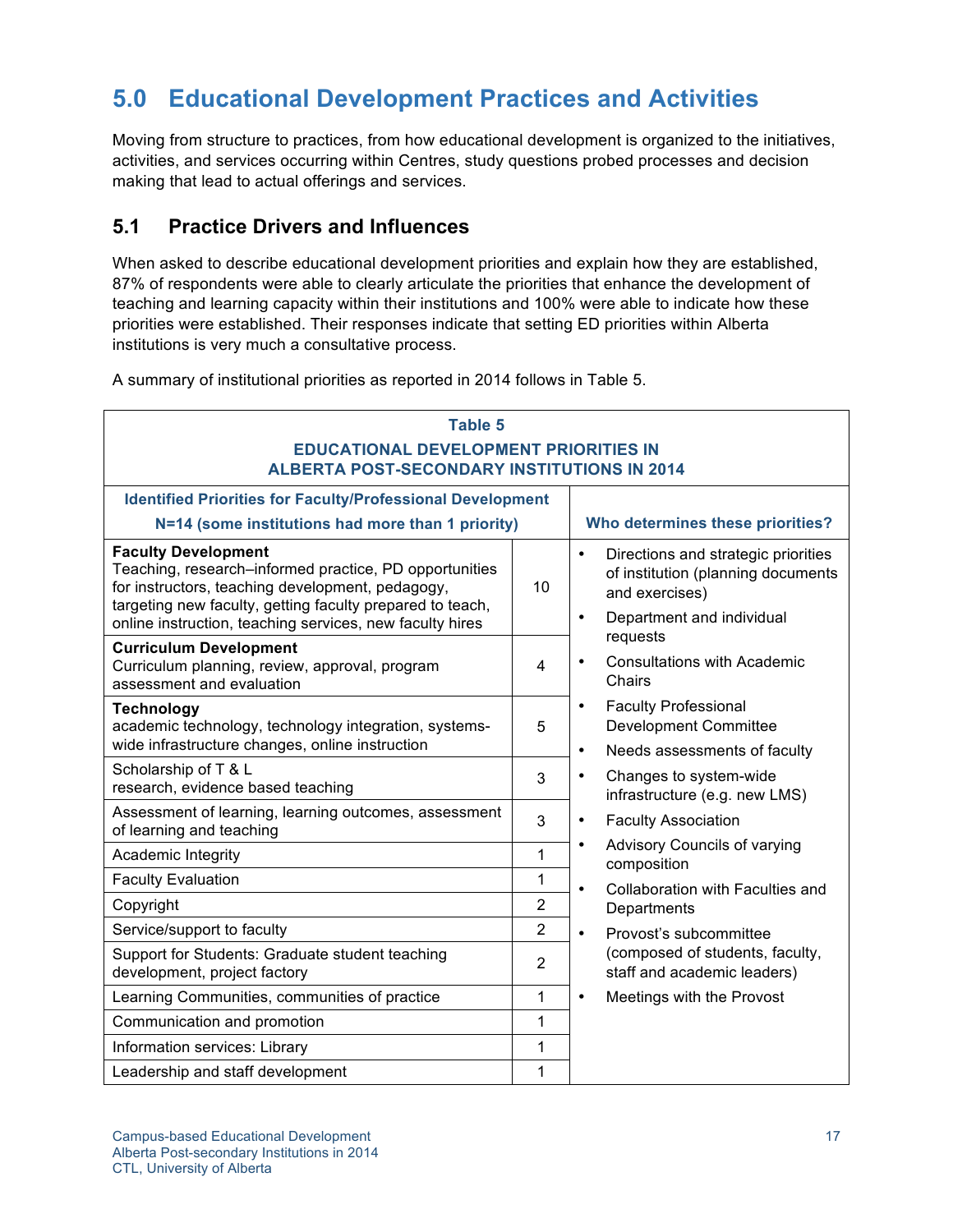One respondent described a prioritization process that, while top down, was strategic:

"There is a prioritization process that occurs that requires programs to reflect upon the best ways to achieve their goals. Once senior leadership [Deans] have identified their most critical need, they communicate back to the [Centre] what they want."

To produce relevant programming in support of institutional priorities 100% of responding institutions acknowledged that they engage in some form of needs assessment. Table 6 indicates the variety of ways that the needs of faculty and the broader academic community are assessed with several institutions using a variety of methods. Because Faculty Development was identified as a primary responsibility within the majority of institutions, attention to faculty learning needs is not surprising. Survey respondents made no mention of assessing the learning needs of sessional instructors.

| Table 6<br>DETERMINING LEARNING NEEEDS OF FACULTY FOR PLANNING<br><b>EDUCATIONAL DEVELOPMENT INITIATIVES</b><br>$N = 14$ Institutions                                   | # of<br><b>Institutions</b> |
|-------------------------------------------------------------------------------------------------------------------------------------------------------------------------|-----------------------------|
| Ask Faculty including formal surveys, informal discussions, post workshop/event/<br>orientation feedback forms, focus groups, conversations, embedded t & L specialists | 14                          |
| <b>Ask Faculty Association</b>                                                                                                                                          | $\overline{2}$              |
| Ask Faculties including Deans, Chairs, Program Coordinators, Academic<br>Departments                                                                                    | 7                           |
| Ask Senior Administrators Consultations, Meetings with Provost/VP Academic                                                                                              | $\mathcal{P}$               |
| <b>Committee Consultations</b> Representation on/consultation with PD Committees, TL<br>Committees, Council/Task Force work                                             | 3                           |
| Consider when Strategic planning consultations/exercises at unit & institutional<br>level                                                                               |                             |
| <b>Literature</b> related to higher education d educational development                                                                                                 |                             |
| Analysis of online training sessions                                                                                                                                    |                             |

Decision-making appears to be very much dependent upon the organizational structure of the institution.

- Aligning institutional direction and translating the learning needs of faculty into programs and services falls to the Centre leader 36% of the time.
- Leaders in other areas, for example the Human Resource Director or the manager of a Department, make decisions 21% of the time.
- Advisory Committees and Councils make decisions 35% of the time.

When asked if Professional Development opportunities were offered to those 'other than faculty' 57% of respondents indicated that Human Resources is responsible for general staff and leadership training. Two institutions offer workshops/courses for Chairs and Associate Chairs related to teaching and learning that "...address quality instruction and curriculum planning and supports those in supervisory roles to be able to oversee the instructional process better".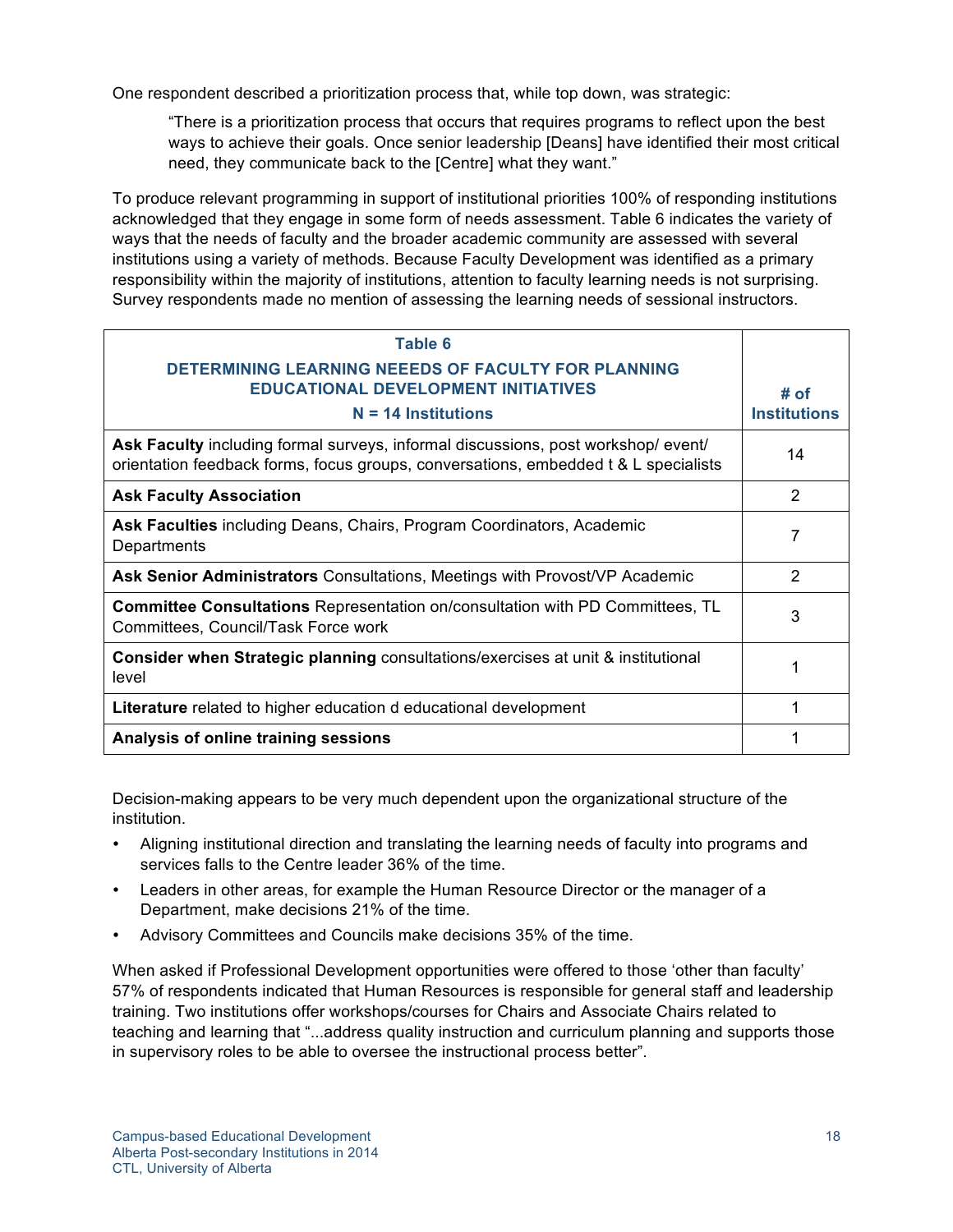### **5.2 Inventory of Initiatives and Activities**

When asked to indicate the types of Faculty Development activities provided at their institution, survey respondents provided a rich variety of information that detailed processes, content, and services. Participants were also asked indicate how they evaluated these initiatives for effectiveness and impact. To categorize this information, the literature was consulted and different frameworks were considered.

Amundsen and Wilson's conceptual framework (2012) was used and combined with an aspect of the Sorcinelli et al (2006) framework. This resulted in the adoption of seven categories to capture all the Alberta educational development initiatives reported from Colleges, Universities and Polytechnic Institutions:

From Amundsen and Wilson (2012, pp. 98, 99) six process and outcome clusters were used:

- 1. **Skills cluster** focusing on improving teaching through the enhancement of observable teaching skills and techniques
- 2. **Methods cluster** focusing on mastery of teaching and learning strategies that support desired learning
- 3. **Institutional cluster** focusing on coordinated institutional plan to support teaching improvement
- 4. **Reflective cluster** focusing on change in in individual teacher's conceptions of teaching and learning
- 5. **Disciplinary cluster** focusing on the examination of disciplinary understanding to develop pedagogical knowledge
- 6. **Action research or inquiry cluster** focusing on individuals or groups of faculty pursuing topics of interest

From Sorcinelli et al, 2006 an additional category was used to allow for the inclusion of administrative responsibilities reported by respondents.

7. **Grants and Awards** administration.

This conceptual framework was used because of its comprehensive and inclusive nature (these categories allowed all reporting institutions to have their data included) and its consideration of the evaluation practices used to assess the effectiveness and impact of educational development initiatives. Appendix 3 contains details of educational development programs and evaluation processes.

Many of the educational development initiatives disclosed by respondents to this study fit within more than one of these seven categories. For example, 100% of the reporting Centres indicated involvement with New Faculty Orientations as part of their programming. Based upon the information and descriptions provided, some of these Orientations were the responsibility of the Institution's Human Resources Department and involved more of an orientation to the institution's organizational development, its culture, and systems (a fit within the Institutional cluster) but do not include information on teaching skills or methods. In other institutions, the focus of New Faculty Orientations is primarily on teaching skills and methods that enhance learning (a fit within the Methods Cluster). Whenever possible, educational development initiatives have been placed in a category that most closely captures the information provided.

Program offerings have been grouped around those topical areas that the research has shown to have the greatest impact on teaching and learning including technology and online learning,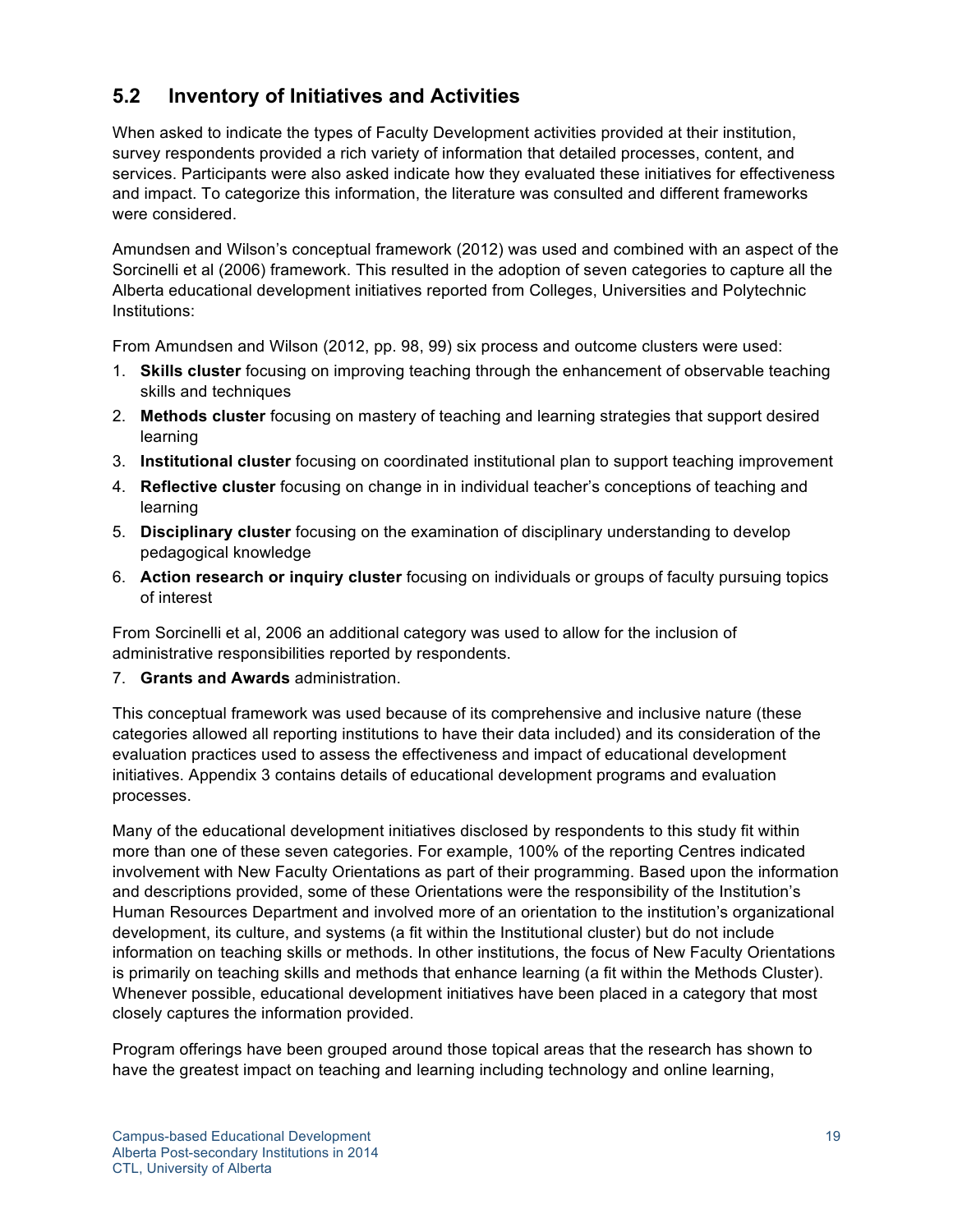curriculum and course design, the scholarship of teaching and learning, evidence-based teaching practice, and learning theory. (Christensen Hughes and Mighty, 2010).

When discussing practices unique to their Centres, some respondents included detailed descriptions of their programs and services while others talked methods used and topical areas. Often the topics reflected the priorities of the institution, e.g. "priority is quality in online instruction". Within the seven process and outcome categories, topics have been grouped and some examples given using the titles of workshops within that group (See Appendix 3).

In the survey, specific questions were asked about mentoring, e-learning, the scholarship of teaching and learning, and curriculum development with the following results:

- 71% of responding institutions have formal or informal mentoring programs. These programs vary from a focus on new faculty only to mentoring triads or circles that include new and seasoned faculty. Some reported just-in-time advising to faculty out of their area.
- 43% of respondents identified that their programming includes the scholarship of teaching and learning (SOTL). The majority of these promote, support, and consult on SoTL initiatives but do not drive this activity in their institutions. From the responses, SoTL appears to be one of the many educational development initiatives that is a shared responsibility.
- 79% of respondents incorporate e-learning into their programming. A range of activities was identified including consultation around the use of e-learning to training and direct support for elearning tools/activities/pedagogies.
- 86% of respondents claimed programming that included curriculum development. This programming included information on curriculum renewal, course design, mapping of learning outcomes, and alignment of assessment practices with course and program outcomes.

The research data reveals an impressive range of skills, methods, reflective and collegial experiences, and scholarly investigations and speaks to the complexity of issues addressed through educational development programs and services.

While the majority of teaching and learning programming involves one-off workshops and/or yearly conferences, 50% of the responding institutions offered a structured teaching program that produced a parchment or an institutional certificate and two institutions were developing such a program. One institution has made their formal teaching program mandatory (i.e. a requirement of employment). This appears to support the priorities that Institutions have identified and reflects an institutional value of a minimum level of competency for those involved in teaching or supporting student learning. Bates (2011) argued for pre-service qualifications for post-secondary educators and stated that "teaching in post-secondary education is now about the only profession where pre-service training is not mandatory".

### **Institutional Influences**

When asked if Faculty and Professional development initiatives influenced institutional priorities, 71% of respondents thought that they did. One respondent spoke to the two-way influence mechanism:

"the institutional priorities influence the faculty development initiatives and the activities around faculty development impact the advancement of initiatives that focus on teaching and learning"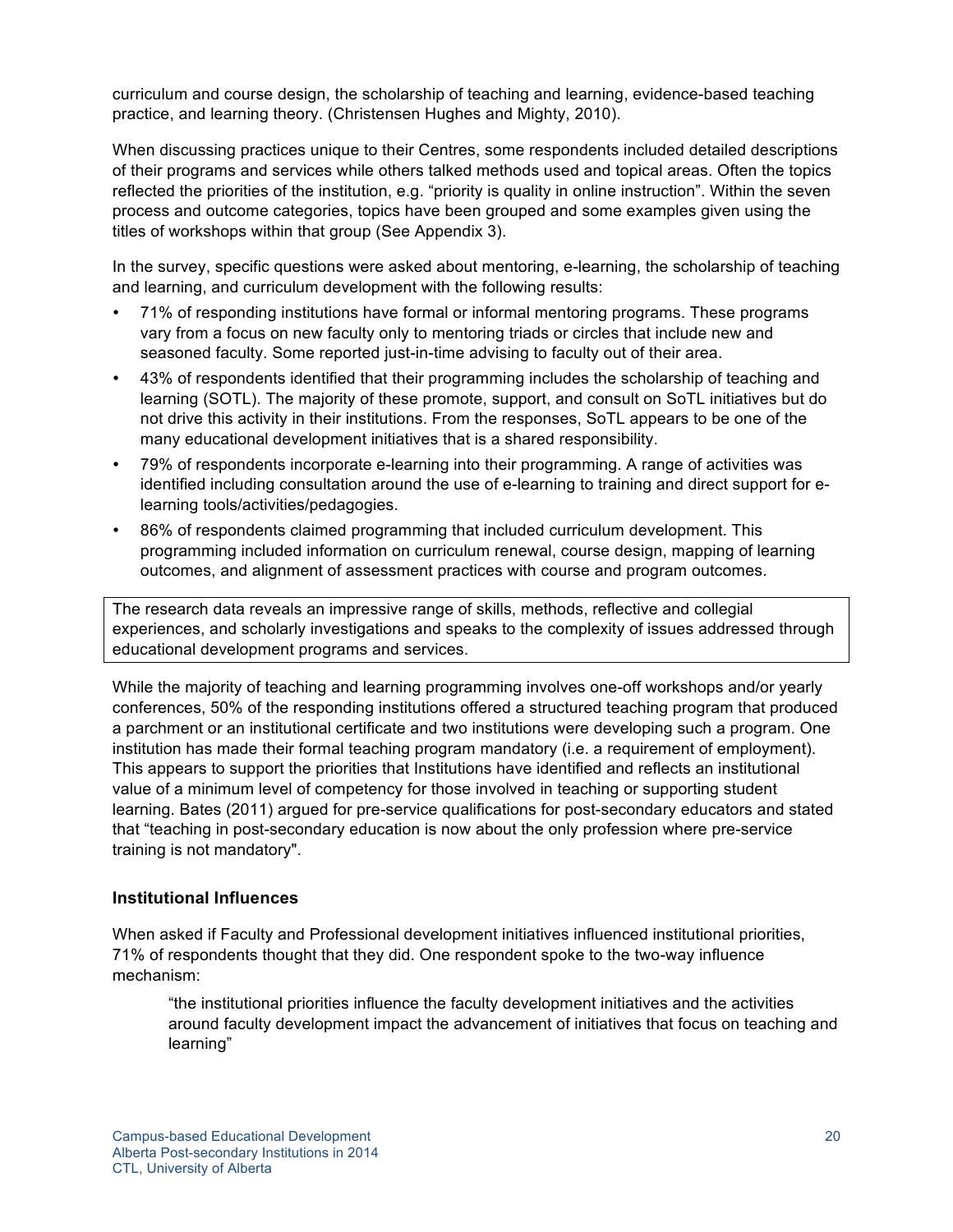Others cited examples:

- "members of [name] are actively involved in the strategic planning processes related to the institutional teaching and learning priorities"
- "in-services and workshops on flipped classroom are influencing departmental decisions on program delivery"
- "growth of the institution involves more students. Classrooms are going from 20 seat capacity to 48 seat capacity. Such physical changes influence pedagogical choices."
- "a curriculum mapping project was designed and managed by [name]. The project led the institution to a new credit structure and a new credit framework."
- "through faculty participants to Deans to VPA"

The professional development needs of Centre leaders and staff is important to the health and growth of Centres. When asked how they stay informed and connected, internal cross-institutional committees were identified most frequently. The composition and scope of these committees varied greatly between institutions.

Other leaders cited the following ways they stay informed and connected:

- Coordination of awards, administration and support for teaching grants and awards
- Planning/organizing/administrating institution-wide events: e.g. college learning day, Teaching and Learning Conference
- Representation on strategic planning committees, Task Force work
- Involvement in teaching and learning research

External groups and associations (Provincial, National, and International), conferences, learning communities, ListServes, and attention to the educational development literature also connects and keeps Centre leaders and their staff current and informed.

### **5.3 Evaluating Educational Development Practices**

Providing measures of recognition and rewards (Sorcinelli, 2002) and "being engaged in critical selfevaluation of strategies and practices" (Gosling, 2008, p. 60) are considered critical to the success of educational development. The Council of Australian Directors of Academic Development (CADAC, 2011) have established benchmarks for the performance of Academic Development Units in their country. Kirkpatrick (1999) proposed a four level model of evaluation that has been used to evaluate educational development programs for reactions, learning, information transfer and (less so) impact.

Educational development initiatives are aligned with institutional planning documents and address: "excellence and innovation in teaching, learning and the use of educational technology" or "enhance outstanding and inspirational teaching" or "quality programming", to name a few. Measuring the effectiveness or impact of educational development initiatives is necessary to demonstrate this institutional quality/excellence and provides assurance to the Alberta public. In their 2005 literature review on faculty development, Amundsen et al. discussed evaluation of faculty development activities and programs designed to improve instruction and these are described in association with the different clusters programs and activities in Appendix 3.

The majority of Alberta institutions do collect data that demonstrates, to varying degrees, the effectiveness of their programs with post-event feedback forms or surveys being the post frequently used data collection method (Table 7).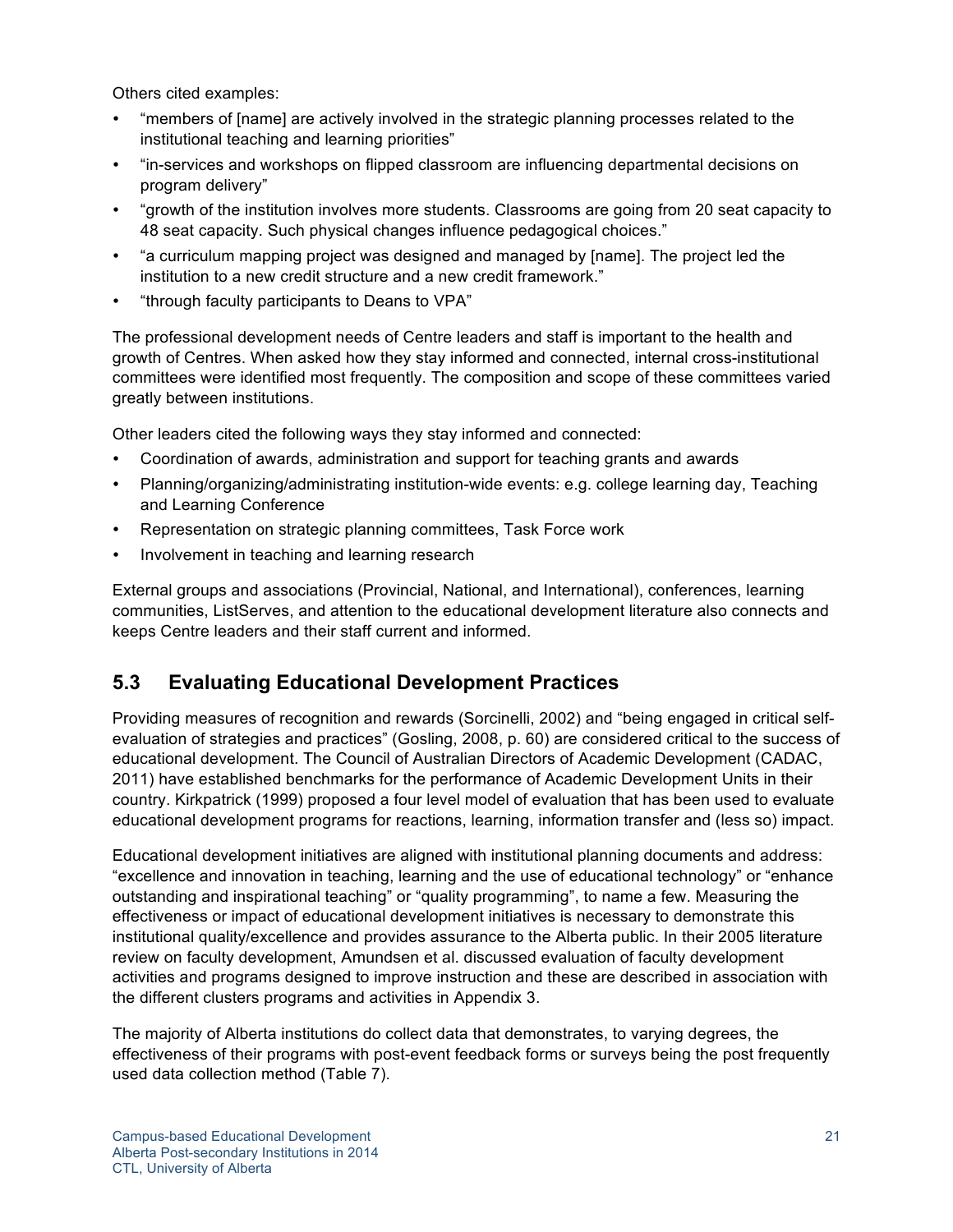| Table 7<br><b>METHODS USED BY ALBERTA INSTIUTIONS TO GATHER</b><br><b>EVIDENCE OF EFFECTIVNESS OF EDUCATIONAL</b><br><b>DEVELOPMENT INITIATIVES</b> | Number of<br><b>Institutions</b><br>> 1 method<br>per institution |
|-----------------------------------------------------------------------------------------------------------------------------------------------------|-------------------------------------------------------------------|
| Feedback forms, surveys, questionnaires, post event evaluations                                                                                     | 8                                                                 |
| Anecdotal evidence, testimonials, unsolicited comments                                                                                              | 4                                                                 |
| Attendance statistics/ user access information                                                                                                      | 6                                                                 |
| <b>Research Projects</b>                                                                                                                            |                                                                   |

There is an awareness of the need to move beyond "feel good' questionnaires and the importance of gathering evidence of impact and this was reflected in the following survey comments:

- "the evidence is mostly qualitative… we need to do a more thorough job of identifying impact"
- "this is the million dollar question… the ED unit is making 'adopting an evidence-based approach' a priority for the coming academic year"
- "not enough!"

### **5.4 Barriers to Effective Educational Development Practice**

Study participants were asked to identify any barriers or obstacles that they found to interfere with the successful implementation and uptake of their programs and services. Randall, Heaslip, and Morrison (2013) identified five barriers and limiting factors for educational development in British Columbia post-secondary institutions: time, the nature of institutional culture, budget allocations, the need for dedicated space, and the lack of consultation or clarity.

Table 8 summarizes Alberta responses.

| <b>Table 8</b><br><b>IDENTIFIED BARRIERS TO EDUCATIONAL DEVELOPMENT PROGRAMS</b>                                                                                                                                                                      | $%$ of<br><b>Institutions</b> |
|-------------------------------------------------------------------------------------------------------------------------------------------------------------------------------------------------------------------------------------------------------|-------------------------------|
| Lack of Time: including faculty workload issues, sessional (part time instructors)<br>availability, competing priorities for new faculty                                                                                                              | 50%                           |
| <b>Lack of Resources</b> including demand exceeding available staff, limited budgets, not<br>being able to afford to hire staff with necessary credentials/skill set                                                                                  | 43%                           |
| <b>Organizational structure</b> including no direct reporting structure to VP, lack of<br>institutional integration, being situated in a Faculty or HR Department, not being<br>invited to the table where institution-wide T & L needs are discussed | 36%                           |
| Attitudes/Perceptions including silos between faculty PD and institutional initiatives,<br>lack of understanding of roles and responsibilities of unit, lack of collegiality                                                                          | 43%                           |
| Being able to 'prove' effectiveness                                                                                                                                                                                                                   | 7%                            |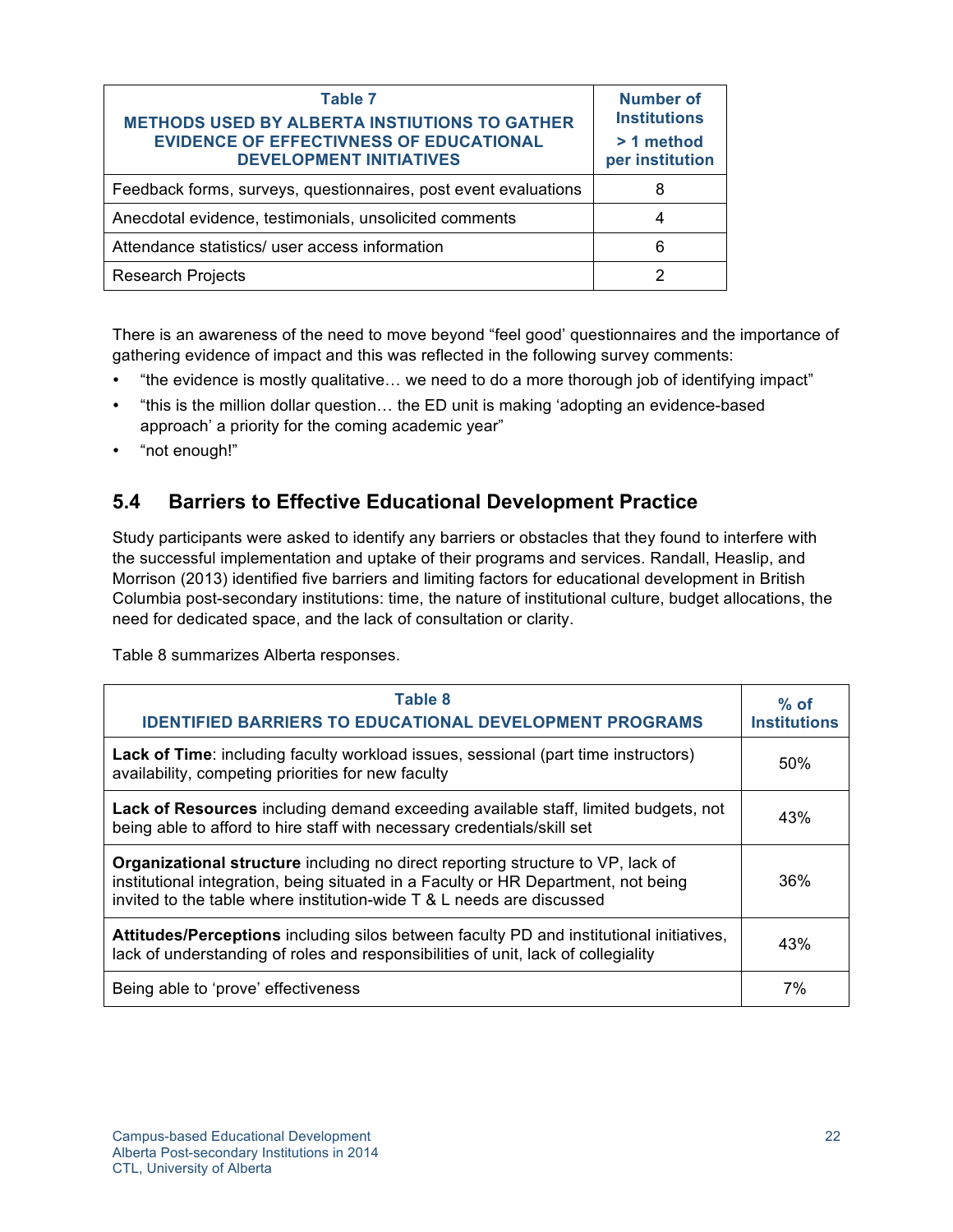## **6.0 The Profile of Educational Development in Alberta**

In Alberta Universities, Colleges, and Polytechnic Institutions in 2014, Educational Development is strategically linked to institutional planning and/or policy documents 93% of the time. This alignment with institutional direction positions ED to support and enhance the development of teaching and learning capacity within the institution.

Educational development has become a valued feature within Alberta's post-secondary institutions and staffing and funding have been allocated to support the critical work occurring within centrally mandated Centres and Units.

The roles and responsibilities assigned to ED Centres indicate two major areas of responsibility (1) the professional development of faculty and staff relating to teaching and learning, and (2) a shared responsibility for implementing policy, curriculum reform, technological advancement, enhancing teaching quality, and encouraging innovation and scholarship. Respondents were clear that supporting the development of teaching and learning capacity, including the growth and development of individual faculty, courses, and programs, as well as the development of online, physical and administrative environments for learning and teaching, is a shared responsibility within any institution.

How educational development is organized within Alberta post-secondary institutions is associated with functional areas of responsibility. Of the reporting institutions, 36% described fully integrated teaching and learning functional areas that included faculty development, curriculum development, educational technology and the scholarship of teaching and learning; 43% described collaborative central units with fewer functional areas of responsibility but always included the Professional Development of faculty; and 21% reported no apparent integration of teaching and learning functions.

The landscape featuring educational development appears to be changing. Forty three percent of responding institutions indicated that their current structure has been in place for less than 5 years and 79% reported a structure that has been in place for 7 years or less. The reasons cited for the changes were: better strategic alignment with the institution, better support of the student learning experience; organizational and leadership changes, and changing teaching development needs.

Priorities for educational development programs, services, and practices are the result of a consultative process and always involves determination of the learning needs of faculty. Program initiatives and services mirror the functional areas of assigned responsibility and include the greatest influencers of teaching and learning, namely technology, program and course design, the scholarship of teaching and learning, teaching excellence and learning theory. While the majority of teaching and learning programming involves 'one-off' workshops, 50% of responding institutions offered a structured teaching program involving several hours of study/engagement. The 'curriculum' for these teaching programs varied considerably.

The majority of Alberta institutions are engaged in evaluating educational development strategies and practices to determine their currency, responsiveness, and effectiveness. Few gather evidence of impact of their programs and services.

Educational development practice has many influencers including internal cross-institutional and Advisory committees, the work involved, and research about teaching and learning. The barriers that were identified as influencing ED programs and services were: lack of time, lack of resources, organizational structure, and attitudes and perceptions.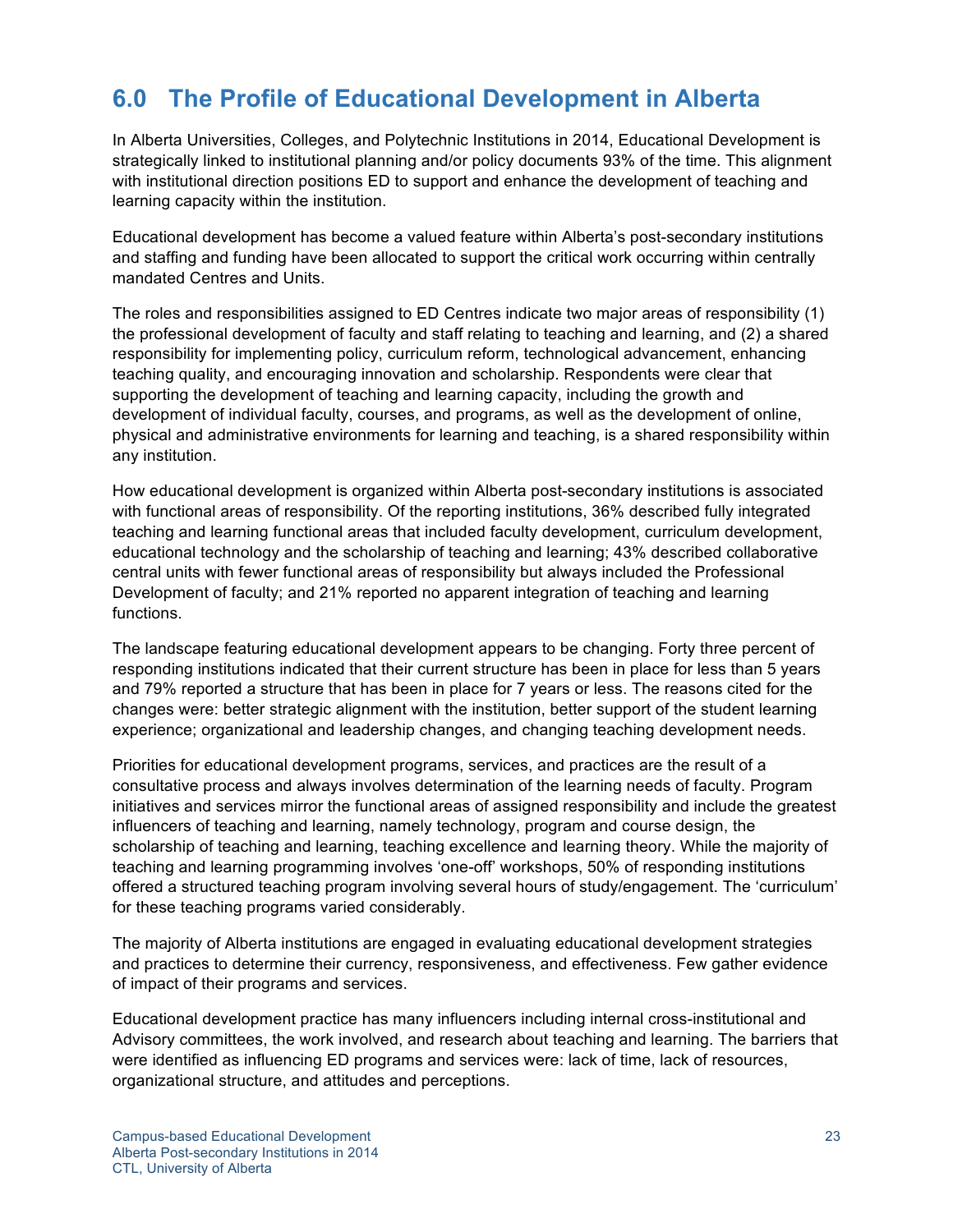Although survey questions were taken from Randall, Heaslip, and Morrison's 2013 study out of British Columbia, that study built upon a previous BC professional development study completed by Diane Morrison and Nancy Randall in 2000. Not enough detail was obtained through Alberta participant answers to allow a fit within the seven Teaching and Learning Models proposed in the BC study where detailed personnel and leadership information influenced their framework. The Alberta data was reported along a continuum that considered institutional strategic alignment and mandates.

This study set out to document and describe educational development structures and practices within Alberta in 2014. This report has provided details and insights into what is currently happening within our Province. The study does not allow any conclusions to be drawn about the success of any particular educational development structure or practice. Trends are difficult to describe because there is no comparative data for Alberta that profiles educational development. A recommendation would be to conduct another study within the next five years, one that involves both a survey and interviews with Vice President Academics and then comparisons could be made and trends and movements identified.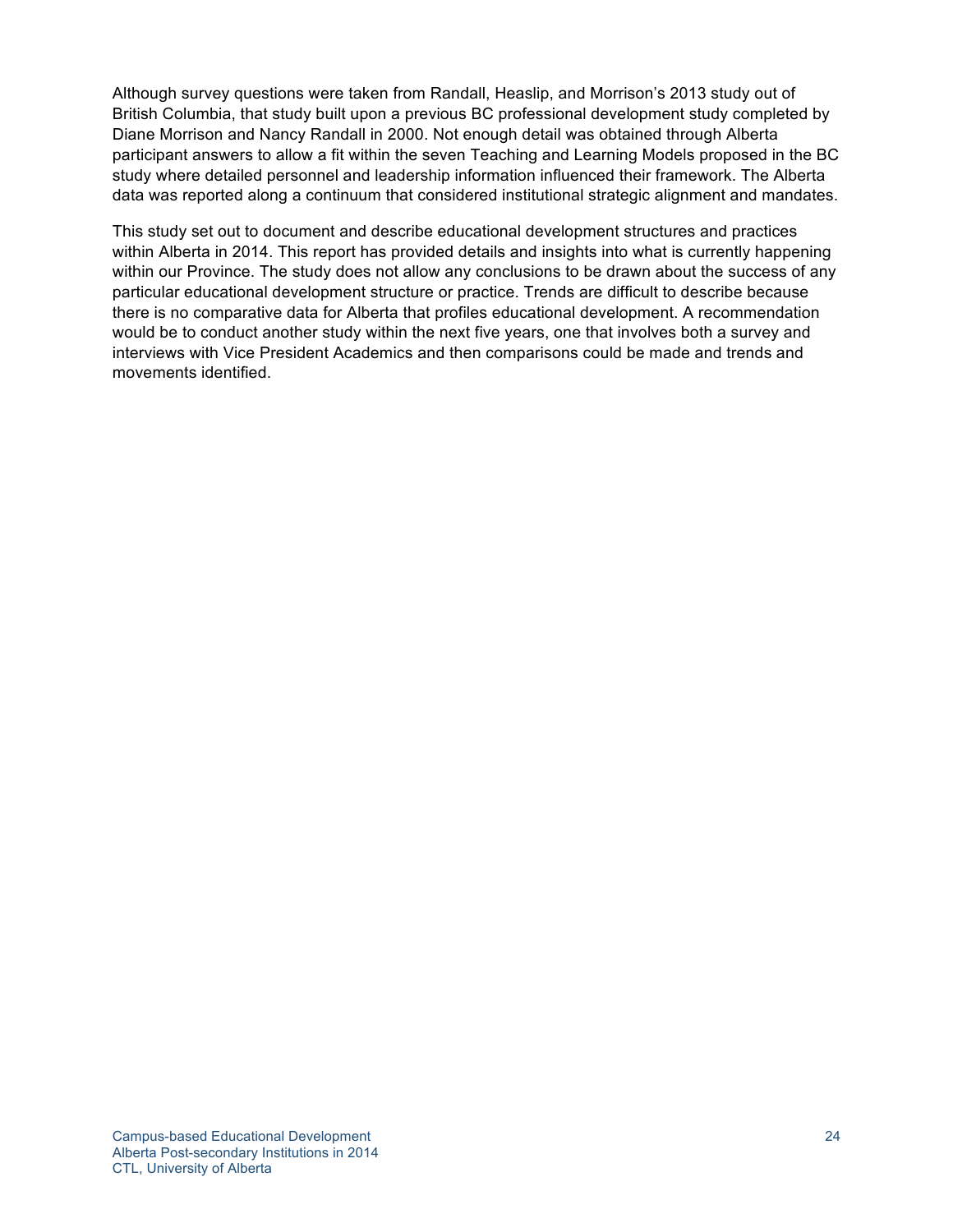### **References**

- Advanced Education and Technology. (2007). *Roles and Mandates Policy Framework for Alberta's Publically Funded Advanced Education System.* Retrieved from http://eae.alberta.ca/media/133783/rmpf.pdf
- Alberta Advanced Education and Technology. (2004). *Post-secondary Learning Act*. Retrieved from http://www.qp.alberta.ca/documents/Acts/p19p5.pdf
- Amundsen, C., Abrami, P., McAline, C., Weston, C., Krbavac, M., Mundy, A., & Wilson, M. (2005, April). The what and why of faculty development in higher education: An in-depth review of the literature. Presentation at the annual meeting of the American Educational Research Association (AERA), Montreal, Canada. Retrieved from Concordia University web site: http://doe.concordia.ca/cslp/Downloads/PDF/CAmundsen\_etal.pdf
- Amundsen, C., & Wilson, M. (2012). Are we asking the right questions? A conceptual review of the educational development literature in higher education. *Review of Educational Research*, 82 (1), 90-126. doi: 10.3102/0034654312438409
- Banta, T. W. (2007). Can assessment for accountability complement assessment for improvement? *Peer Review*, 9(2), 9-12.
- Barr, R. B., & Tagg, J. (1995). From teaching to learning: A new paradigm for undergraduate education, *Change*, 27(6), 13-25.
- Bates, T. (2011, August 1). Why the current professional development model is broken [Web log post]. Retrieved from http://www.tonybates.ca/2011/08/01/why-the-current-professionaldevelopment-model-is-broken/
- Beaty, L. (2005). The role of the developer in linking research on learning to teaching practice. Retrieved from London Metropolitan University, deliberations web site: http://www.londonmet.ac.uk/deliberations/ocsld-publications/isltp-beaty.cfm
- Biggs, J. (2003). *Teaching for quality learning at university: What the student does* (2nd ed.). Buckingham, United Kingdom: SRHE/Open University Press.
- Blackmore, P., & Blackwell, R. (2006). Strategic leadership in academic development. *Studies in Higher Education*, 31(3), 373-387. doi: 10.1080/03075070600680893
- Blumberg, P. (2011). Informing and directing the planning of institutional priorities and initiatives. In Schroeder, C. (Ed.). *Coming in from the margins: Faculty development's emerging organizational development role in institutional change* (pp.162-177). Sterling, VA: Stylus.
- Boud, D., & Brew, A. (April, 2012). Reconceptualising academic work as professional practice: Implications for academic development. *International Journal for Academic Development*, (1), 1-14. doi: 10.1080/1360144X.2012.671771
- Boyer, E. (1990). *Scholarship reconsidered: Priorities of the professoriate*. Princeton, NJ: The Carnegie Foundation for the Advancement of Teaching.
- Brew, A. (2011). Higher education research and the scholarship of teaching and learning: The pursuit of excellence [Invited Essay]. *International Journal for the Scholarship of Teaching and Learning* (Vol. 5, No. 2). Retrieved from http://academics.georgiasouthern.edu/ijsotl/v5n2/invited\_essays/PDFs/Brew.pdf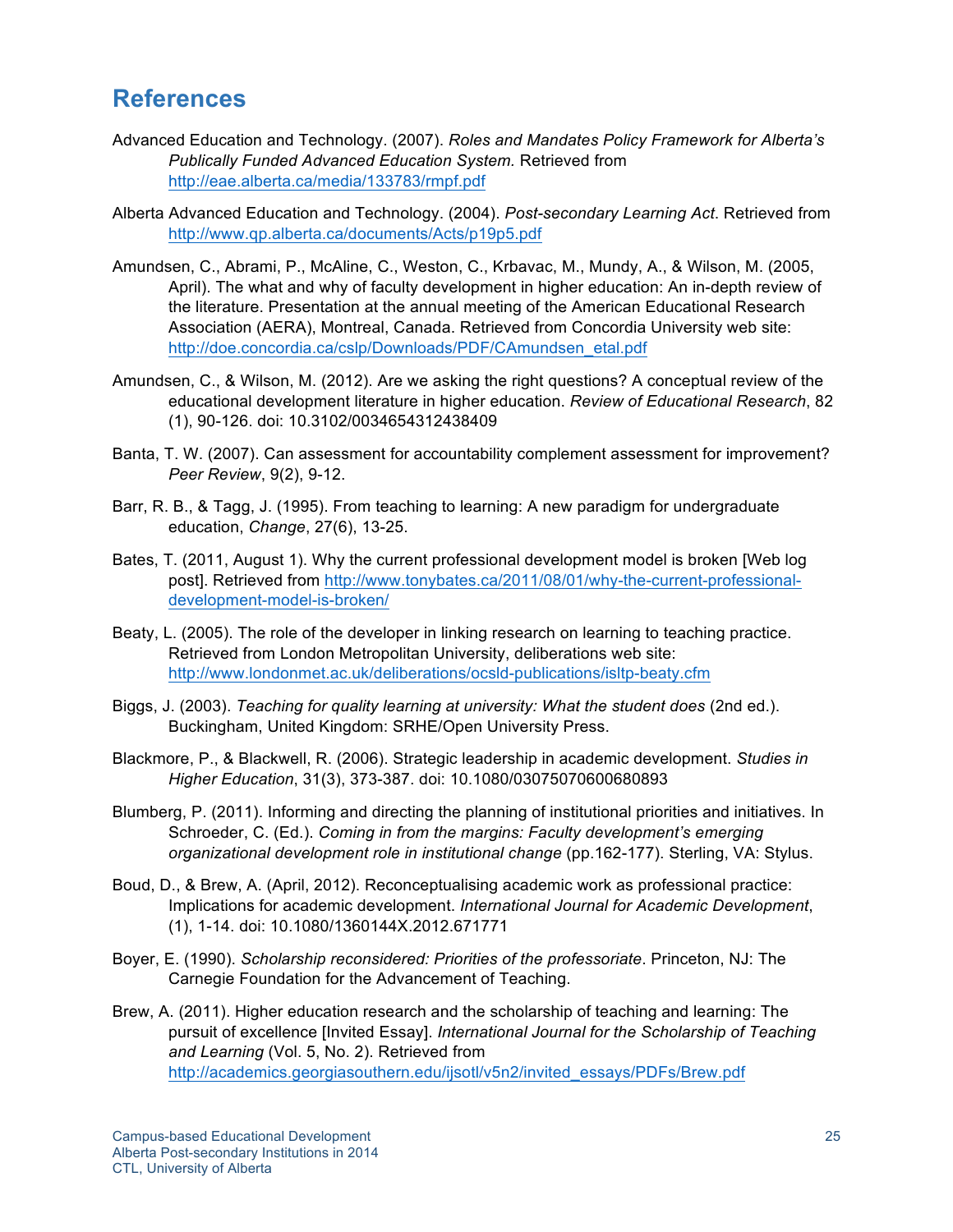- Campus Alberta. (2009). *CAQC Handbook: Quality Assurance and Quality Assessment*. Retrieved from http://www.caqc.gov.ab.ca/media/5230/handbook\_april\_2015.pdf
- Campus Alberta. (2014). *Campus Alberta Interim Strategic Plan (April 2014-March 2015)*. Retrieved from: http://advancededucation.alberta.ca/media/420748/caisp\_2014.pdf
- Chickering, A., & Ehrmann, S. (1996, October). Implementing the seven principles: Technology as lever. *AAHE Bulletin*, 3-6.
- Chism, N.V.N. (1998). The role of educational developers in institutional change: From the basement office to the front office. In M. Kaplan (Ed.), *To improve the academy*: Vol. 17. Resources for faculty, instructional and organizational development (pp. 141-153). Stillwater, OK: New Forums.
- Chism, N.V.N.,& Whitney, K. (2005). It takes a campus: Situating professional development efforts within a campus diversity program. In M. Ouellett, (Ed.), *Teaching inclusively: Resources for course, department and institutional change in higher education (pp.34-45).* Stillwater, OK: New Forums.
- Christensen Hughes, J., & Mighty, J. (Eds.). (2010). *Taking stock: Research on teaching and learning in higher education.* Montreal and Kingston, Canada: Queen's Policy Study Series, McGill-Queen's University Press.
- Christensen Hughes, J., & Mighty, J. (2010a). A call to action: Barriers to pedagogical innovation and how to overcome them. In J. Christensen Hughes & J. Mighty. (Eds.), *Taking stock: Research on teaching and learning in higher education* (pp. 261-277). Montreal and Kingston, Canada: Queen's Policy Study Series, McGill -Queen's University Press.

Cohen, L. and Manion, L. (1994), *Research Methods in Education* (4th ed.). London: Routledge.

- Cook, C. E., & Sorcinelli, M. D. (2002, June). The value of a teaching center. Retrieved from: http://www.podnetwork.org/faculty\_development/values.html
- Council of Australian Directors of Academic Development. (2011). *Benchmarking performance of academic development units in Australian Universities.* Retrieved from http://www.cadad.edu.au/pluginfile.php/401/course/section/78/Benchmarking\_Report.pdf
- Cox, M. D., & Richlin, L. (Eds.). (2004). Building faculty learning communities. *New Directions for Teaching and Learning,* Vol. 2004, No. 97. (pp. 1 - 157). doi: 10.1002/tl.128
- Diamond, R.M. (2002). Faculty, instructional, and organizational development: Options and choices. In K.H. Gillespie, L.R. Hilsen, & E.C. Wadsworth (Eds.), *To improve the academy: Vol.23. Resources for faculty, instructional, and organizational development (pp.24-37).* Bolton, MA: Anker.
- Diamond, R. M. (2005). The institutional change agency: The expanding role of academic support centers. In S. Chadwick - Blossey & D. R. Robertson (Eds.).*To improve the academy*: Vol. 23. Resources for faculty, instructional, and organizational development (pp. 24-37). Bolton, MA: Anker

Educational Developers Network of Alberta (2014). Downloaded from website: www.ednalta.ca

Entwhistle, N. (2010). Taking stock: An overview of key research findings. In J. Christensen Hughes & J. Mighty (Eds.), *Taking stock: Research on teaching and learning in higher education* (pp. 15-57). Montreal and Kingston, Canada: Queen's Policy Study Series, McGill-Queen's University Press.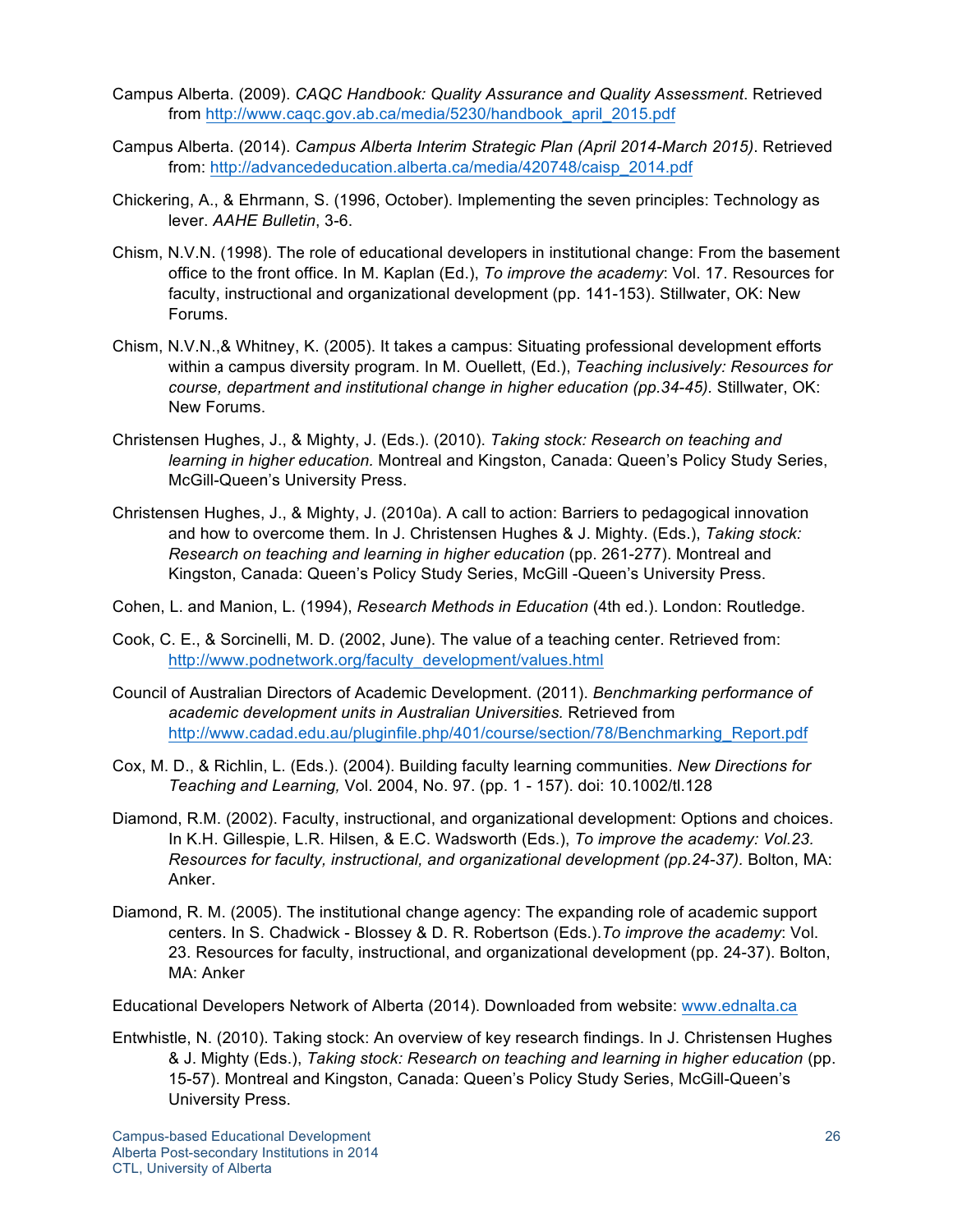- Evers, F. & Hall, S. with Britnell, J., Brockerhoff Macdonald, B., Carter, L., Dawson, D., Kerr, D., Mighty, J., Siddal, J., & Wolf, P. (2009). Faculty engagement in teaching development activities - Phase 1: Literature Review. Toronto, Canada: Higher Education Quality Council of Ontario. Retrieved from: http://www.heqco.ca/sitecollectiondocuments/faculty%20engagement%20in%20teaching %20development%20activities2.pdf
- Fraser, K., Gosling, D., & Sorcinelli, M.D. (2010). Conceptualizing Evolving Models of Educational Development. *New Directions for Teaching and Learning*. No.122, Summer 2010. (pp. 49- 58). doi: 10.1002/tl.397
- Gibbs, G. (2013). Reflections on the changing nature of educational development. *International Journal for Academic Development*, 18(1), 4-14. doi. 10.1080/1360144X.2013.751691
- Gillespie, K. H., Hilsen, L. R., & Wadsworth, E. C. (Eds.). (2002). *A guide to faculty development: Practical advice, examples, and resources*. Bolton, MA: Anker.
- Gillespie, K.J., & Robertson, D. L. and Associates (2010). *A guide to faculty development: Practical advice, examples, and resources.* Bolton, MA: Anker.
- Gladwell, M. (2000). *The tipping point*. Boston, MA: Little, Brown.
- Gosling, D. (2008). *Educational Development in the UK. Report for the Heads of Educational Development Group*. Retrieved from http://www.hedg.ac.uk/documents/HEDG\_Report\_final.pdf
- Guskey, T.R. (2002). Does it make a difference? Evaluating professional development. *Educational Leadership* (59) 6, 45-51. Retrieved from; http://www.ascd.org/publications/educationaleadership/mar02/vol59/num06/Does-It-Make-a-Difference%C2%A2-Evaluating-Professional-Development.aspx
- Hoessler, C., Britnell, J., & Stockley, D. (2010). Assessing the impact of educational development through the lens of. the scholarship of teaching and learning. In. J. McDonald & D. Stockley (Eds.), *New Directions for Teaching and Learning*, Summer 2010, No. 122. Pathways to the profession of educational development, (pp. 81-89). doi: 10.1002/tl.400
- Holt, D., Palmer, S., & Challis, D. (2011). Changing perspectives: teaching and learning centres' strategic contributions to academic development in Australian higher education. *International Journal for Academic Development*, 16(1), 5-17.
- Huber, M. T., & Hutchings, P. (2005). *The advancement of learning: Building the teaching commons*. San Francisco, CA: Jossey -Bass
- Hutchings, P., Huber, M. T., & Ciccone, A. (2011a). Getting there: An integrative vision of the Scholarship of Teaching and Learning. *International Journal for the Scholarship of Teaching and Learning* (Vol. 5, No. 1). Retrieved from Georgia Southern University, Center for Teaching, Learning & Scholarship website: http://academics.georgiasouthern.edu/ijsotl/pia.htm

ISW International Network (2014). Retrieved from http://iswnetwork.ca/

- Kirkpatrick, D., (1999). Evaluating training programs (2nd ed.). San Francisco, CA: Berrett-Koehler.
- Knapper, C. (2010). Changing teaching practice: Barriers and strategies. In J. Christensen Hughes & J. Mighty (Eds.), *Taking stock: Research on teaching and learning in higher education* (pp. 229-242). Montreal and Kingston, Canada: Queen's Policy Study Series, McGill-Queen's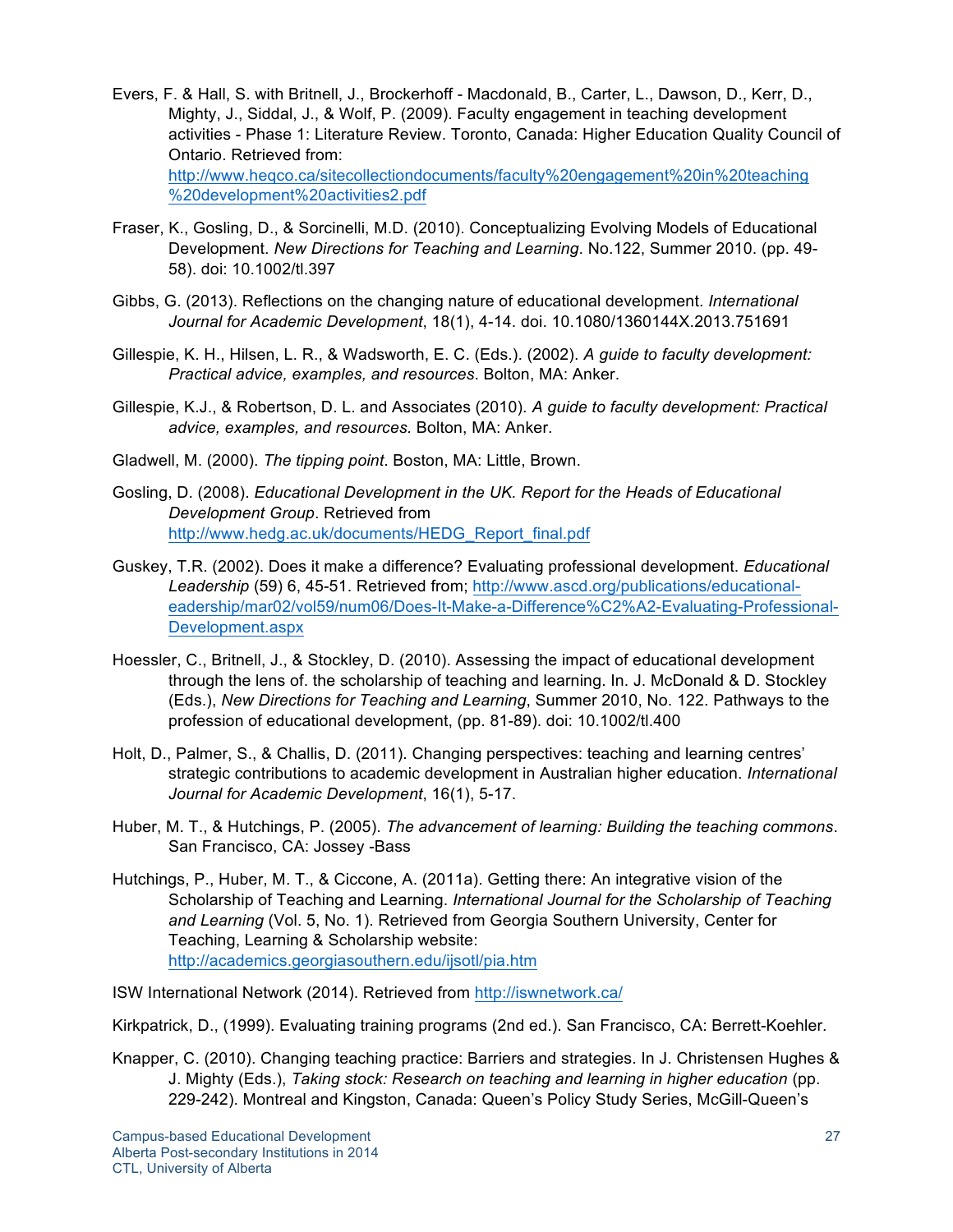- Kreber, C. and Brook, P. (2001). Impact evaluation of educational development programmes. *International Journal for Academic Development*, 6(2), 96-108. doi: 10.1080/136014401100907
- Macpherson, A. (2011). The Instructional Skills Workshop as a transformational learning process (Doctoral dissertation, Simon Fraser University, Vancouver, British Columbia, Canada). Retrieved from https://theses.lib.sfu.ca/thesis/etd6895
- McDonald, J., & Stockley, D. (Eds.). (2010). Pathways to the profession of educational development. *New Directions for Teaching and Learning*, Vol. 2010, No. 122. (pp. 1-112). doi: 10.1002/tl.392
- Miles, C. A., & Polovina-Vukovic, D. (2012). The role of new faculty or orientations in improving the effectiveness of university teaching. Higher Education Quality Council of Ontario. Retrieved from: http://www.heqco.ca/SiteCollectionDocuments/NFO%20ENG.pdf
- Morrison, D. E. & Randall, N. (2000). Campus-based professional development: A descriptive study of structures and practices. Victoria, BC: Centre for Curriculum, Transfer and Technology. Retrieved from: http://ltc.bccampus.ca/content/campus-based-professional-developmentdescriptive-study-structures-and-practices-2000
- Ouellett, M.T. (2010). Overview of faculty development: History and choices. In K. Gillespie & D. Robertson (Eds.) *A guide to faculty development (*2nd ed). San Francisco, CA Jossey-Bass.
- Pocklington, T. & Tupper, A. (2002). *No place to learn: Why universities aren't working*. Vancouver, BC, Canada: UBC Press.
- Ramsden. P. (2008, December). The future of higher education: Teaching and the student experience. [NUS Education Information EI/08/048] Retrieved from: http://www.nus.org.uk/PageFiles/350/The%20Future%20of%20Higher%20Education%20(Te aching%20and%20the%20student%20experience).pdf
- Randall, N., Heaslip, P., & Morrison, D. (2013). *Campus-based Educational Development & Professional Learning: Dimensions & Directions*. Vancouver, BC, Canada: BCcampus
- Rossiter, D. (2007). Whither e-learning? Conceptions of change and innovation in higher education. *Journal of Organizational Transformation and Social Change*, 4(1), 93-107.
- Roxå, T., & Mårtensson, K. (2008). Strategic educational development: A national Swedish initiative to support change in higher education. *Higher Education Research and Development*, 27(2), 155-68.
- Saroyan, A., & Amundsen, C. (2004). *Rethinking teaching in higher education: From a course design workshop to a faculty development framework*. Sterling, VA, USA: Stylus Publishing
- Scarfe, A.(2004). An historical overview of instructional development in Canadian higher education. *Teaching and Learning Bridges*, 2(4), 2-7. Saskatoon, Canada: University of Saskatchewan.
- Schroeder, C.(Ed.). (2011). *Coming in from the margins: Faculty development's emerging organizational development role in institutional change*. Sterling, VA: Stylus.
- Senge, P. M.(1990).*The fifth discipline: The art and practice of the learning organization*. New York, NY: Doubleday.
- Shulman, L. S. (1999). Fostering a scholarship of teaching [Video]. Available from The Carnegie Foundation for the Advancement of Teaching: Stanford, CA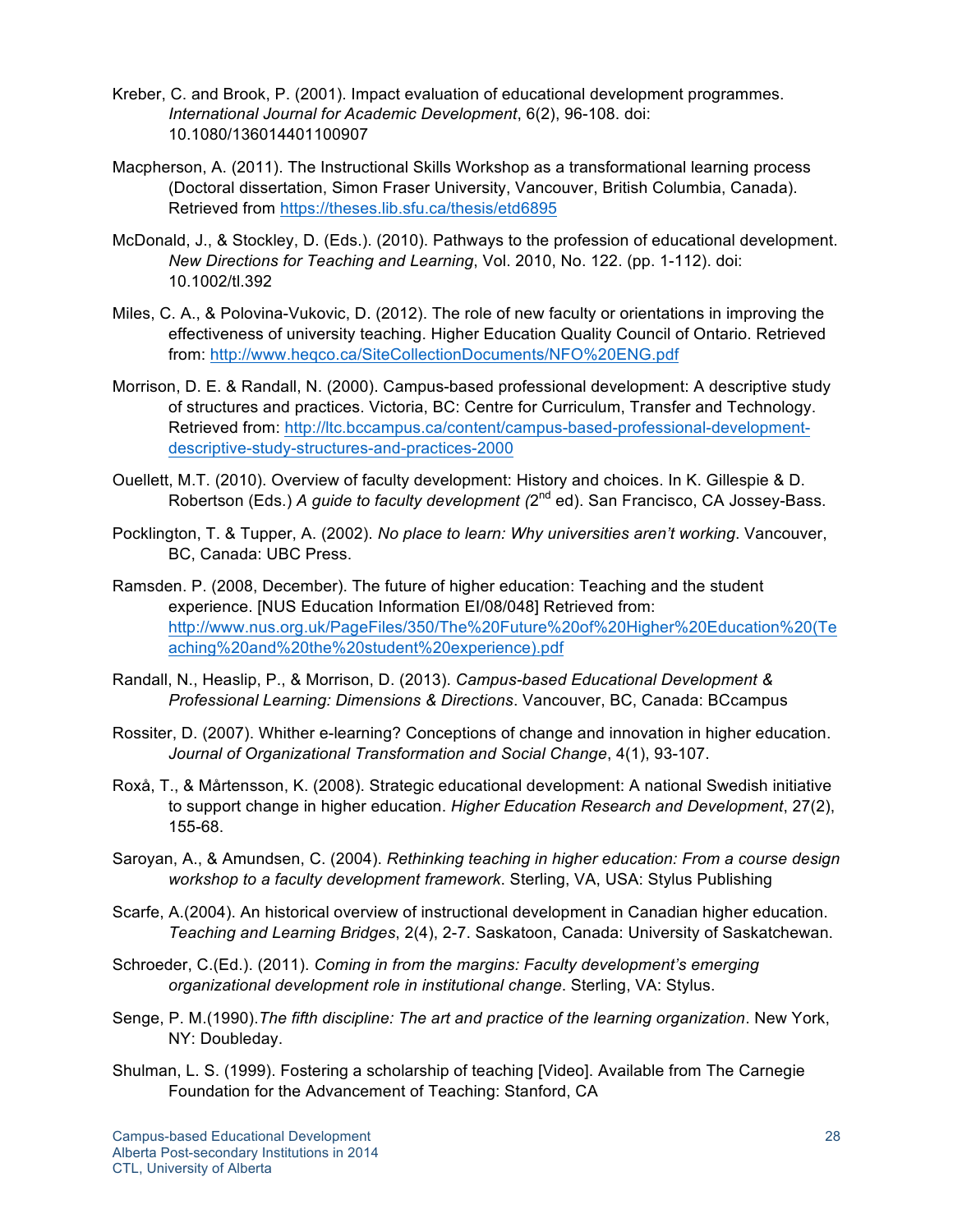- Sorcinelli, M. D. (2002). Ten principles of good practice in creating and sustaining teaching and learning centers. In K. H. Gillespie (Ed.), *A guide to faculty development: Practical advice, examples, and resources* (pp. 9 - 23). Bolton, MA: Anker.
- Sorcinelli, M.D., Ausstin, A.E., Eddy, PlL., & Beach, A.L. (2006). *Creating the future of faculty development: Learning from the past, understanding the present.* Bolton, MA: ANKER.
- Sorcinelli, M. D., & Austin, A. E. (2010). Educational developers: The multiple structures and influences that support our work. In J. McDonald & D. Stockley (Eds.), *New Directions for Teaching and Learning,* Vol. 2010, No. 122. Pathways to the Profession of Educational Development (pp. 25-36). doi: 10.1002/tl.39
- Summerlee, A. & Christensen Hughes, J. (2010). Pressures for change and the future of university education. In J. Christensen Hughes & J. Mighty (Eds.). *Taking stock: research on teaching and learning in higher education*. Montreal and Kingston, Canada: Queen's Policy Study Series, McGill-Queen's University Press.
- Trigwell, K. (2010). Teaching and learning: A relational view. In J. Christensen Hughes & J. Mighty (Eds.). *Taking stock: Research on teaching and learning in higher education* (pp.115-128). Montreal and Kingston, Canada: Queen's Policy Study Series, McGill-Queen's University Press.
- Webster-Wright, A. (2009). Reframing professional development through understanding authentic professional learning. *Review of Educational Research, 79(2),* 702-739. Doi: 10.3102/0034654308330970
- Weimer, M. (2002). *Learner-centered teaching: Five key changes to practice*. San Francisco, CA: Jossey-Bass.
- Weimer, M. (2010). Taking stock of what faculty know about student learning. In J. Christensen Hughes & J. Mighty (Eds.). *Taking stock: Research on teaching and learning in higher education* (pp. 81-93). Montreal and Kingston, Canada: Queen's Policy Study Series, McGill-Queen's University Press.
- Wilcox, S. (1997b) Educational development in higher education. Doctoral dissertation, University of Toronto, Canada. Retrieved from http://www.collectionscanada.gc.ca/obj/s4/f2/dsk2/tape16/PQDD\_0020/NQ28081.pdf
- Wilson, M. (2012). What is known about the relationship between instructional development approaches and effective teaching outcomes? A meta-study of the instructional development research literature. Doctoral dissertation, Curriculum, Theory & Implementation Program, Faculty of Education, Simon Fraser University, Vancouver, Canada. doi: 10.3102/0034654312438409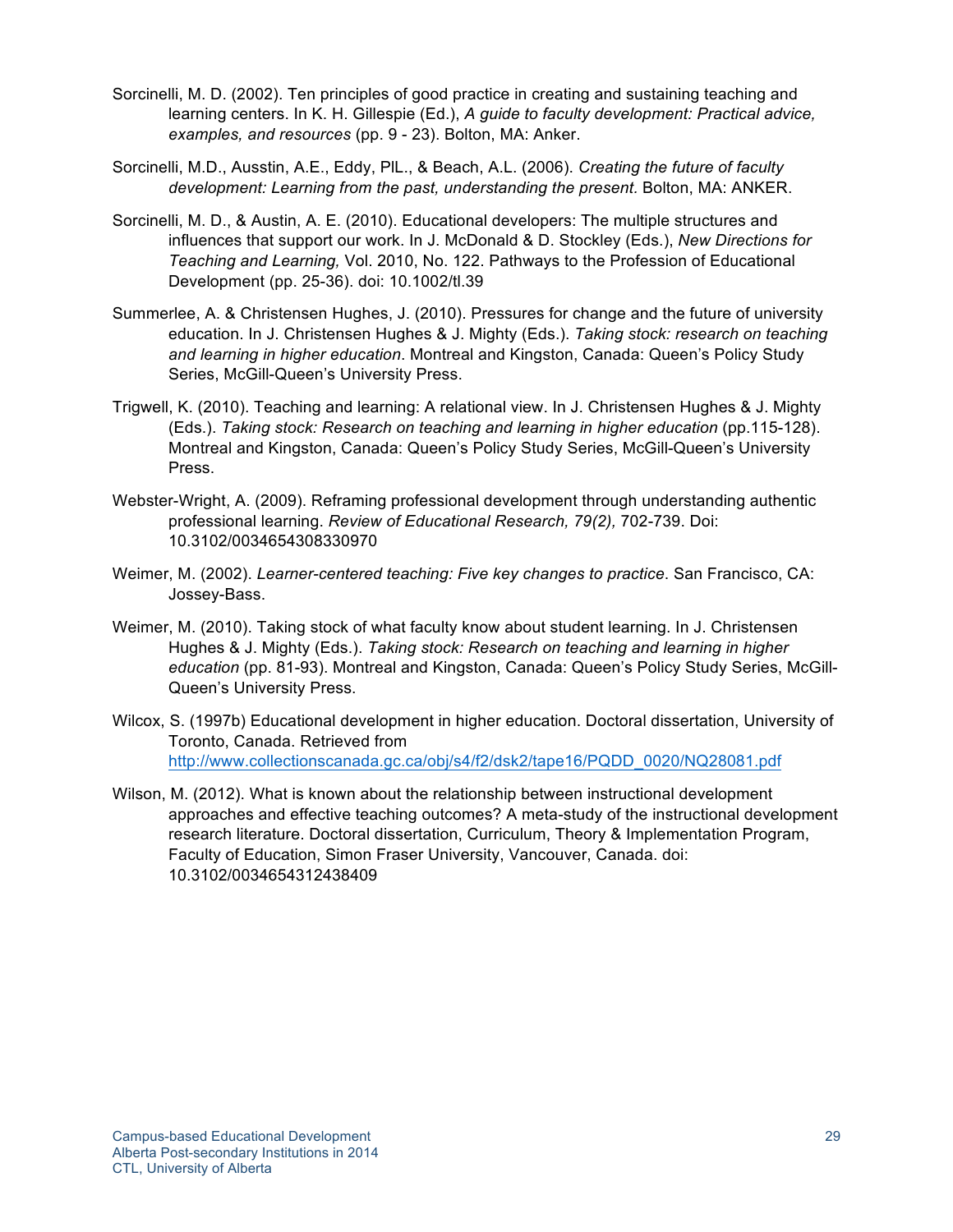## **Appendix 1: Campus-based Educational Development Survey Questions**

### **Information Letter**

With this email, you are invited to participate in a study entitled: **Campus-based Educational Development in Alberta Post-Secondary Institutions.**

The study is designed to collect information about the educational development or professional learning infrastructures, services, and leadership currently being provided in Alberta post-secondary institutions. You have been selected as a potential participant in this study for your role as a leader of such educational development at your institution. We made this determination based on your participation in the Educational Developer Network of Alberta (EDNA) and/or through consultation with senior administrators at your institution.

### *Study Purpose*

Our aim is to map the structures, practices, and directions that enhance teaching, provide a quality learning experience for students, and encourage professional growth of faculty, staff, and institutional leaders within Alberta's post-secondary institutions. Your participation in this study consists in answering a survey that asks questions about the current structure and nature of educational and professional development at your own institution.

We are asking you to take approximately one hour (depending upon the complexity of your institutional information) to complete the survey. Because some questions may require you to gather information, the survey tool is designed to save your answers as you complete the questions. **Before you leave a page, make sure to click "next" to save what you have completed. You can return to the survey with your saved answers by clicking on the link above.**

#### *Risks/ Benefits*

There are no risks involved in this research for you as a participant but there are many benefits from the information gathered. Potential benefits include access to a summary of existing educational development models in the Alberta post-secondary system, a literature review synthesizing Canadian and International effective professional development practices, and the opportunity to see emerging professional learning directions within. We anticipate that the results will inform institutional and inter-institutional discussion to further foster and develop professional learning opportunities available within Alberta post-secondary institutions.

### *Confidentiality*

Your participation is voluntary and confidential. If you do not wish to undertake or complete the survey, you can simply not access the survey or choose not to submit your answers. You may also decide to withdraw from the study at any time and ask that the data you provided be excluded from the research and destroyed at any time, but no later than October 31, 2014, after which point the data will be aggregated to allow for analysis.

We do not ask for your name and all named references to your institution or personnel will be removed prior to publication of the results. We will aggregate the data to describe models of educational development, thus removing the focus from any particular institution. Only the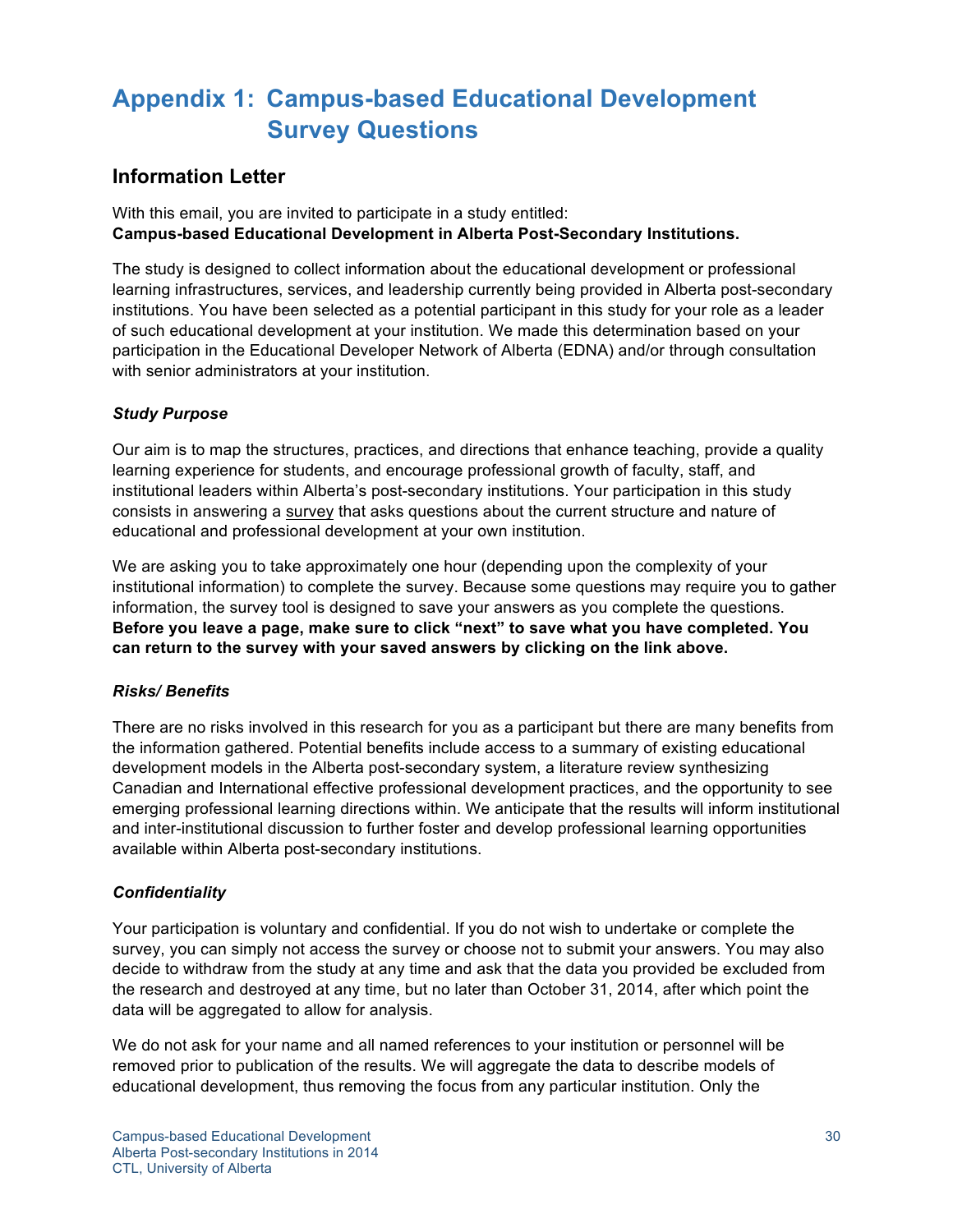researchers will have access to the data. The data will be stored on a password-protected computer and shared only between the two researchers for the purpose of the analysis. During the time of the research, all paper copies of the research will be kept in the researchers' offices in locked filing cabinets.

#### *Consent*

We are not asking for your signed consent for this study as submitting the survey indicates that you understand the terms of the research as we have outlined here. If you have questions, please contact the principal investigator before submitting your answers.

The first section of the survey includes the following statements and asks you to select either 'yes' or 'no'.

*I have read the invitation email and the research study has been explained to me. I have been given the opportunity to ask questions and my questions have been answered. If I have additional questions, I have been told whom to contact. I agree to participate in the research study described in the invitation email, which serves as my copy of the consent form.*

If you have any questions about the study, please do not hesitate to contact the principal investigator, Dr. Geneviève Maheux-Pelletier, educational developer for the Centre of Teaching and Learning at the University of Alberta. If you have concerns about this study, you may contact the Research Ethics Office at the University of Alberta at (780) 492-2615. This office has no direct involvement with this project.

Thanking you in advance for including your institutional information in this important study.

### **Survey Questions**

The purpose of this study is to investigate the faculty and professional development structures, practices, services and leadership that are provided in Alberta post-secondary institutions. This study will enable the researchers to describe the models of faculty and professional development that support quality teaching and enhance student learning in our Province's post-secondary institutions.

This survey has 5 sections: A. Organizational Structure; B. Resources; C. Mandate and Activities; D. Professional development for staff and administrators; and El Linkages. There is also an opportunity for you to add information about other development activities within your institution that fall outside of the survey questions.

When answering the survey questions, please feel free to use direct quotes from institutional documents or website statements in your responses. Use point form whenever possible. If you need to retrieve information from outside your areas, the survey is designed for your data to be saved each time you click the "Next" button.

### *A. Organizational Structure*

We understand that there are a variety of models used to organize faculty professional development programs. In some institutions, a central office has responsibility, in others these programs are highly decentralized or divided amongst faculty and administrative committees. Other institutions have large steering committees that report to Educational Council, Senate, or to administrators.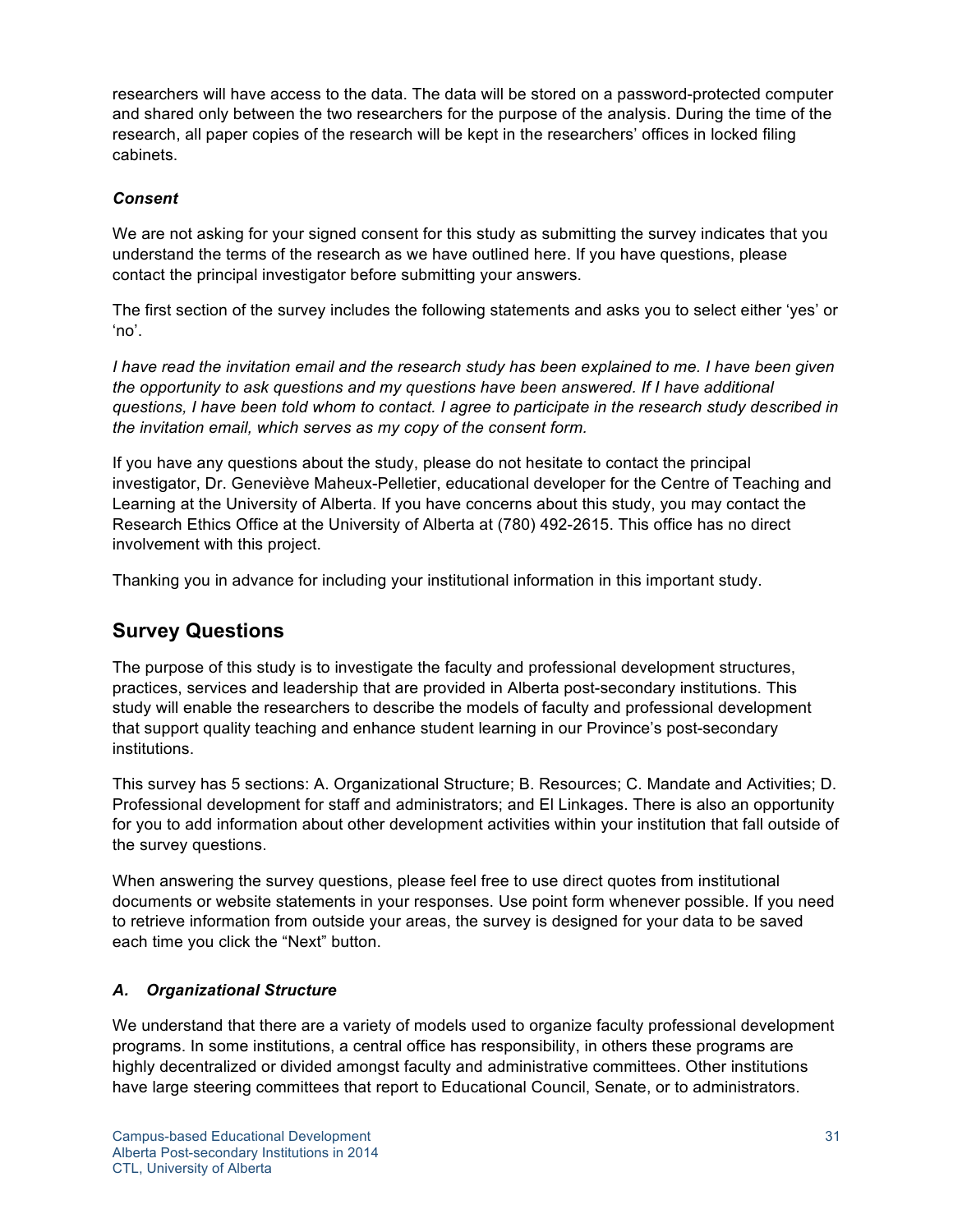- 1. What is the organizational structure of the faculty development program(s) at your institution?
- 2. What are the reporting lines for this structure?
- 3. How long has this structure been in place? If this is a recent initiative, what did it replace? Why did the change take place and when?
- 4. Does the program have a physical location or presence at your institution, and, if so, where is it located?

### *B. Resources*

Funding to support the professional growth and development of faculty at your institution might come from a variety of sources. Please indicate major and minor sources where possible.

- 1. Does the program receive funding from your institution, and if so, what is the level of support? What percentage of funding is dedicated to salaries? What percentage is directed toward programming in terms of the improvement of teaching? Other areas funded.
- 2. Other than institutional support, does the program receive funding from any other sources, and if so, what is the level of support? What percentage of funding is dedicated to salaries? What percentage is directed toward programming in terms of the improvement of teaching? Other areas funded?
- 3. Describe the type of personnel available for the organization and/or provision of faculty development. What types of arrangements are utilized to obtain their services (for example, secondment, time-release arrangements, long-term employment, and voluntary assistance).
- 4. Does your unit/centre/area generate revenue from the professional learning programs and services that you offer? If yes, please describe.

### *C. Mandate and Activities*

This section investigates faculty development activities and services at your institution. To capture the complexity of this programming, please indicate what guides the planning of activities at your institution, what functional areas are involved with your programming and if the impact of this work is measured by answering the following questions:

- 1. What is the formal mandate or terms of reference of your faculty development programs? Is the faculty development program part of your institution's strategic development plans?
- 2. What are your faculty and professional development priorities and how are they established?
- 3. Does your program include formal or informal assessment of faculty needs, and if so, through what process are these needs assessed?
- 4. Who or what determines the activities that take place? What types of faculty professional development activities are provided at your institution? For example, consider: new faculty orientations, workshops, leadership forums for Chairs, faculty evaluation, consultations, etc.
- 5. Does your programming include faculty mentoring? Please describe.
- 6. Does your programming include the scholarship of teaching and learning? Please describe.
- 7. Does your programming include e-learning? Please describe.
- 8. Do you have evidence of the impact of your activities?
- 9. How are your programs and priorities communicated to faculty?
- 10. Does the program include any formal or informal evaluation of the professional development activities? If so, through what process does this evaluation take place?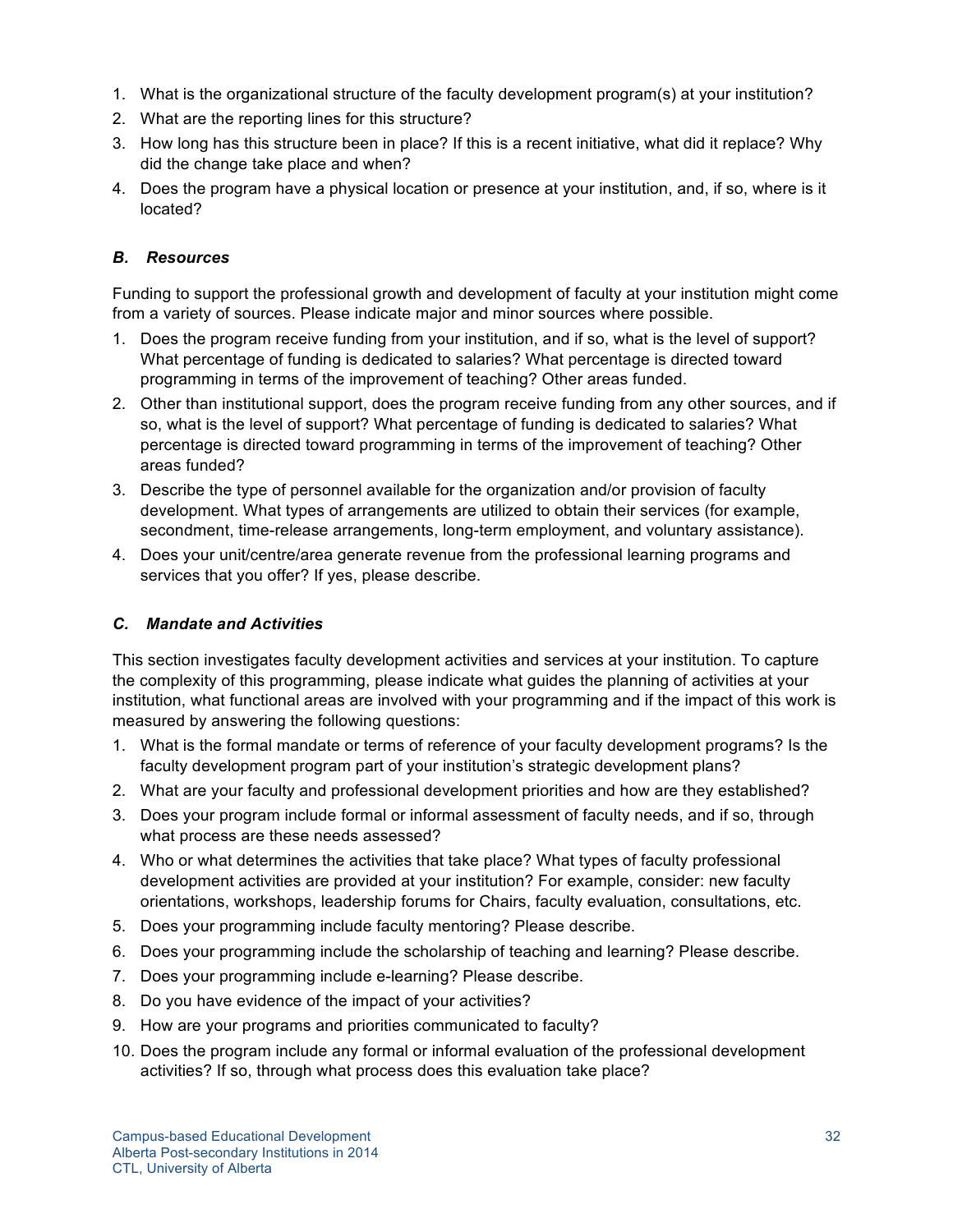- 11. In what ways do faculty development and faculty developers influence institutional priorities? In what ways do faculty development and faculty developers provide institutional leadership?
- 12. What are the obstacles/barriers to faculty developers gaining influence in your institution?

#### *D. Professional Growth and Development for Staff and Administrators*

This section probes the professional development provided to those within your institution who administrate and lead in support of quality teaching and learning.

- 1. Are professional development activities provided for clientele other than faculty, such as staff and administrators? If so, how are these organized?
- 2. What types of activities are provided?

#### *E. Linkages*

Connecting with other professionals, institutions, agencies, groups, or committees is important in any professional practice. This section is asking you to indicate formal and informal linkages.

1. Do you link with other institutional, provincial, national or international initiatives? If so, how? For example, consider: Educational Technology, Internationalizing the Curriculum, Writing Across the Curriculum, Learning Communities, Instructional Skills Workshops, and any others.

#### *F. Other*

- 1. Is there anything else that you think we should know about the development activities of your institution?
- 2. The Educational Developers Network of Alberta welcomes suggestions for future study projects. Are there any specific research questions that you would like addressed?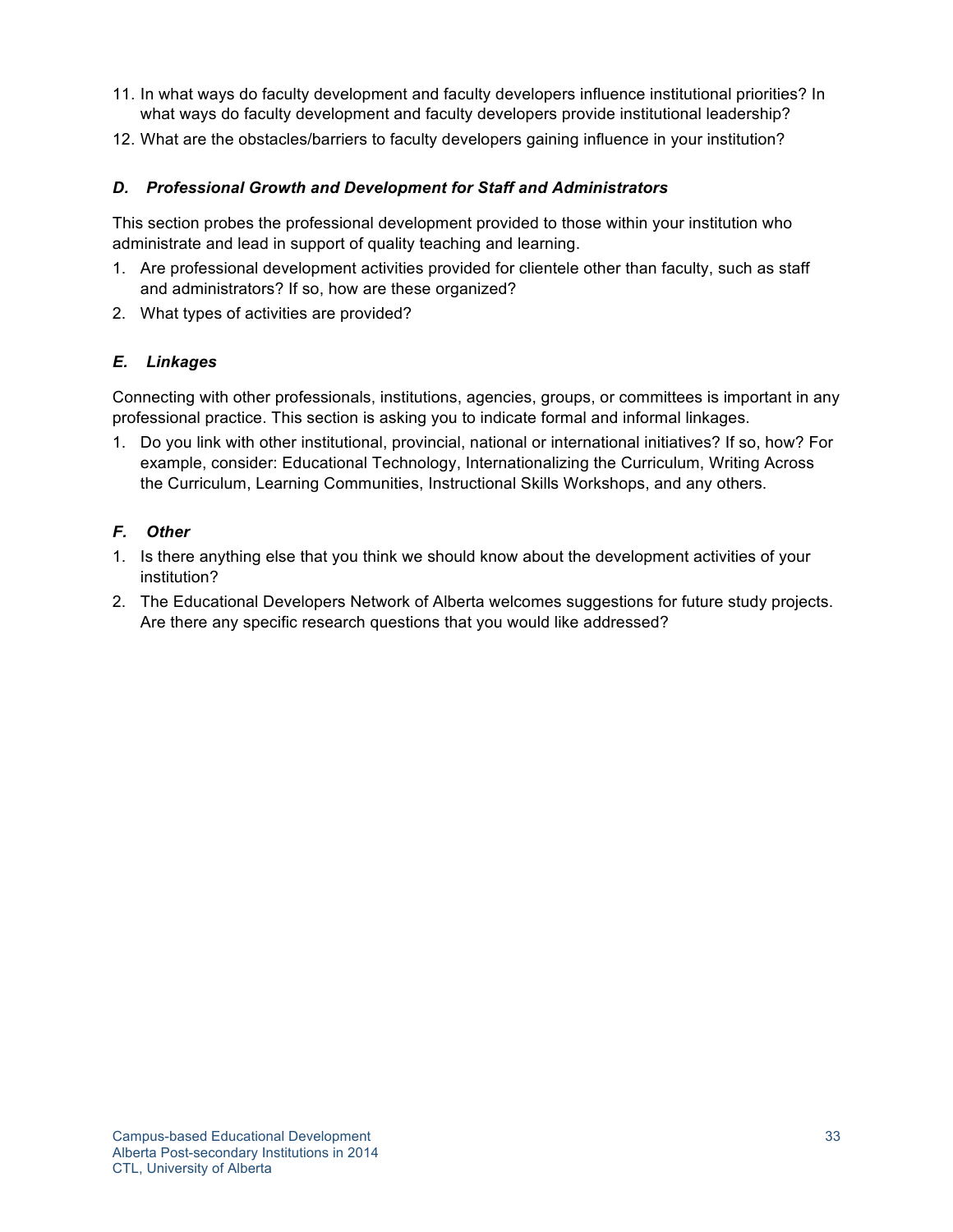## **Appendix 2: Educational Development Structures – Functional Areas of Responsibility**

### **EDUCATIONAL DEVELOPMENT STRUCTURES FUNCTIONAL AREAS OF RESPONSIBILITY**

**N = 14 Institutions Faculty and Professional Development:** Faculty Development, Teaching Development, Pedagogy, Instructional Skills, Educational Development, Teaching Services, Teaching Enhancement, Teaching Support, Best Practices in T & L, classroom and online teaching, innovative teaching practices, professional development **Academic Technology:** E-Learning, Learning Technologies, Technology Integration, Educational Technologies,

Instructional Technologies, Teaching online, Digital media

| Curriculum:                                                                         |    |
|-------------------------------------------------------------------------------------|----|
| Curriculum Development, Instructional Design, Media Design, Learning Design, Course | 11 |
| and Instructional Design, Learning Space Design, Web-based instructional design     |    |

| Scholarship:<br>Scholarship of Teaching and Learning, Scholarly Teaching, Applied Research Unit,<br>Innovation, Research              |   |
|---------------------------------------------------------------------------------------------------------------------------------------|---|
| <b>Administration</b> of teaching funds, awards, grants, PD Funds                                                                     | 4 |
| <b>Assessment:</b><br><b>Faculty Evaluation, Peer evaluation</b>                                                                      | 3 |
| <b>Student Development:</b><br>Graduate teaching assistants, student projects, writing support, learning technologies for<br>students | 3 |
| Copyright / Print Shop                                                                                                                | 2 |
| Learning Space Design                                                                                                                 | 2 |
| Library                                                                                                                               |   |
| Leadership and Staff Development                                                                                                      |   |
|                                                                                                                                       |   |

Quality Assurance 2008 1 2009 1 2009 1 2009 1 2009 1 2009 1 2009 1 2009 1 2009 1 2009 1 2009 1 2009 1 2009 1 2009 1 2009 1 2009 1 2009 1 2009 1 2009 1 2009 1 2009 1 2009 1 2009 1 2009 1 2009 1 2009 1 2009 1 2009 1 2009 1 2

Academic Integrity 1

14

11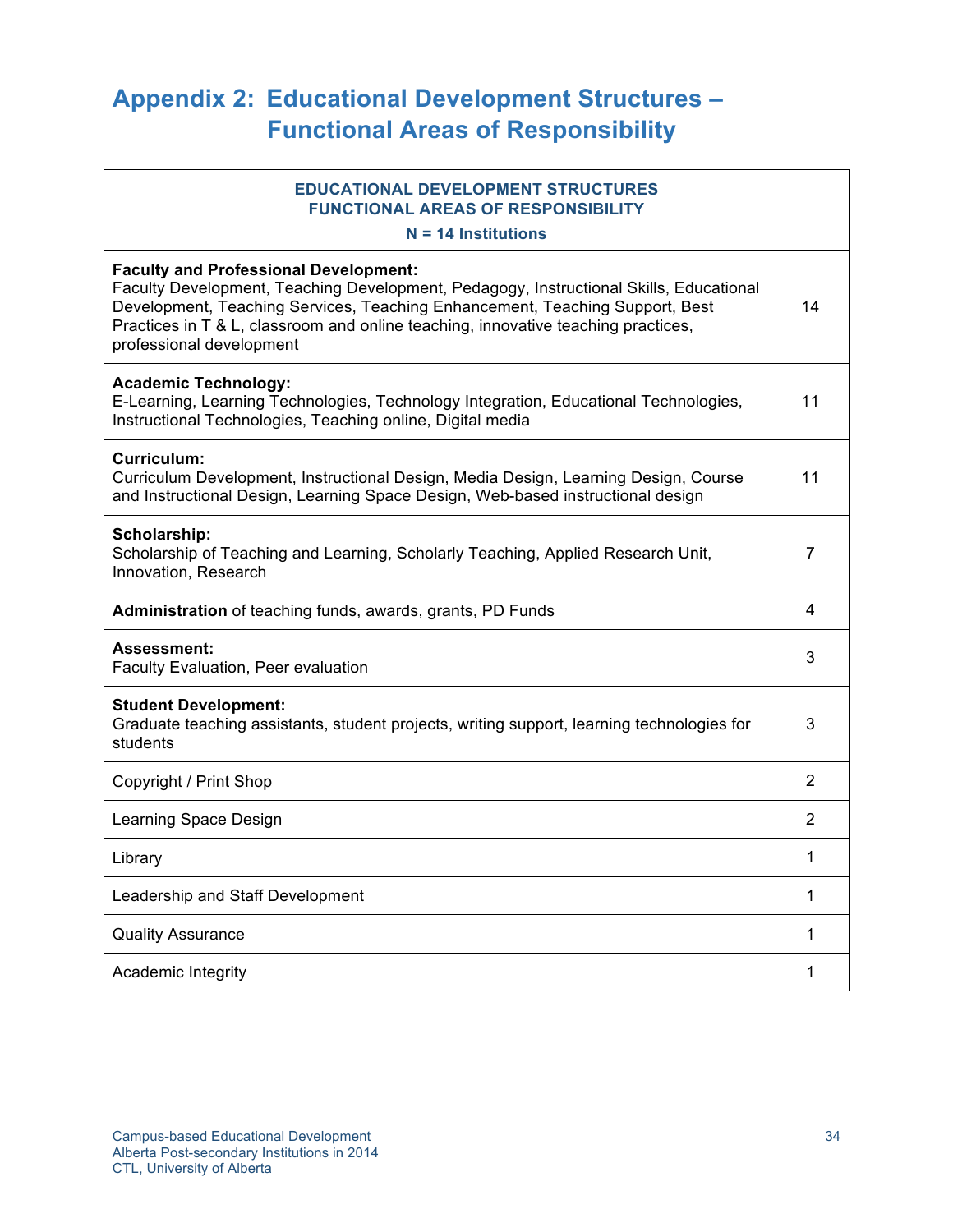## **Appendix 3: Educational Development Practices – Conceptual Framework Including Assessment**

| <b>Cluster</b>                                                                                                                                    | <b>Educational Development Examples</b><br>(titles and topics)                                                                                                                                                                                                                                                                                                                                                                                                                                                                                                                                                                                                                                                                                                                                                                                                                                                                                                                                                                                                                                                                                                                                                                                                                          | <b>Assessment of</b><br><b>Effectiveness</b>                                                                                                                                                                                                                  |
|---------------------------------------------------------------------------------------------------------------------------------------------------|-----------------------------------------------------------------------------------------------------------------------------------------------------------------------------------------------------------------------------------------------------------------------------------------------------------------------------------------------------------------------------------------------------------------------------------------------------------------------------------------------------------------------------------------------------------------------------------------------------------------------------------------------------------------------------------------------------------------------------------------------------------------------------------------------------------------------------------------------------------------------------------------------------------------------------------------------------------------------------------------------------------------------------------------------------------------------------------------------------------------------------------------------------------------------------------------------------------------------------------------------------------------------------------------|---------------------------------------------------------------------------------------------------------------------------------------------------------------------------------------------------------------------------------------------------------------|
| <b>SKILLS FOCUS</b><br>"Improving<br>teaching<br>through the<br>enhancement of<br>observable<br>teaching skills<br>and techniques"<br>(Amundsen & | <b>Workshops: Technologies</b><br>"Exploring Blackboard™ Mobile Apps"<br>Social Media in the Classroom"<br>$\bullet$<br>"Teaching with Technology"<br>$\bullet$<br>"Using Clickers for Assessment and<br>Engagement"<br>"Online Course Design, The KISS Principle"<br>$\bullet$<br>"Smart Technologies & other classroom<br>$\bullet$<br>software"<br>Training in eLearning tools/activities<br>$\bullet$                                                                                                                                                                                                                                                                                                                                                                                                                                                                                                                                                                                                                                                                                                                                                                                                                                                                               | Registration and<br>attendance numbers (by<br>Faculty) if you come you<br>have learned<br>Short surveys, feedback<br>forms immediately<br>following the 'educational<br>intervention' to determine a<br>change in specific behavior                           |
| Wilson, 2012.<br>Pp. 99, 100)                                                                                                                     | <b>Workshops: Teaching skills</b><br>"Classroom communication and presence"<br>$\bullet$<br>"Developing rubrics"<br>$\bullet$<br>"Flipping your Classroom"<br>$\bullet$<br><b>Faculty Teaching Development workshops</b><br>$\bullet$<br>"Creating a Scoring Rubric"<br>$\bullet$<br>"Dealing with Difficult Students"<br>$\bullet$<br>"Creating Effective Presentation Materials"<br>Workshops on diversity assessment, active<br>$\bullet$<br>learning, flipped classrooms<br>"Strategies for Student Engagement"<br>"Scaffolding Student Learning"<br>"Developing rubrics"<br><b>Workshops: Curriculum Development</b><br>"Curriculum mapping for courses"<br>$\bullet$<br>"Instructional design using ADDIE"<br>$\bullet$<br>"Media Development"<br>$\bullet$<br><b>Faculty Instructional Development</b><br>$\bullet$<br>"Aligning Assessment with Learning Outcomes"<br><b>New Faculty Orientations</b><br>$\bullet$<br><b>Graduate Student Teaching Development</b><br>Workshops<br><b>Instructional Skills Workshops</b><br><b>TA Orientations</b><br>College Wide Learning Day<br><b>Activities / Services</b><br>Researching / supporting webinars<br>Disseminating online resources e.g. Faculty Focus<br><b>Bringing in Teaching Scholars</b><br>Drop in Technology support | Self-evaluations using<br>videos<br>Assessment of impact:<br>A change in student<br>perception as determined<br>by course ratings or<br>structured student<br>interviews or classroom<br>observations that examine<br>specific teaching skill or<br>technique |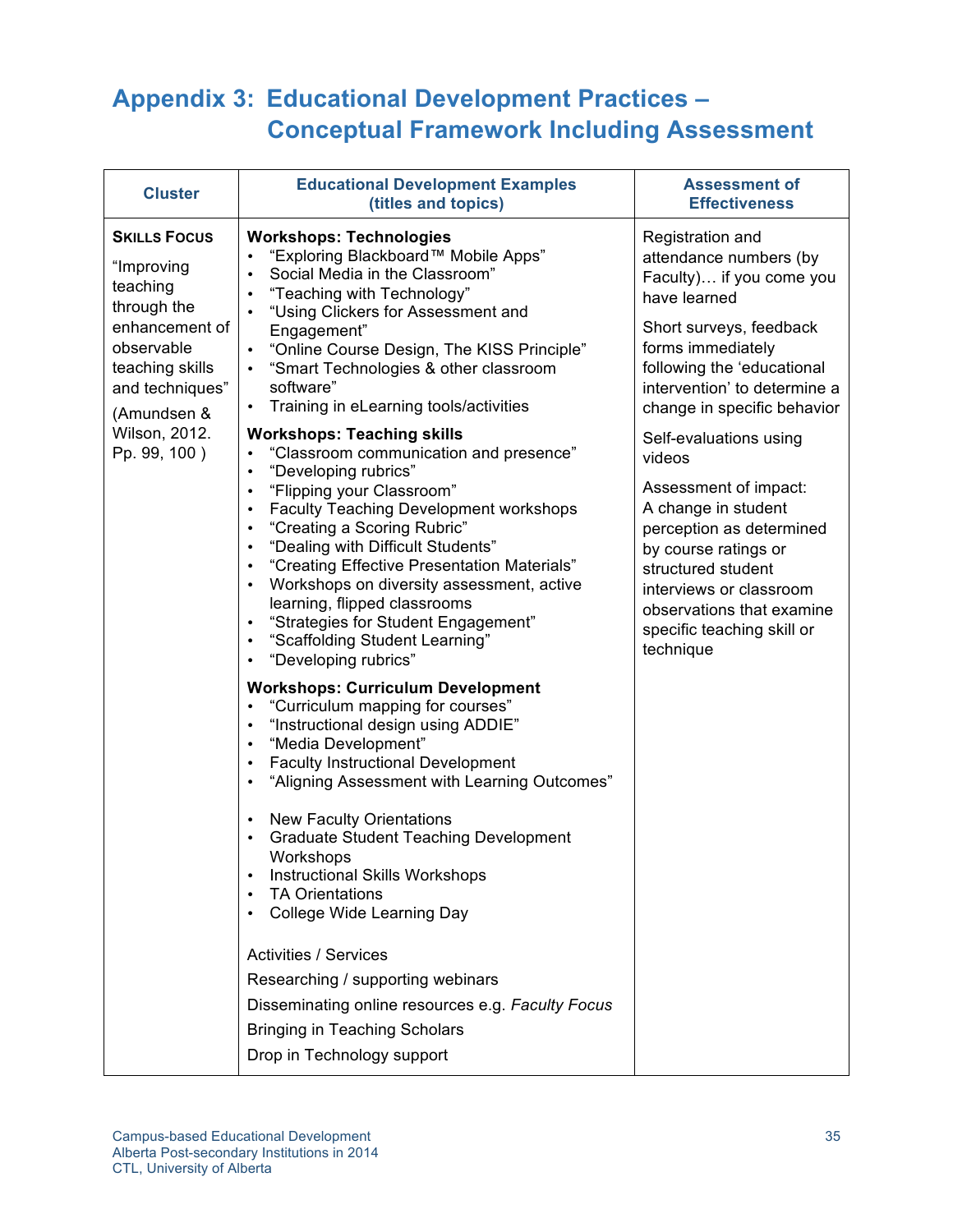| <b>Cluster</b>                                                                                                                                                  | <b>Educational Development Examples</b><br>(titles / topics / activities / services)                                                                                                                                                                                                                                                                                                                                                                                                                                                                                                                                                                         | <b>Assessment of</b><br><b>Effectiveness</b>                                                                                                                                                                                                                                                                                                                                                                                                 |
|-----------------------------------------------------------------------------------------------------------------------------------------------------------------|--------------------------------------------------------------------------------------------------------------------------------------------------------------------------------------------------------------------------------------------------------------------------------------------------------------------------------------------------------------------------------------------------------------------------------------------------------------------------------------------------------------------------------------------------------------------------------------------------------------------------------------------------------------|----------------------------------------------------------------------------------------------------------------------------------------------------------------------------------------------------------------------------------------------------------------------------------------------------------------------------------------------------------------------------------------------------------------------------------------------|
| <b>METHOD FOCUS</b><br>Mastery of<br>teaching and<br>learning<br>strategies that<br>support desired<br>learning<br>(Amundsen &<br>Wilson, 2012.<br>Pp. 100,101) | <b>Structured Programs (&gt;20 hours):</b><br><b>Instructional Skills Workshop</b><br>Instructor Certificate Program<br>Becoming a Master Instructor<br>$\bullet$<br>Excellence in Teaching & Learning Certificate<br>$\bullet$                                                                                                                                                                                                                                                                                                                                                                                                                              | Participation statistics<br>Web access<br>Surveys*, questionnaires,<br>feedback forms,<br>interviews, focus groups,<br>written reflections.<br>Looking to outputs e.g.<br>the number of courses<br>mapped or redesigned,<br>numbers of facilitators<br>trained/utilized, number of<br>classroom observations,<br>successful completion of<br>program requirements<br>with time limitation<br>*Often administered<br>multiple times after the |
|                                                                                                                                                                 | <b>Teaching Excellence Program</b><br>$\bullet$<br>Peer Collaboration Program<br>$\bullet$<br>Student technician and resource tutor program<br>$\bullet$<br>Peer Consultant Program<br>$\bullet$<br><b>Teaching Academy Program</b><br>$\bullet$<br>Short courses (<10 hours):<br>"First Day of Class Bootcamp"<br>Course Re-Design<br>Course on "Supervising Instruction" for Chairs<br>and Associate Chairs<br><b>TRIAD Peer Collaborations Program</b><br><b>Facilitator Development Workshops</b><br>eLearning: Online and Blended<br>"Facilitating Online Learning"<br>"Effective Course Design"<br>$\bullet$<br>"Intensive Course Design"<br>$\bullet$ |                                                                                                                                                                                                                                                                                                                                                                                                                                              |
|                                                                                                                                                                 | <b>Online Learning Pedagogies</b><br>$\bullet$<br>"Technology and Teaching"<br>$\bullet$<br>"Online course for facilitating online instruction"<br>$\bullet$<br><b>Workshops:</b><br>Custom on request, Brown Bag Lunch Sessions<br>Topical areas: teaching strategies, learning<br>theory, curriculum development, technology<br>integration<br><b>Activities:</b>                                                                                                                                                                                                                                                                                          | completion the 'educational<br>intervention'                                                                                                                                                                                                                                                                                                                                                                                                 |
|                                                                                                                                                                 | Conferences: Internal and External Audiences<br>Institutes<br>Themed Workshops in Series<br><b>Services:</b><br><b>Peer Observations</b><br>Peer Evaluation support<br><b>Teaching Mentorship</b><br><b>Teaching Observations</b><br>Website resources, tutorials<br><b>Classroom Observations</b><br>$\bullet$<br>Curriculum development support<br>Program review support for<br>Faculties/Departments<br>Confidential instructor support<br>٠<br>Peer observation development<br>Curriculum support related to program reviews                                                                                                                            |                                                                                                                                                                                                                                                                                                                                                                                                                                              |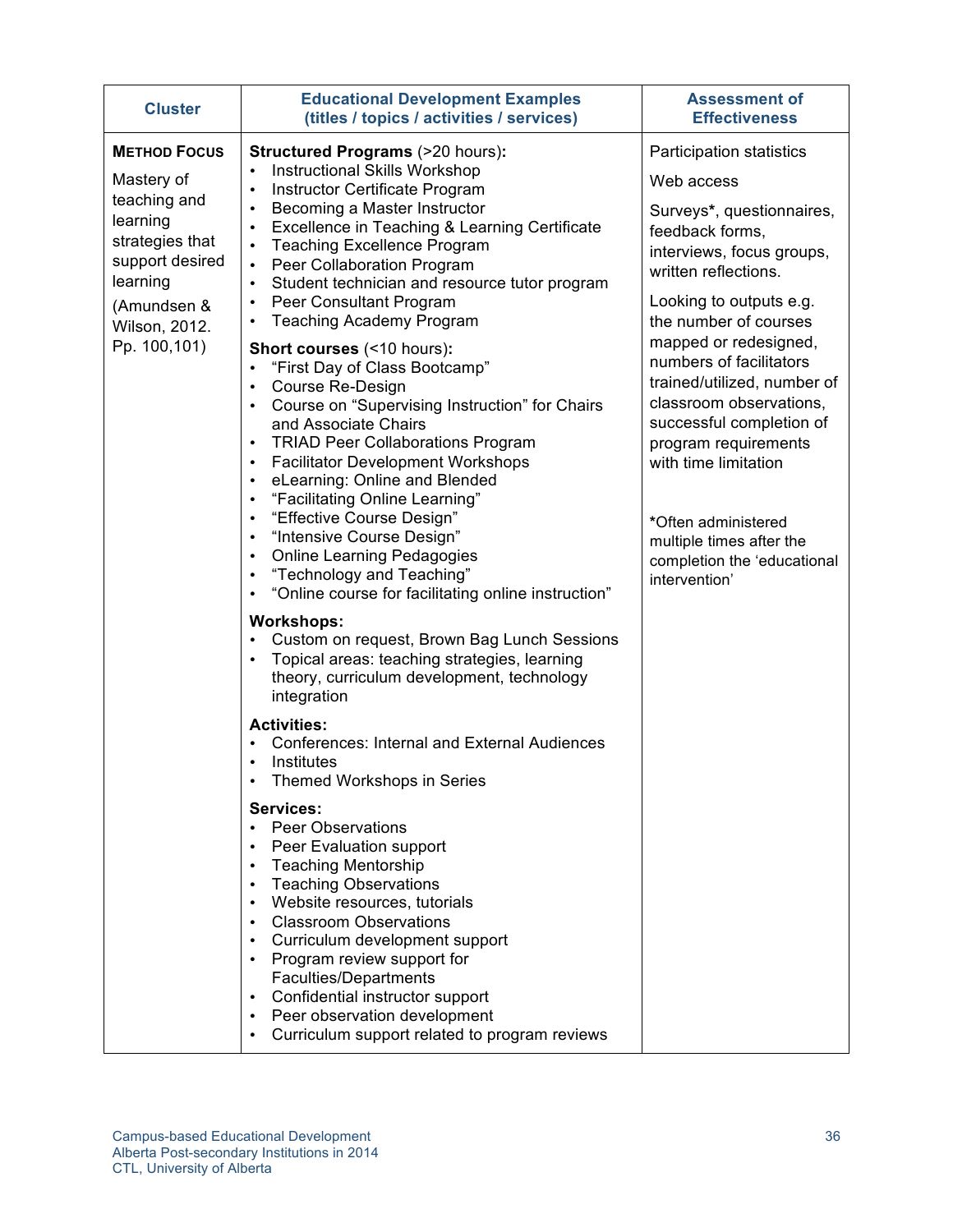| <b>Cluster</b>                                                                                                                                                            | <b>Educational Development Examples</b><br>(titles / topics / activities / services)                                                                                                                                                                                                                                                                                                                                                                                                                                                                                                                                                                                                                                                                                                                                                                                                                                                                                                                                                                                                                                                                                                                                                                                                        | <b>Assessment of</b><br><b>Effectiveness</b>                                                                                                                                                                                                                                                                                                                                                                                                                                                                                                           |
|---------------------------------------------------------------------------------------------------------------------------------------------------------------------------|---------------------------------------------------------------------------------------------------------------------------------------------------------------------------------------------------------------------------------------------------------------------------------------------------------------------------------------------------------------------------------------------------------------------------------------------------------------------------------------------------------------------------------------------------------------------------------------------------------------------------------------------------------------------------------------------------------------------------------------------------------------------------------------------------------------------------------------------------------------------------------------------------------------------------------------------------------------------------------------------------------------------------------------------------------------------------------------------------------------------------------------------------------------------------------------------------------------------------------------------------------------------------------------------|--------------------------------------------------------------------------------------------------------------------------------------------------------------------------------------------------------------------------------------------------------------------------------------------------------------------------------------------------------------------------------------------------------------------------------------------------------------------------------------------------------------------------------------------------------|
| <b>INSTITUTIONAL</b><br><b>Focus</b><br>"Coordinate with<br>institutional<br>plans to support<br>teaching<br>improvement"<br>(Amundsen &<br>Wilson, 2012.<br>Pp. 101-103) | Institution-wide Technology workshops or<br>webinars developed through/with IT Dept. or<br>Library:<br>"Technology Integration for teaching & learning"<br>Learning Management System training (Moodle™,<br>Blackboard™. Desire2Learn™)<br>eLearning sustainability<br>training students to become resource tutors/<br>classroom support<br>communication technologies for online learning<br>$\bullet$<br>facilitators<br><b>Orientations:</b><br><b>New Faculty Orientations</b><br>"New Faculty Introduction to Teaching and the<br>University"<br><b>Leadership Development:</b><br>Leadership forums for Chairs<br>"Leading and Managing Through Organizational<br>Change"<br>Leadership workshops for faculty and staff<br>Awards:<br>Teaching Awards Administration, hosting of Festival<br>of Teaching Event, Teaching Award Workshops<br><b>Conferences:</b><br>College Wide Learning Day, Annual Symposium on<br><b>Teaching and Learning</b><br><b>Groups/Committees:</b><br>Communities of Practice, Advisory Group on<br>Technology Integration, Advisory groups or<br>committees at the Faculty level<br>Support:<br>Copyright support<br><b>Conversations / special courses:</b><br>Teacher identity dialogue series, Course on<br>Aboriginal Awareness/ Wellness/ Team work | Assessment of<br>effectiveness:<br>Conferences, Institutes,<br>focused workshops,<br>programs: evidence of<br>successful diffusion or<br>completion of program<br>criteria.<br>"Activity reports,<br>[surveys] from various<br>levels of the institution<br>(faculty, department,<br>program) on numbers<br>participating, degree of<br>uptake, challenges met,<br>overcome" (Amundsen &<br>Wilson, p.102)<br>Reporting on products of<br>the process including re-<br>designed courses,<br>teaching dossiers,<br>numbers of applicants re:<br>awards. |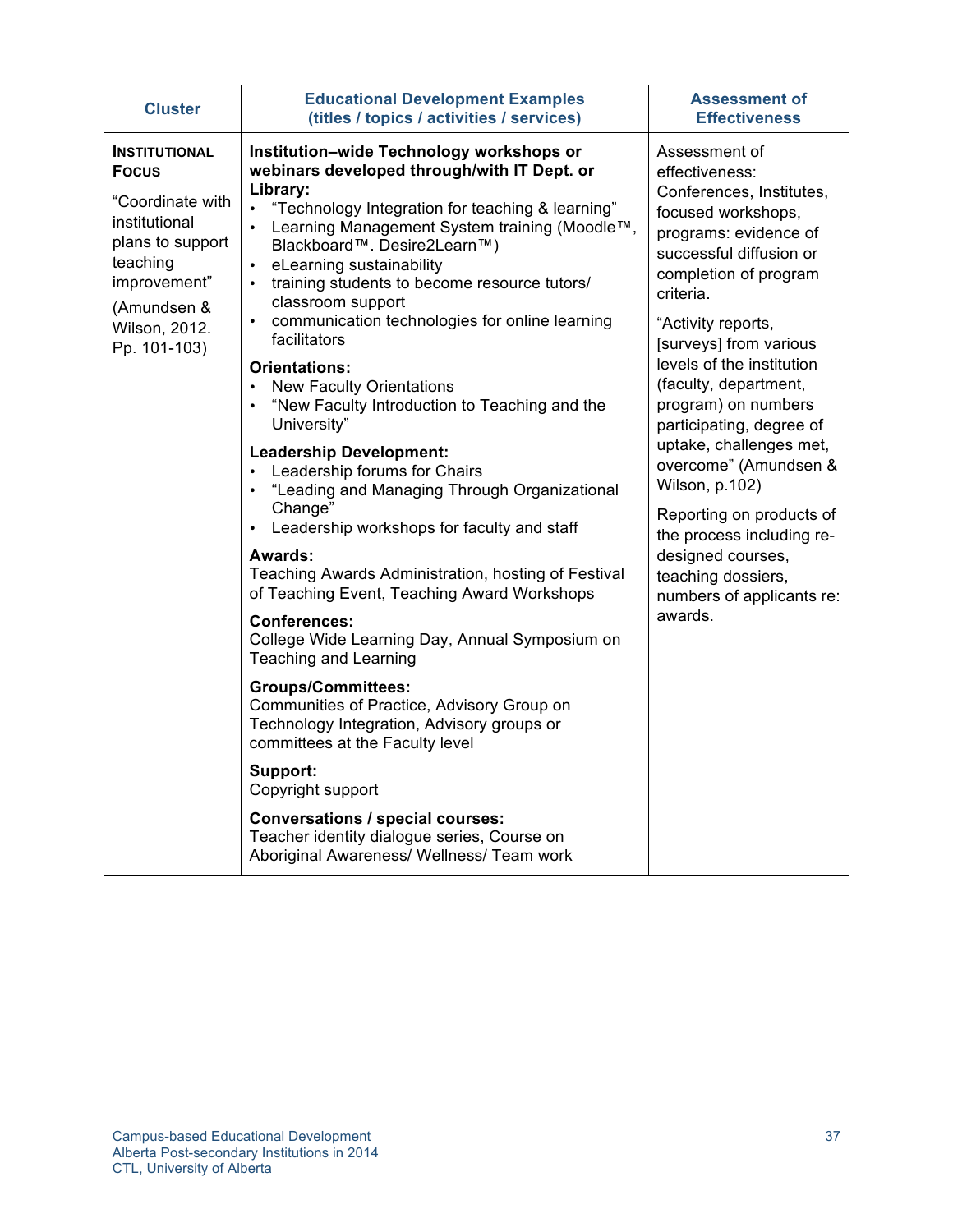| <b>Cluster</b>                                                                                                                                                              | <b>Educational Development Examples</b><br>(titles / topics / activities / services)                                                                                                                                                                                                                                                                                                                                                                                                                                                                                   | <b>Assessment of Effectiveness</b>                                                                                                                                                                                                                                                                                                                                                                                                                                                                                                                                                         |
|-----------------------------------------------------------------------------------------------------------------------------------------------------------------------------|------------------------------------------------------------------------------------------------------------------------------------------------------------------------------------------------------------------------------------------------------------------------------------------------------------------------------------------------------------------------------------------------------------------------------------------------------------------------------------------------------------------------------------------------------------------------|--------------------------------------------------------------------------------------------------------------------------------------------------------------------------------------------------------------------------------------------------------------------------------------------------------------------------------------------------------------------------------------------------------------------------------------------------------------------------------------------------------------------------------------------------------------------------------------------|
| <b>REFLECTIVE</b><br><b>Focus</b><br>"Change in<br>individual<br>teacher's<br>conceptions of<br>teaching and<br>learning"<br>(Amundsen &<br>Wilson, 2012.<br>Pp. 103-105)   | Faculty learning communities<br>$\bullet$<br>Confidential instructional support<br>$\bullet$<br>Peer evaluations<br>$\bullet$<br>"Writing a teaching philosophy"<br>"Preparing a teaching dossier"<br>"Teacher identity dialogues series"<br>$\bullet$<br>"Talking about Teaching"<br>$\bullet$<br>One on one consultations<br>$\bullet$<br>"Heart of Teaching"<br>$\bullet$<br>Faculty self-reflective reports<br>$\bullet$<br><b>Heart of Teaching</b><br>$\bullet$<br>Annual Great Teacher's Seminar<br>One on one consultations<br>Faculty self-reflective reports | Success measured by participation<br>numbers, activity within communities<br>of practice, numbers of active<br>groups, etc.<br>Effectiveness measured with<br>questionnaires, surveys, classroom<br>or online observations<br>Impact measured through analysis of<br>some of the activities used to<br>promote reflection including<br>reflective journals, instructor and<br>student reflections, focus groups,<br>teaching philosophy statements,<br>critical classroom incident<br>assessments, teaching dossiers,<br>projects, reflections on classroom<br>performance from videotapes |
| <b>DISCIPLINARY</b><br><b>Focus</b><br>"Examine<br>disciplinary<br>understanding<br>to develop<br>pedagogical<br>knowledge"<br>(Amundsen &<br>Wilson, 2012.<br>Pg. 100,101) | Book studies (T & L in a particular<br>$\bullet$<br>discipline)<br><b>Support for Faculties/Departments</b><br>undergoing academic program review<br>"Decoding the disciplines"<br>Mentorships for one year<br>$\bullet$<br>Panel discussions<br>$\bullet$<br>Curriculum mapping project<br>$\bullet$<br>Panel discussions<br>$\bullet$<br>Discussion groups<br>$\bullet$<br>decoding the disciplines group<br>Sponsoring Teaching Scholars from<br>different disciplines                                                                                              | Evaluation of mentoring program,<br>analysis of teaching projects<br>undertaken, self-reports of faculty                                                                                                                                                                                                                                                                                                                                                                                                                                                                                   |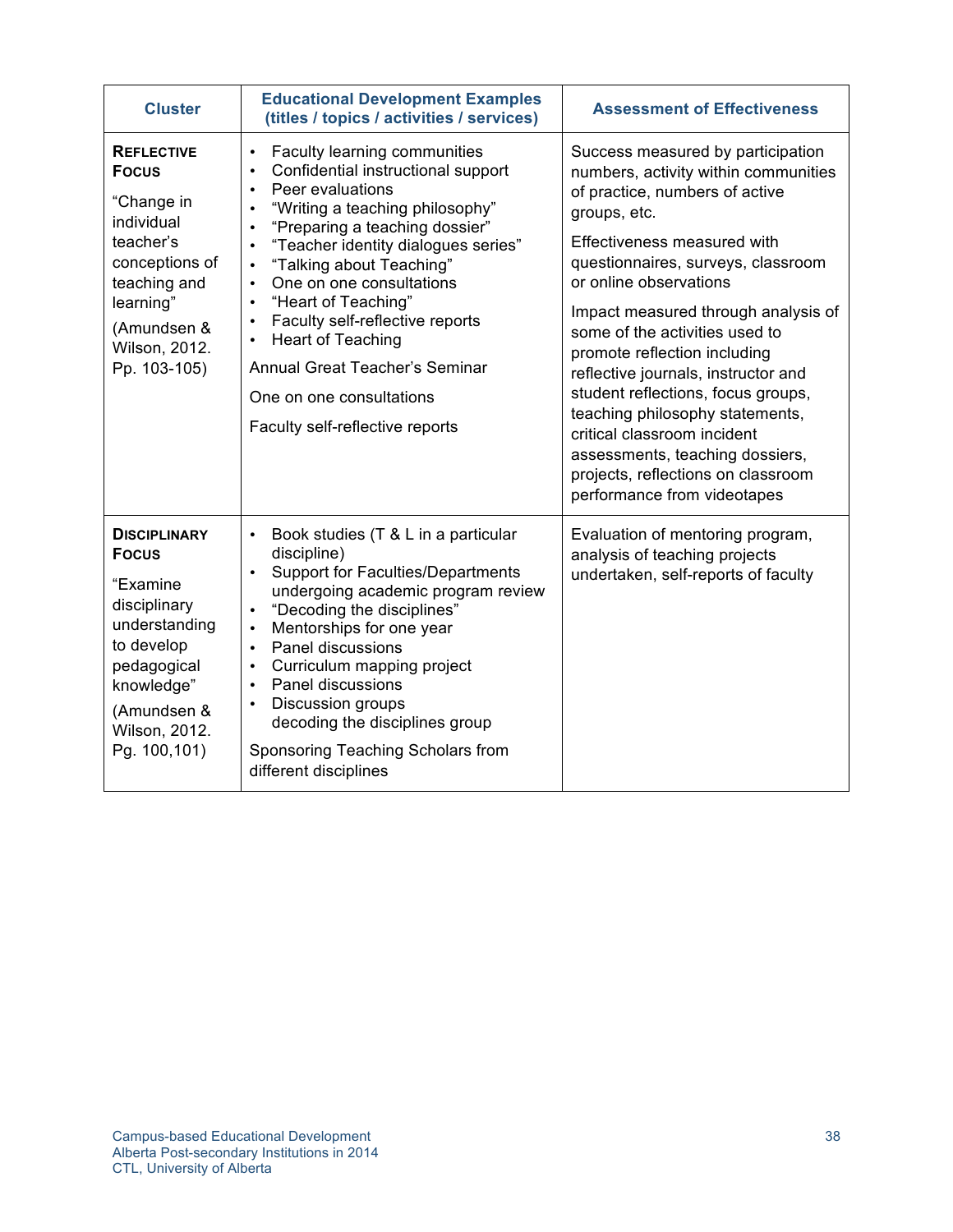| <b>Cluster</b>                                                                                                                                                                                                                                                                 | <b>Educational Development Examples</b>                                                                                                                                                                                                                                                                                                                                                                                                                                                                                                                                                                                                                                                                                                                                                                                                                                                                                                                                                                                                                                                                           | <b>Assessment of Effectiveness</b>                                                                                                                                                                                                                                                                     |
|--------------------------------------------------------------------------------------------------------------------------------------------------------------------------------------------------------------------------------------------------------------------------------|-------------------------------------------------------------------------------------------------------------------------------------------------------------------------------------------------------------------------------------------------------------------------------------------------------------------------------------------------------------------------------------------------------------------------------------------------------------------------------------------------------------------------------------------------------------------------------------------------------------------------------------------------------------------------------------------------------------------------------------------------------------------------------------------------------------------------------------------------------------------------------------------------------------------------------------------------------------------------------------------------------------------------------------------------------------------------------------------------------------------|--------------------------------------------------------------------------------------------------------------------------------------------------------------------------------------------------------------------------------------------------------------------------------------------------------|
| <b>ACTION</b><br><b>RESEARCH OR</b><br><b>INQUIRY FOCUS</b><br>"Teaching<br>improvement is<br>fostered by<br>individual or<br>group<br>inquiry/research<br>into<br>questions/topics<br>related to<br>teaching and<br>learning"<br>(Amundsen &<br>Wilson, 2012. P0.<br>106,107) | Support for scholarly teaching<br>$\bullet$<br>Administering T & L Inquiry grants<br>$\bullet$<br><b>Teaching Grant administration</b><br>$\bullet$<br>Small group consultations +2 SoTL<br>$\bullet$<br>Website resources on SoTL<br>$\bullet$<br>Mentorship<br>$\bullet$<br>SoTL Institute yearly Conference<br>$\bullet$<br>Authoring, supporting, co-authoring<br>$\bullet$<br>research<br>Publication of peer-reviewed magazine<br>$\bullet$<br>Administration and support the<br>$\bullet$<br>development of teaching grant proposals<br>Workshops: "The Data Dump" "The<br>$\bullet$<br>Research L:ibrarian" "Demonstrating the<br>Impact of Your Work"<br>Learning communities<br>$\bullet$<br>Bridge ED activities with the mandate of<br>$\bullet$<br>the Applied Research Unit<br>Research chats, Faculty Book Club<br>$\bullet$<br>Paid webinars through Faculty Focus<br>$\bullet$<br>Collaborative design-based research<br>$\bullet$<br>projects with faculty<br>Research Day<br>$\bullet$<br>Support for scholarly teaching<br>$\bullet$<br>Individual and small group consultations<br>$\bullet$ | Effectiveness measuring<br>through questionnaires, focus<br>groups, action plans,<br>redesigned course materials,<br>web usage<br>Impact measured through<br>number of conference<br>presentations and publications,<br>evidence of collaborations,<br>documentation of change in<br>teaching practice |
| <b>GRANTS &amp;</b><br><b>AWARDS TO</b><br><b>SUPPORT</b><br><b>SCHOLARSHIP</b><br><b>INNOVATION IN</b><br><b>TEACHING AND</b><br><b>LEARNING</b><br>(Sorcinelli et al.,<br>2006)                                                                                              | $\bullet$<br>Teaching learning inquiry grants<br>Teaching grants<br>$\bullet$<br>Teaching awards<br>$\bullet$<br>PD Fund Administration<br>$\bullet$                                                                                                                                                                                                                                                                                                                                                                                                                                                                                                                                                                                                                                                                                                                                                                                                                                                                                                                                                              | Number of award applicants,<br>eligibility of award applicants.                                                                                                                                                                                                                                        |